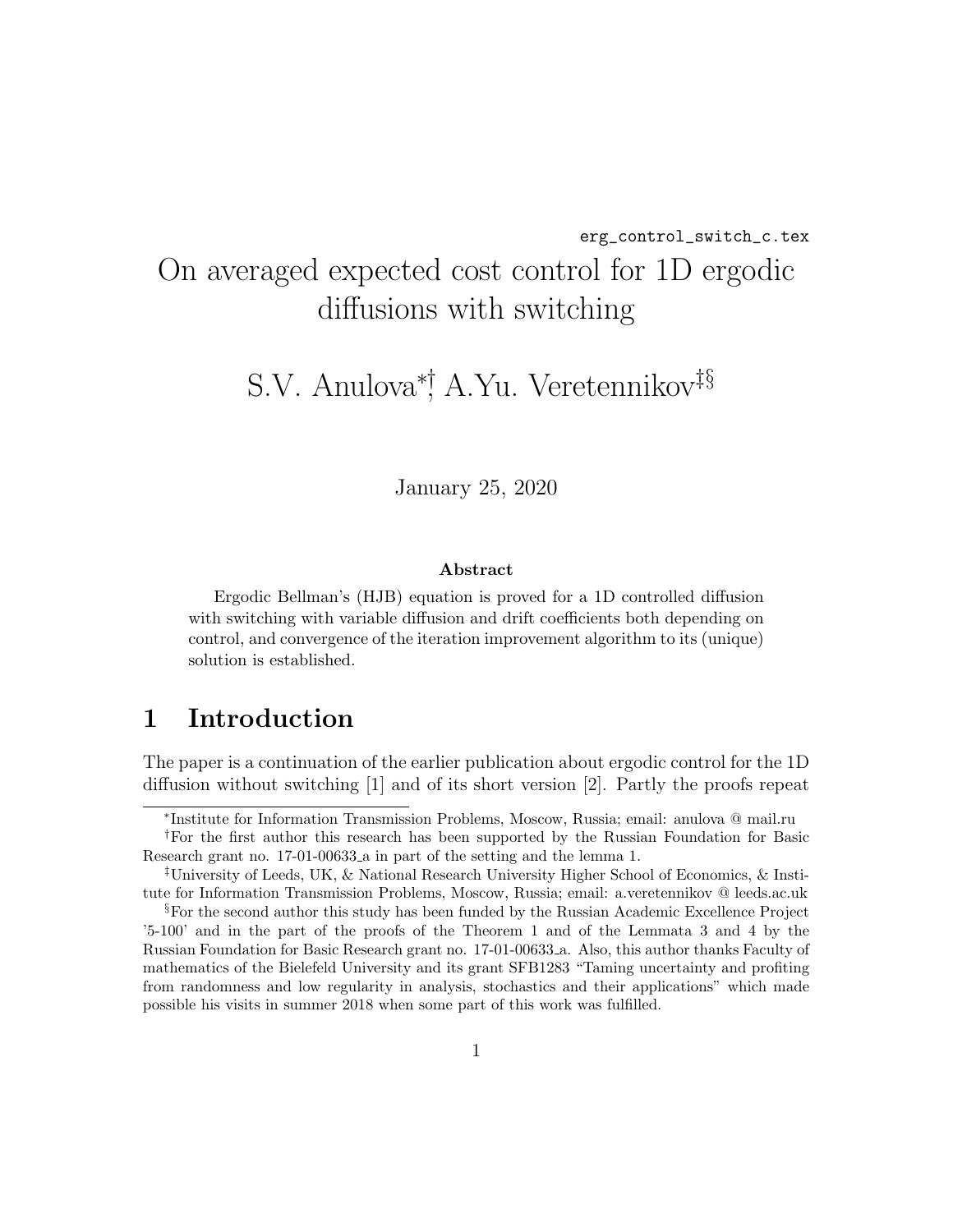the calculus in [1], but new serious technical difficulties arise due to the switching component, which do not allow automatic extension to this case and which difficulties are overcome here.

On a probability space  $(\Omega, \mathcal{F}, (\mathcal{F}_t), P)$  with a one-dimensional  $(\mathcal{F}_t)$  Wiener process  $W = (W_t)_{t>0}$  on it, a one-dimensional SDE with coefficients  $b, \sigma$  with switching and a stationary Markov control function  $\alpha$  is considered,

$$
dX_t^{\alpha} = b(\alpha(X_t^{\alpha}, Z_t), X_t^{\alpha}, Z_t) dt + \sigma(\alpha(X_t^{\alpha}, Z_t), X_t^{\alpha}, Z_t) dW_t, \quad t \ge 0,
$$
  

$$
X_0^{\alpha} = x, Z_0 = z,
$$
 (1)

where  $Z_t$  is a continuous-time Markov process on a finite state space  $\mathcal{S} = (1, \ldots, N)$ with (positive) intensities  $\lambda_{ij}$ ,  $1 \leq i, j \leq N$ ,  $j \neq i$ . In the first instant throughout the paper we assume that these intensities do not depend on the control.

Let a non-empty compact set  $U \subset \mathbb{R}$  be a range of possible control values. Let  $b: U \times \mathbb{R} \times S \to \mathbb{R}, \sigma: U \times \mathbb{R} \times S \to \mathbb{R}, \alpha: \mathbb{R} \times S \to U$  be given Borel functions; some more regularity assumptions will be presented later on.

Denote by  $L^{\alpha}$  the (extended) generator, which corresponds to the equation (1) with a fixed function  $\alpha(\cdot)$  depending on  $(x, z)$ :

$$
L^{\alpha}h(x,z) = b(\alpha(x,z),x,z)\frac{dh}{cdx}(x,z) + \frac{1}{2}\sigma^2(\alpha(x,z),x,z)\frac{dh}{dx^2}(x,z)
$$
 (2)

(3)

$$
+\sum_{j\in\mathcal{S}\backslash z}\lambda_{zj}\left(h(x,j)-h(x,z)\right),\quad x\in\mathbb{R},\,z\in\mathcal{S}.\tag{4}
$$

Given a running cost function  $f: U \times \mathbb{R} \times S \to \mathbb{R}$  from a suitable function class  $K$  – which will be defined in the sequel – our goal is to choose an optimal, or nearly-optimal stationary Markov control strategy  $\alpha : \mathbb{R} \times S \to U$  such that the corresponding solution  $X^{\alpha}$  minimizes the averaged cost function

$$
\rho^{\alpha}(x, z) := \limsup_{T \to \infty} \frac{1}{T} \int_0^T \mathbb{E}_{x, z} f(\alpha(X_t^{\alpha}, Z_t), X_t^{\alpha}, Z_t) dt.
$$
 (5)

The class of such strategies with a weak solution of the equation (1) will be denoted by A; they will be called admissible. In the sequel, assumptions will be assumed such that any Borel funciton of the variables  $(x, z)$  with values in U belongs to A. For every  $\alpha \in \mathcal{A}$  we define the function  $f^{\alpha}: \mathbb{R} \to \mathbb{R}$ ,  $f^{\alpha}(x, z) = f(\alpha(x, z), x, z)$ ,  $x \in \mathbb{R}$ ,  $z \in \mathcal{S}$ . Now, the definition (5) is equivalent to

$$
\rho^{\alpha}(x, z) = \limsup_{T \to \infty} \frac{1}{T} \int_0^T \mathbb{E}_{x, z} f^{\alpha}(X_t^{\alpha}, Z_t) dt.
$$
 (6)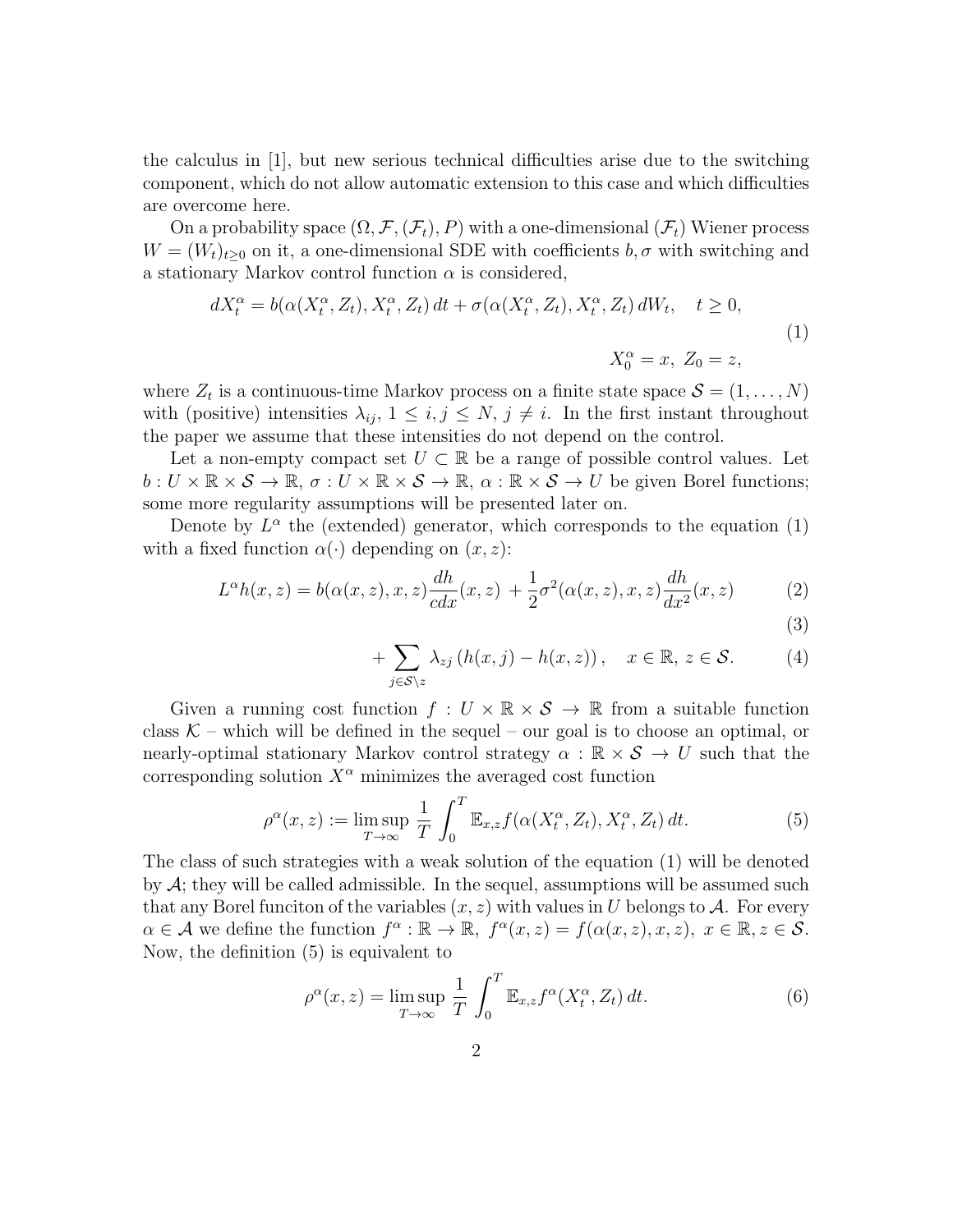Finally, the cost function is defined as

$$
\rho(x, z) := \inf_{\alpha \in \mathcal{A}} \limsup_{T \to \infty} \frac{1}{T} \int_0^T \mathbb{E}_{x, z} f^{\alpha}(X_t^{\alpha}, Z_t) dt.
$$
 (7)

Suppose that for every  $\alpha \in \mathcal{A}$  the solution  $X^{\alpha}$  of the equation (1) is an ergodic process, that is, there exists a unique limiting and invariant distribution  $\mu^{\alpha}$  of the pair  $(X_t^{\alpha}, Z_t)$ ,  $t \to \infty$ , the same for all initial conditions  $X_0 = x \in \mathbb{R}, Z_0 = z \in \mathcal{S}$ ,

$$
\rho^{\alpha}(x, z) \equiv \rho^{\alpha} := \int f^{\alpha}(x, z) \,\mu^{\alpha}(dx dz) =: \langle f^{\alpha}, \mu^{\alpha} \rangle,\tag{8}
$$

and

$$
\rho(x,z) \equiv \rho := \inf_{\alpha \in \mathcal{A}} \int f^{\alpha}(x,z) \,\mu^{\alpha}(dxdz) = \inf_{\alpha \in K} \langle f^{\alpha}, \mu^{\alpha} \rangle. \tag{9}
$$

Note that under our assumptions below on the growth bounds of  $f$  and on the ergodicity properties of the process with any strategy, the value of  $\rho$  will not depend on  $x, z$ . Let us define auxiliary functions

$$
v^{\alpha}(x, z) := \int_0^{\infty} E_{x, z} (f^{\alpha}(X_t^{\alpha}, Z_t) - \rho^{\alpha}) dt, \qquad \alpha \in \mathcal{A}.
$$
 (10)

Under the assumptions below the integral in (10) will converge.

The first goal of this paper is to prove that the cost  $\rho$  – which is a constant in the ergodic setting – is the component of the pair  $(V, \rho)$ , which is a unique in the appropriate class solution of the ergodic HJB or Bellman's equation,

$$
\inf_{u \in U} [L^u V(x, z) + f^u(x, z) - \rho] = 0, \quad x \in \mathbb{R}, \ z \in \mathcal{S}, \tag{11}
$$

where similarly to (2)  $L^u$  for  $u \in U$  is defined by the formula

$$
L^u f(x, z) := b(u, x, z) \frac{df}{dx}(x, z) + \frac{1}{2}\sigma^2(u, x, z) \frac{d^2 f}{dx^2}(x, z)
$$
  
+ 
$$
\sum_{j \in S \setminus z} \lambda_{zj} (f(x, j) - f(x, z)), \quad x \in \mathbb{R}, z \in S.
$$
 (12)

Note that (11) may be treated as one equation, or as a system of (nonlinear) differential equations of the second order linked one to another via the zero order terms.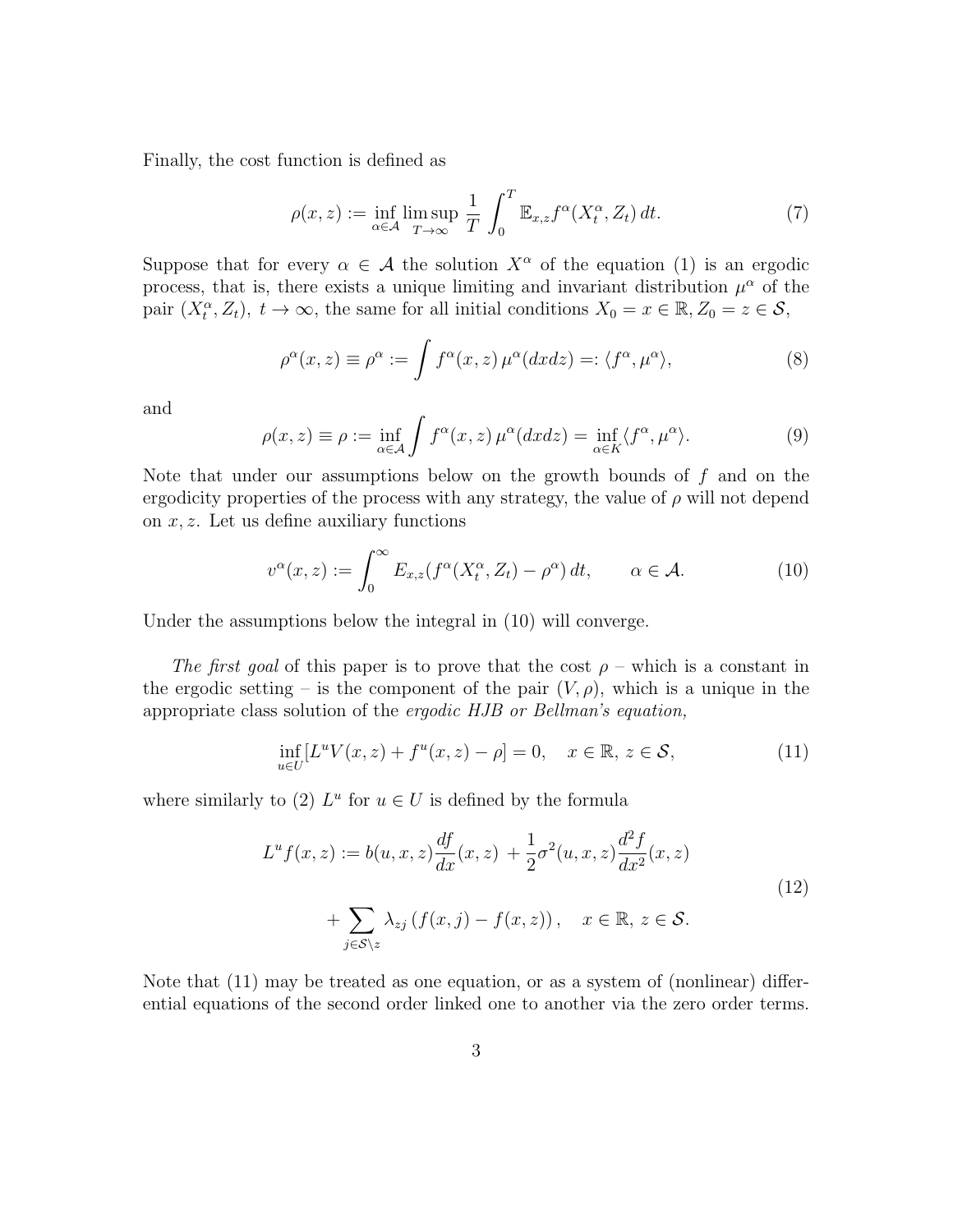The uniqueness of the component  $V$  will be shown up to an additive constant, while  $\rho$  will be unique in the standard sense. The meaning of the vector-function V is that it coincides with  $v^{\alpha}$  for the optimal strategy  $\alpha$  if the latter exists. The class where solution  $(V, \rho)$  will be studied is the family of all Borel functions V on  $\mathbb{R} \times S$  and constants  $\rho \in \mathbb{R}$  such that V has two Sobolev derivatives in x for each z which are all locally integrable in any power, and such that the function  $V$  has a no more than some polynomial growth in  $x$ . The equation  $(11)$  is to be understood initially almost everywhere in  $x$ ; however, eventually it will be shown that this equation is satisfied for all  $x \in \mathbb{R}$  and  $z \in \mathcal{S}$ .

The second goal is to show convergence of the "reward improvement algorithm", or, "RIA", or, in some papers, "PIA" (for "policy improvement algorithm") to the costs,  $\rho$ , see the details of this algorithm below.

For ergodicity, we will assume recurrence conditions, which provide a uniform recurrence for *any* strategy. However, it is likely that such restrictions may be relaxed to the "near monotonicity" type conditions as in [3] and other sources.

Remarks and comments about the history of the problem the reader may find in [1], [3], and in the references therein. In most of the works on the topic, measurability of the optimal or improved strategy (see below) is assumed. Some account about it can be found in [1].

The paper consists of three sections:  $1$  – Introduction,  $2$  – Assumptions and some auxiliaries, 3 – Main result and its proof.

### 2 Assumptions and some auxiliaries

We assume the following.

(A1) The function b is bounded,  $|b(u, x, z)| \leq C_b$ , and

$$
\lim_{|x| \to \infty} \sup_{u \in U, z \in \mathcal{S}} x b(u, x, z) = -\infty.
$$
\n(13)

- (A2) The function  $\sigma$  is bounded,  $|\sigma(u, x, z)| \leq C_{\sigma}$ , uniformly non-degenerate,  $|\sigma(u, x, z)|^{-1} \leq C_{\sigma}$ , all intensities are bounded and bounded away from zero:  $0 < \min_{ij} \lambda_{ij} \leq \max_{ij} \lambda_{ij} < \infty.$
- (A3) The function f belongs to the class K of functions which admit a uniform in u (and z) polynomial bound: there exist constants  $C_1, m_1 > 0$  such that for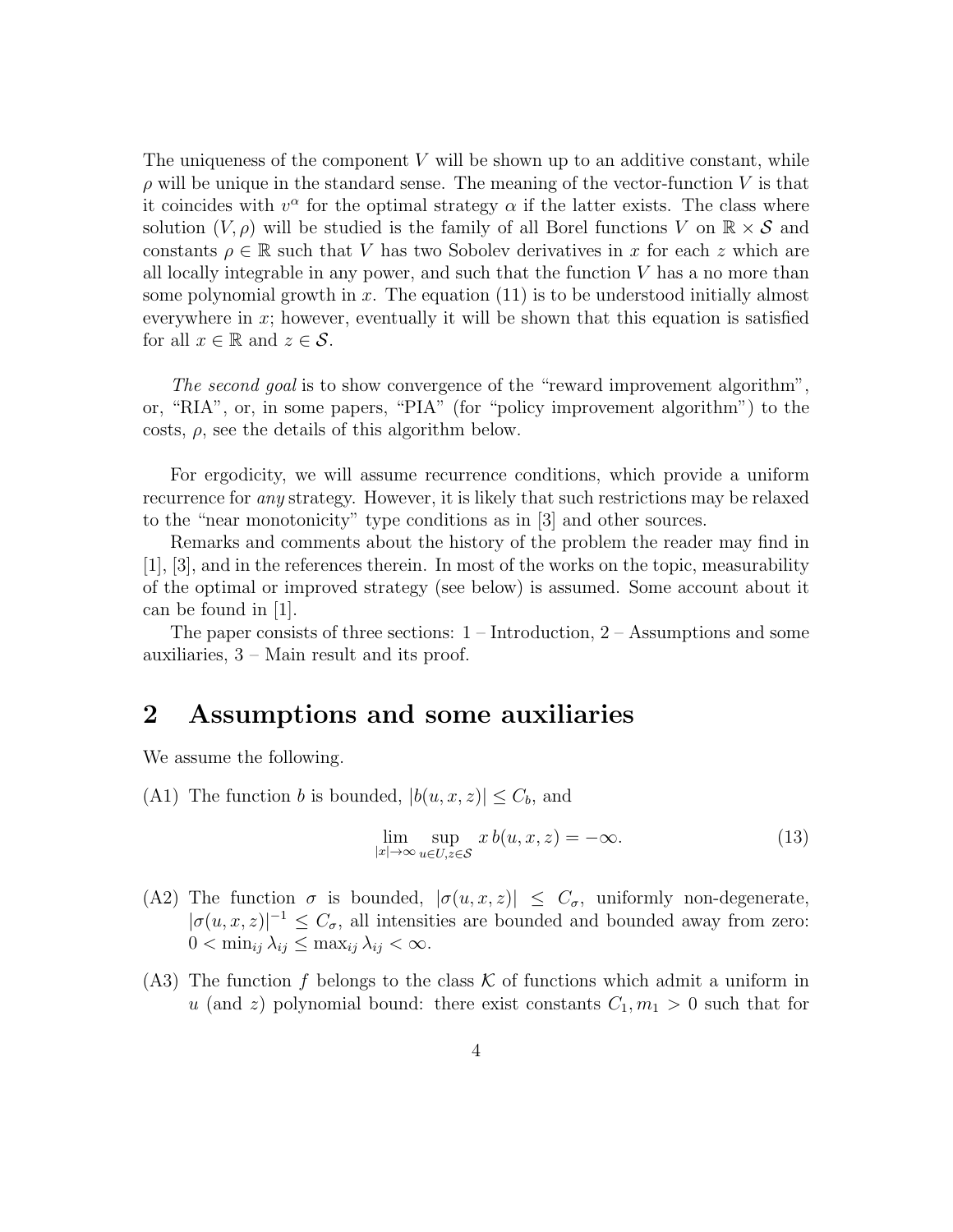any  $x$ ,

$$
\sup_{u \in U, z \in S} |f^u(x, z)| \le C_1 (1 + |x|^{m_1}).
$$

- (A4) The functions  $\sigma(u, x, z)$ ,  $b(u, x, z)$ ,  $f^u(x, z)$  are continuous in u for every x, z.
- $(A5)$  The set U is compact.
- (A6) The functions  $\sigma(u, x, z)$ ,  $b(u, x, z)$ ,  $f^u(x, z)$  are from the class  $C^1$  in x for every  $u, z.$

Most of the assertions will be stated and proved without (A6), which assumption will only be required for the last claim of the Theorem 1.

We will need the following four lemmata.

**Lemma 1.** Weak solution  $(X, Z)$  for the equation (1) exists for any strategy  $\alpha$ , is unique in distribution and, hence, is Markov and strong Markov.

Proof. This proof is provided for the completeness of this presentation and for its selfsufficiency; in principle, the result is very simple and should be known, although, the authors were unable to find a proper reference for this particuar model. We mention that under the condition of continuity of all coefficients with respect to the variable x such existence is stated in [13, Section 2.2.1]; for strong solutions (which are not used in the present paper, but which can be used nevertheless) under some additional regularity conditions on the coefficients see [10].

1. Under the additional assumption of the positivity of  $\sigma$  existence of solution follows by a mollification of  $\bar{\sigma}(x, z) := \sigma(\alpha(\cdot, z), \cdot, z)$  with respect to  $\cdot$  which stands for x, from tightness of the family of solutions related to different smoothed  $\sigma$  and from Skorokhod's techniques of the unique probability space where some subsequence of solutions converges in probability to some limit, which will be a required solution. This step is analogous to the proof of a weak solution in [7, Chapter 2, Theorem 2.6.1] Note that both functions  $\bar{\sigma}(x, z)$  and  $\bar{b}(x, z) := b(\alpha(x, z), x, z)$  are automatically continuous with respect to the discrete component  $z$ , which helps to justify the limiting procedure similarly to [7, Chapter 2] where there is no discrete component. In the limit, clearly, the second component Z is a Markov process with intensities  $\lambda_{ii}$ as for the prelimiting processes  $Z<sup>n</sup>$ , and the first component X solves the equation (1), which follows by the same lines of arguments as in [7, Chapter 2, Theorem 2.6.1].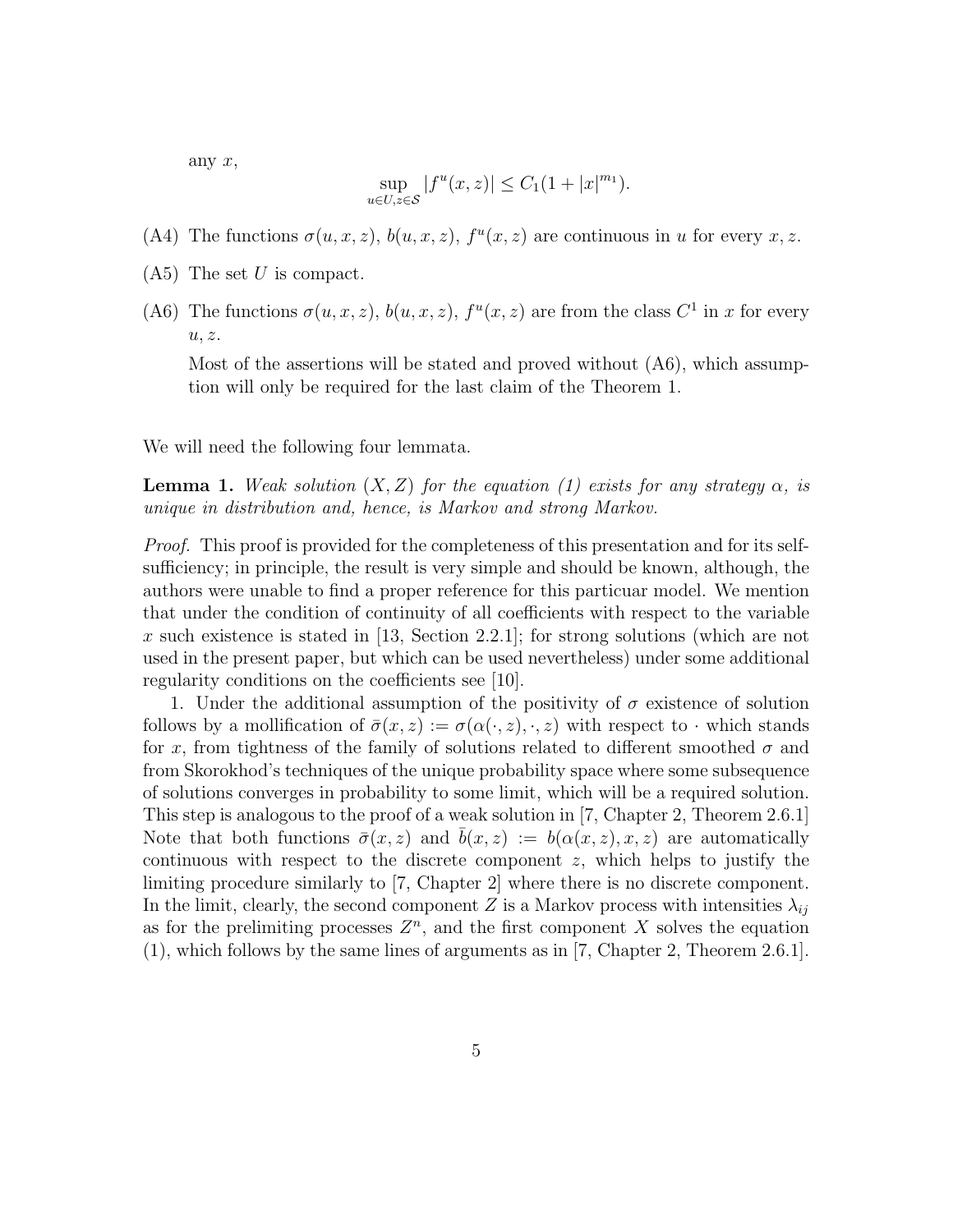2. Further, for a general  $\sigma$  which possibly may change its sign, we firstly find a solution to the equation

$$
X_t = x + \int_0^t b(\alpha(X_s, Z_s), X_s, Z_s) ds + \int_0^t |\sigma(\alpha(X_s, Z_s), X_s, Z_s)| dW_s.
$$

Note that the same process is a solution to the equation

$$
X_t = x + \int_0^t b(\alpha(X_s, Z_s), X_s, Z_s) ds + \int_0^t \sigma(\alpha(X_s, Z_s), X_s, Z_s) d\tilde{W}_s,
$$

with a new Wiener process

$$
\tilde{W}_t = \int_0^t \text{sign}(\sigma(\alpha(X_s, Z_s), X_s, Z_s)) dW_s,
$$

as required.

3. Weak uniqueness for 1D homogeneous diffusion without switching is known for one SDE; below we recall one possible way to establish it. Then, weak uniqueness for the SDE with switching follows from its uniqueness between the jumps of the component  $Z$  (which jumps do not accumulate a.s.) and from the fact that these moments of jumps are defined independently of the trajectory of X.

One way to show weak uniqueness for the 1D homogeneous SDE without switching is to change time making the diffusion coefficient a constant and to use uniqueness (weak and strong) for the resulting SDE in a new time scale and the possibility of the inverse time change given the non-degeneracy of  $\sigma^2$ . This approach will be presented in details in the proof of the lemma 4; note that, of course, the proof of the present lemma is independent of the lemma 4.

4. The Markov and strong Markov properties follow both from weak uniqueness and from the results in [8]. The Lemma 1 is proved.

**Lemma 2.** Let the assumptions  $(A1) - (A3)$  hold true. Then

• For any  $C_1, \ell_1 > 0$  there exist  $C_2, \ell_2 > 0$  such that for any strategy  $\alpha \in \mathcal{A}$  and for any function g growing no faster than  $C_1(1+|x|^{\ell_1})$  uniformly with respect to  $z$ ,

$$
\sup_{t} |\mathbb{E}_{x,z} g(X_t^{\alpha}, Z_t)| \le C(1+|x|^{\ell_2}). \tag{14}
$$

 $\Box$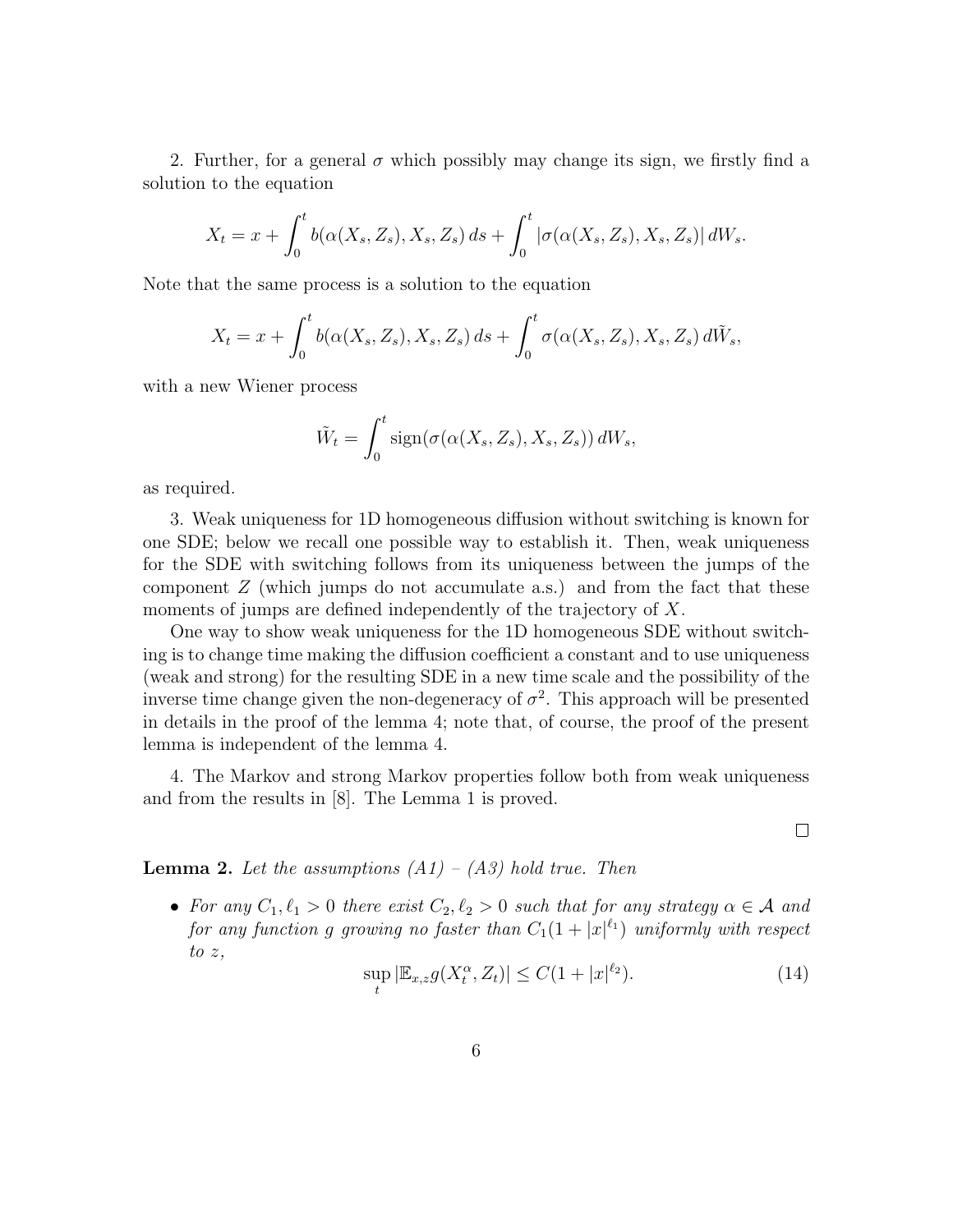• For any  $\alpha \in \mathcal{A}$ , the invariant measure  $\mu^{\alpha}$  integrates any polynomial and, moreover,

$$
\sup_{\alpha \in \mathcal{A}} \int |x|^k \,\mu^{\alpha}(dx dz) < \infty, \quad \forall \, k > 0. \tag{15}
$$

• For any strategy  $\alpha \in \mathcal{A}$  the function  $\rho^{\alpha}$  is a constant, and

$$
\sup_{\alpha \in \mathcal{A}} |\rho^{\alpha}| \le C < \infty; \tag{16}
$$

• Moreover, for any  $k > 0$  and  $f \in \mathcal{K}$ ,

$$
\sup_{\alpha \in \mathcal{A}} t^k \left| \mathbb{E}_{x,z} f^{\alpha}(X_t^{\alpha}, Z_t) - \rho^{\alpha} \right| \to 0, \quad t \to \infty,
$$
\n(17)

and

$$
\sup_{\alpha \in \mathcal{A}} \left| \frac{1}{T} \int_0^T \mathbb{E}_x f^{\alpha}(X_t^{\alpha}, Z_t) dt - \rho^{\alpha} \right| \to 0, \quad T \to \infty.
$$
 (18)

Proof. Since existence and weak uniqueness for the solution of the SDE (7) is known from the previous lemma, the proof of the present lemma follows from [15] and [12] with some minimal adjustments due to the presence of switching. Here we remind briefly the main arguments. For a compact  $K = B_R \subset \mathbb{R}$  define a stopping time

$$
\tau = \tau(K) = \inf(t \ge 0 : |X_t| \in K).
$$

From [15] (as well as from some other sources) it follows via Lyapunov functions like  $|x|^{\ell}$  and  $(1+t)^k |x|^{\ell}$  that for any  $k > 0$  there exist  $C > 0$  and  $\ell > 0$  such that

$$
E_x \tau^k \le C(1+|x|^\ell),\tag{19}
$$

and in addition that

$$
\sup_{t\geq 0} E_x 1(t<\tau) |X_t|^{\ell} \leq C(1+|x|^{\ell}).\tag{20}
$$

Along with the irreducibility of the process due to the non-degeneracy of  $\sigma$ , these are the main tools for establishing all statements of the Lemma.

To prove (14) let us define by induction:  $\tau_1 = \tau$ ;

$$
T_n := \inf(t > \tau_n : |X_t| \ge R + 1), \quad \tau_{n+1} := \inf(t > T_n : |X_t| \le R), \quad n = 1, 2, \dots
$$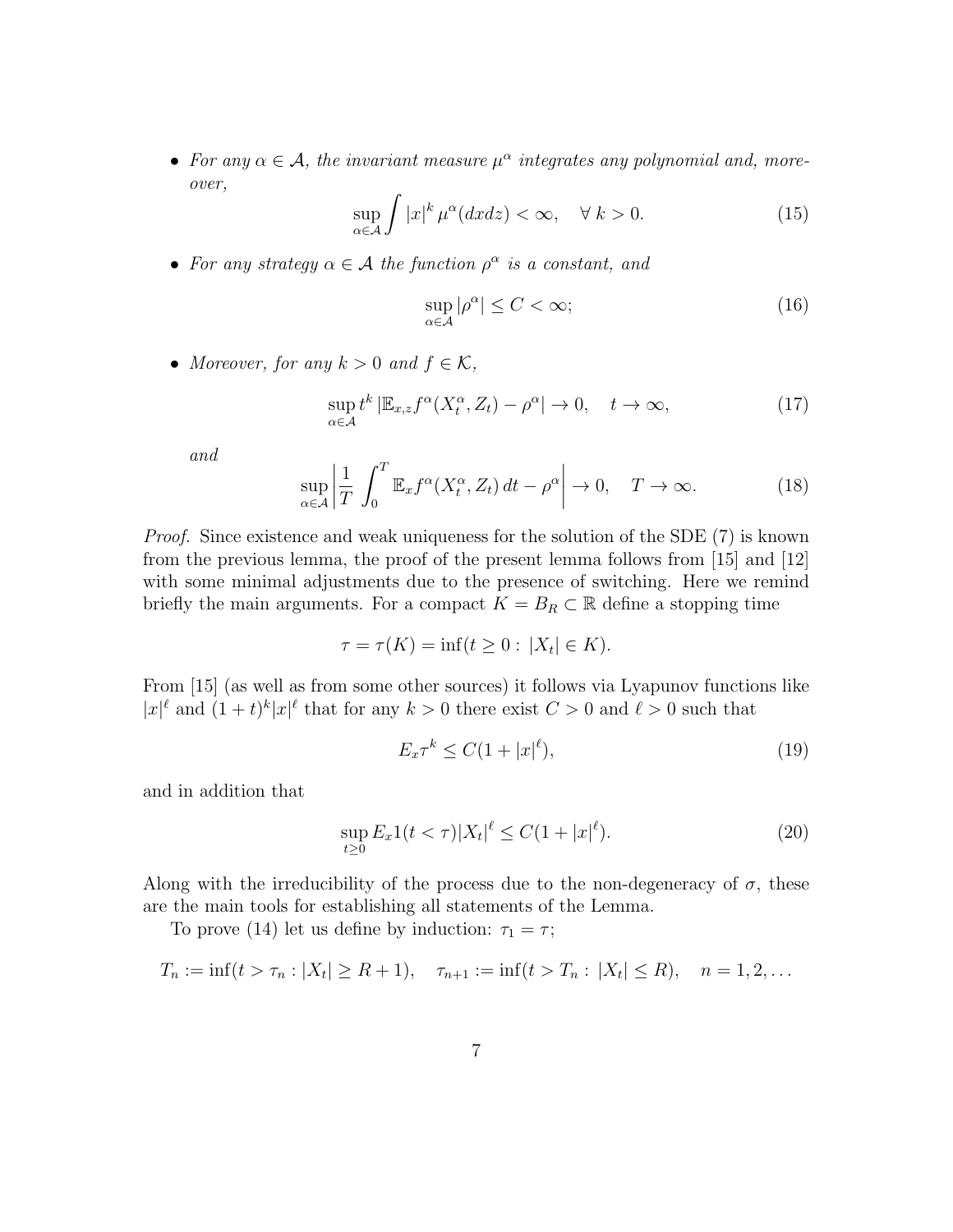Then it follows from the general properties of homogeneous Markov processes that there exists  $\alpha > 0$  such that

$$
\sup_{\omega} \sup_{|x| \le R} E_x(\exp(\alpha (T_n - \tau_n)) | \mathcal{F}_{\tau_n}) < \infty. \tag{21}
$$

Also, due to the bound (19) above we have,

$$
E_x(\tau_{n+1} - T_n)^k | \mathcal{F}_{T_n}) \le C. \tag{22}
$$

Then the bound (14) follows form the representation

$$
\mathbb{E}_x |X_t|^{\ell} = \mathbb{E}_x |X_t|^{\ell} 1(t < \tau_1) + \sum_{n \ge 1} \mathbb{E}_x |X_t|^{\ell} 1(\tau_n \le t < T_n) + \sum_{n \ge 1} \mathbb{E}_x |X_t|^{\ell} 1(T_n \le t < \tau_{n+1})
$$

and from  $(21)$  and  $(22)$  in a standard way  $(cf. [15])$ .

Further, the estimates (15) and (16) follow from (14), ergodicity and Fatou lemma; and (17) and (18) are corollaries of (19) similarly to [15] due to the coupling method. The Lemma 2 is proved.  $\Box$ 

In the next Lemma we use Sobolev spaces  $W_{p,loc}^2$  with any  $p > 1$ ; recall that this notation (see [9]) stands for the class of (equivalent) functions  $g(x, z)$ ,  $x \in \mathbb{R}, z \in S$ , which are locally in x integrable in  $L_p$  (denoted as  $L_{p,loc}$ ) and such that u and its first and second generalised derivatives  $u_x$  and  $u_{xx}$  with respect to x are approximated in  $L_{p,loc}$  by smooth (infinitely differentiable) functions.

**Lemma 3.** Let the assumptions  $(A1) - (A4)$  be satisfied. Then the cost function  $v^{\alpha}$ has the following properties:

•  $v^{\alpha} \in W_{p,loc}^2$  for any  $p \ge 1$  and satisfies in the Sobolev sense a Poisson equation (system) in the whole space,

$$
L^{\alpha}v^{\alpha} + f^{\alpha} - \langle f^{\alpha}, \mu^{\alpha} \rangle = 0. \tag{23}
$$

In particular, for almost every  $x \in \mathbb{R}$  and every  $z \in \mathcal{S}$ ,

$$
L^{\alpha}(x, z)v^{\alpha}(x, z) + f^{\alpha}(x, z) - \langle f^{\alpha}, \mu^{\alpha} \rangle = 0,
$$
\n(24)

or, equivalently,

$$
\inf_{u \in U} \left[ \frac{1}{\sigma^2(u, x, z)} L^u V(x, z) + \frac{f^u(x, z)}{\sigma^2(u, x, z)} - \frac{\rho}{\sigma^2(u, x, z)} \right] = 0, \quad x \in \mathbb{R}, \ z \in \mathcal{S}.
$$
\n(25)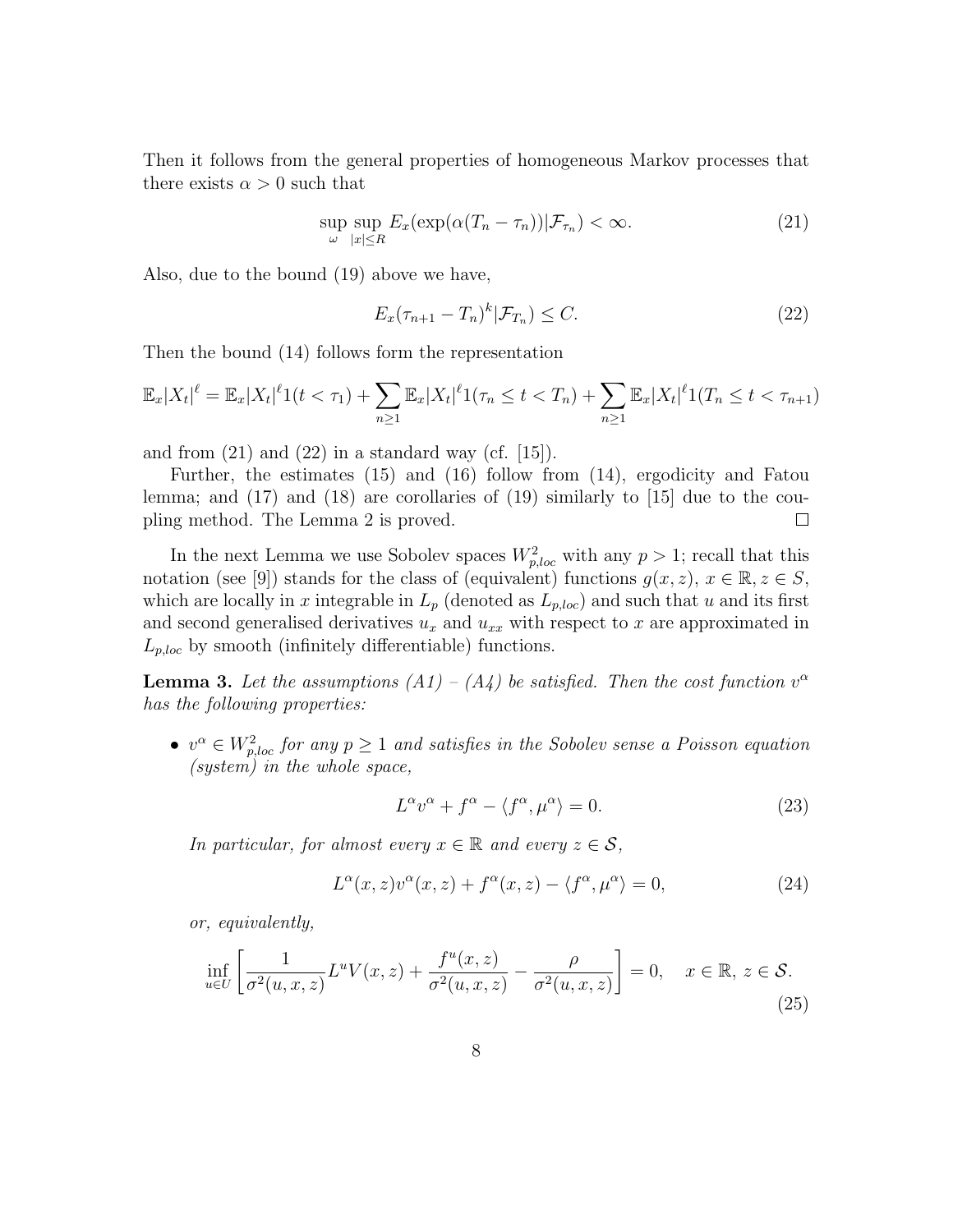- Solution of the equation (23) is unique up to an additive constant in the class of Sobolev solutions  $W_{p,loc}^2$  in x for each z with a no more than some (any) polynomial growth.
- $\langle v^{\alpha}, \mu^{\alpha} \rangle = \sum_{z} \int v^{\alpha}(x, z) \mu^{\alpha}(dx, z) = 0.$
- For any strategy  $\alpha$  the function  $v^{\alpha}$  is continuous as well as  $(v^{\alpha})'_{x}$ , and there exist  $C, m > 0$  both depending only on the constants in  $(A1)$ – $(A3)$  such that

$$
\sup_{\alpha}(|v^{\alpha}(x,z)| + |v^{\alpha}(x,z)'_{x}|) \le C(1 + |x|^{\ell}).
$$
\n(26)

•  $v^{\alpha} \in C^{1,Lip}$  in x (i.e.,  $(v^{\alpha})'_{x}$  is locally Lipschitz).

Proof. Denote

$$
\bar{L}^u = \frac{1}{\sigma^2(u, x, z)} L^u, \quad \bar{L}^\alpha = \frac{1}{\sigma^2(\alpha(x, z), x, z)} L^\alpha.
$$

1. Due to the Lemma 1 the solution of the SDE (1) exists and is weakly unique. Hence, in particular, invariant measure  $\mu^{\alpha}$  is unique. Therefore, the value  $\rho^{\alpha}$  is also uniquely determined, which was, actually, already used in the previous lemma.

2. The random time change ([11, Chapter 2.5], [4, Theorem 15.5]) allows to rewrite the definition of  $v^{\alpha}$  as follows,

$$
v^{\alpha}(x, z) = \int_0^{\infty} E_{x, z} (f^{\alpha}(X_t^{\alpha}, Z_t) - \rho^{\alpha}) dt
$$

$$
= \int_0^{\infty} E_{x, z} \bar{f}^{\alpha}(\bar{X}_t^{\alpha}, \bar{Z}_t) dt,
$$
(27)

with

$$
\bar{f}^{\alpha}(x,z) = \frac{f^{\alpha}(x,z) - \rho^{\alpha}}{\sigma^2(\alpha(x,z),x,z)},
$$

and where the process  $\bar{X}^{\alpha}_t$  satisfies the following SDE

$$
d\bar{X}_t^{\alpha} = \bar{b}(\alpha(\bar{X}_t, \bar{Z}_t), \bar{X}_t, \bar{Z}_t) dt + d\bar{W}_t, \quad \bar{X}_0^{\alpha} = x,
$$

where  $t'(t)$  is the inverse function for the mapping  $t \mapsto \int_0^t$ 0  $\sigma^2(\alpha(X_s^{\alpha}, Z_s), X_s^{\alpha}, Z_s) ds,$ with a new Wiener process  $\bar{W}_t =$  $\int^{t'(t)}$ 0  $\sigma(\alpha(X_s^{\alpha}, Z_s), X_s^{\alpha}, Z_s) dW_s$  and with  $\bar{b}^{\alpha}(x, z) =$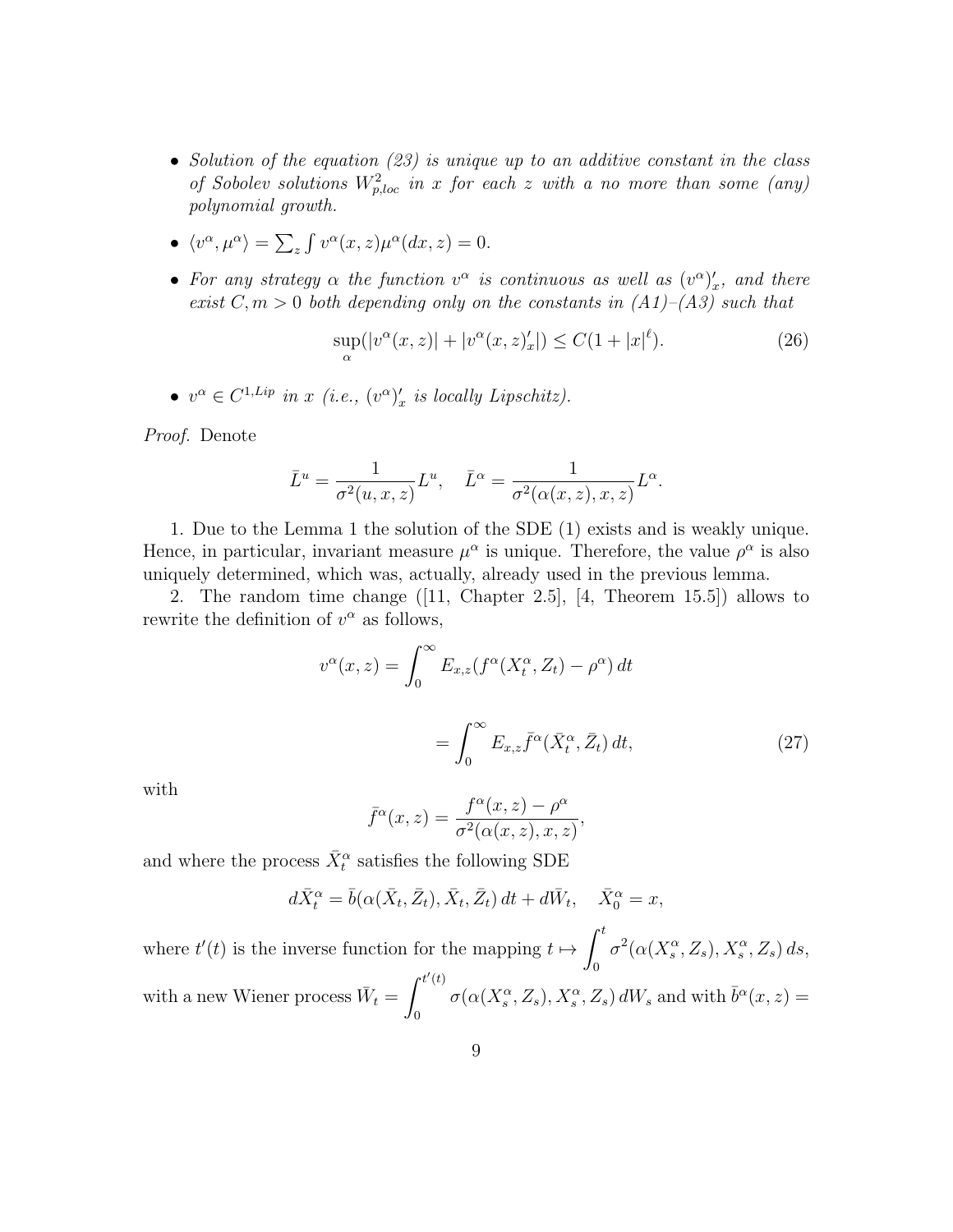$b^{\alpha}(x, z)\sigma^{-2}(\alpha(x, z), x, z)$ , and where  $\overline{Z}_t$  is a jump process on the state space S with intensities

$$
\bar{\lambda}_{\bar{Z}_t,j}^{\alpha}(\bar{X}_t) = \frac{\lambda_{\bar{Z}_t,j}}{\sigma^2(\alpha(\bar{X}_t, \bar{Z}_t), \bar{X}_t, \bar{Z}_t)}.
$$

So, it is reasonable to introduce new intensities at  $(x, z)$  by the expression  $\bar{\lambda}_{z,j}^{\alpha}(x) =$  $\lambda_{z,i}\sigma^{-2}(\alpha(x,z),x,z)$ . Note that this couple  $(\bar{X},\bar{Z})$  is well-defined as a unique in distribution strong Markov process by its SDE and the intensities (as well as the old pair  $(X, Z)$  in a changed time). The process  $(\overline{X}, \overline{Z})$  is unique in distribution, ergodic with a unique invariant measure  $\bar{\mu}^{\alpha}(dx, dz)$  and there is a convergence better than any polynomial to it in total variation. Hence, the only option for the integral in (27) to converge is that  $\bar{f}^{\alpha}$  satisfies a centering condition

$$
\langle \bar{f}^{\alpha}, \bar{\mu}^{\alpha} \rangle = 0.
$$

Now it follows from (27) that the function  $v^{\alpha}$  is a solution of the Poisson equation

$$
\bar{L}^{\alpha}v^{\alpha} + \bar{f}^{\alpha} = 0; \tag{28}
$$

recall that here

$$
\bar{L}^u g(x, z) := \bar{b}(u, x, z) \frac{dg}{dx}(x, z) + \frac{1}{2} \frac{d^2 g}{dx^2}(x, z)
$$

$$
+ \sum_{j \in \mathcal{S} \setminus z} \bar{\lambda}^u_{zj}(x) \left( g(u, x, j) - g(u, x, z) \right), \quad x \in \mathbb{R}, z \in \mathcal{S},
$$

and

$$
\bar{L}^{\alpha}g(x, z) := b\bar{(\alpha}(x, z), x, z)\frac{dg}{dx}(x, z) + \frac{1}{2}\frac{d^2g}{dx^2}(x, z)
$$

$$
+ \sum_{j \in S \setminus z} \bar{\lambda}_{zj}^{\alpha}(x) \left( g(\alpha(x, j), x, j) - g(\alpha(x, z), x, z) \right), \quad x \in \mathbb{R}, z \in S,
$$

3. Let us show existence of derivatives  $v_x^{\alpha}$  and  $v_{xx}^{\alpha}$  in a Sobolev sense in the spaces  $W_{p,loc}^2$  with any  $p > 1$  (see notations in [9]). For this aim let us denote

$$
v^{(T)}(s,x,z) := \int_0^{T-s} E_{x,z} \bar{f}^\alpha(\bar{X}_t^\alpha, \bar{Z}_t) dt, \qquad 0 \le s \le T,
$$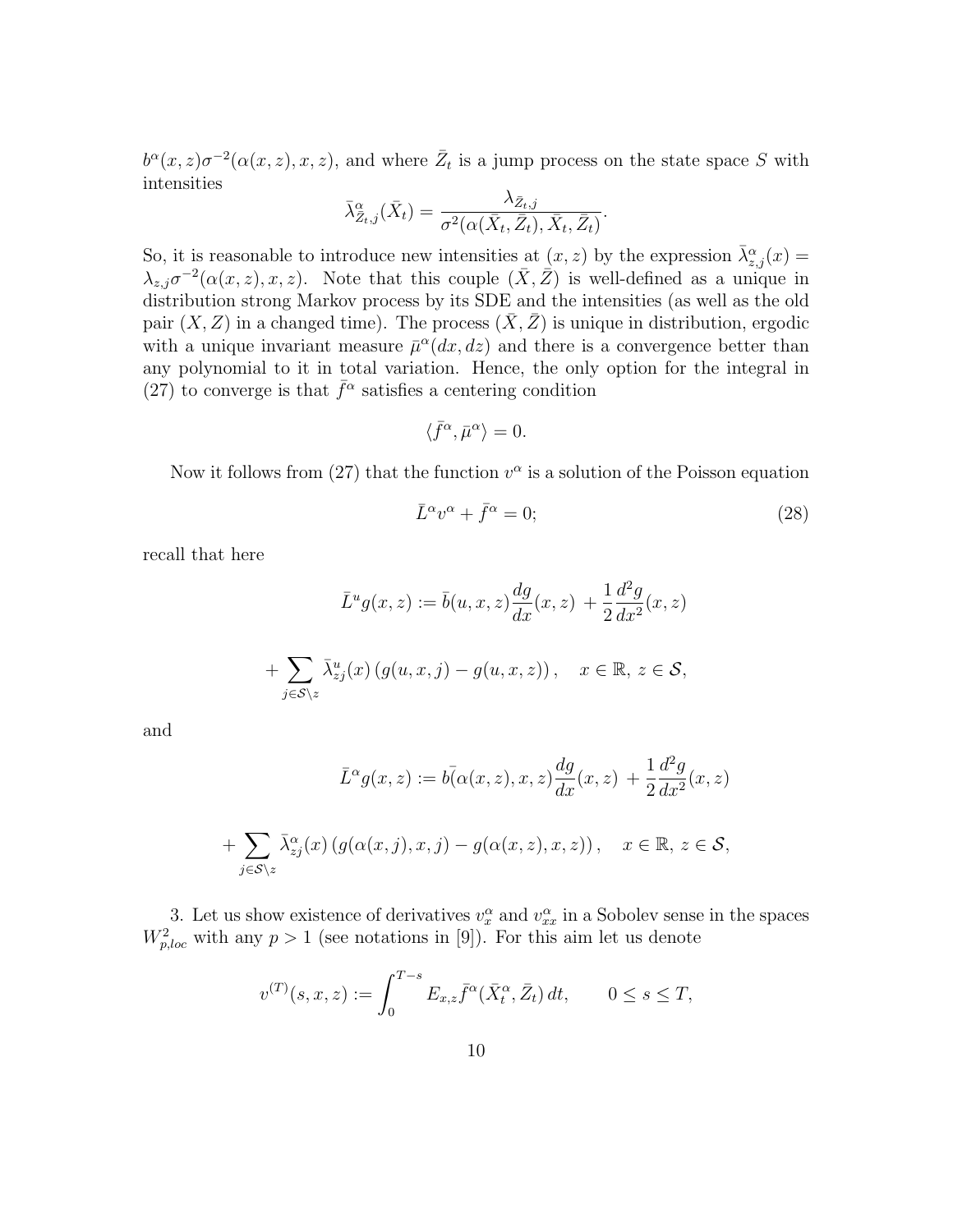for any  $T > 0$ . Actually, only  $v^{(T)}(0, x, z)$  will be analysed in the sequel; however, it is important for us to define  $v^{(T)}$  as a function of three variables  $(s, x, z)$  because we will use the fact that with respect to this triple  $v^{(T)}$  is a solution of the backward Kolmogorov system in Sobolev spaces. In fact, it turns out to be a bit easier to prove a formally stronger claim than just existence of  $v_x^{\alpha}$  and  $v_{xx}^{\alpha}$ , namely, that

$$
(v_x^{(T)}, v_{xx}^{(T)})|_{t=0} \rightarrow \widetilde{\phi}_{T \to \infty} (v_x^{\alpha}, v_{xx}^{\alpha})
$$
 in the  $L_{p,loc}$  sense,

or, a bit more precisely, that the left hand side here converges in  $L_{p,loc}$ , and the limit turns out to be  $(v_x^{\alpha}, v_{xx}^{\alpha})$ . The functions  $v^T$  have been introduced for this aim. In the sequel the following short notations will be used:  $\bar{T}_t \bar{f}^\alpha(x, z) := \mathbb{E}_{x, z}(\bar{f}^\alpha(\bar{X}_t^{\alpha}, \bar{Z}_t)).$ (On the one hand, there is a slight abuse of notations here: T is time and  $\overline{T}_t$  is a semigroup; on the other hand, the semigroup is never used without a lower index, so there is no danger to get one for the other.) We have,

$$
v_x^{(T)}(0, x, z) = \partial_x \int_0^T \bar{T}_t \bar{f}^\alpha(x, z) dt = \partial_x \int_0^1 \bar{T}_t \bar{f}^\alpha(x, z) dt + \partial_x \int_1^T \bar{T}_t \bar{f}^\alpha(x, z) dt
$$

$$
= \partial_x \int_0^1 \bar{T}_t \bar{f}^\alpha(x, z) dt + \partial_x \int_1^T \bar{T}_t \bar{T}_{t-1} \bar{f}^\alpha(x, z) dt
$$

$$
= \partial_x \int_0^1 \bar{T}_t \bar{f}^\alpha(x, z) dt + \int_1^T \partial_x \bar{T}_t (\bar{T}_{t-1} \bar{f}^\alpha)(x, z) dt.
$$
(29)

The first term here does not change with time (as far as  $T \ge 1$ ) and is well-defined in  $L_{p,loc}$  Sobolev sense along with  $\partial_x^2$  $\int_0^1$ 0  $\bar{T}_t \bar{f}^{\alpha}(x, z) dt$ , due to [14, Theorem 5.5, 5.7].

The integrand in the second term admits the bound (see again [14, Theorems 5.7 & 5.5 with  $T_1 = \epsilon > 0$ ,

$$
\|\partial_x \bar{T}.(\bar{T}_{t-1}\bar{f}^\alpha)\|_{L^2_p((\epsilon,1)\times B_R)} \leq C_\epsilon(\|\bar{T}.(\bar{T}_{t-1}\bar{f}^\alpha)\|_{L_p((\epsilon,1)\times B_{R+1?})})
$$

It follows from ergodic bounds of the SDE solutions similar to those in [15] that the right hand side here decreases to zero faster than any polynomial in time, and, hence, the second integral in the representation (29) converges as  $T \to \infty$ ; this convergence is locally uniform with respect to the initial value  $x$  and, of course, uniform with respect to z, as the latter variable takes values from a finite set. The same is also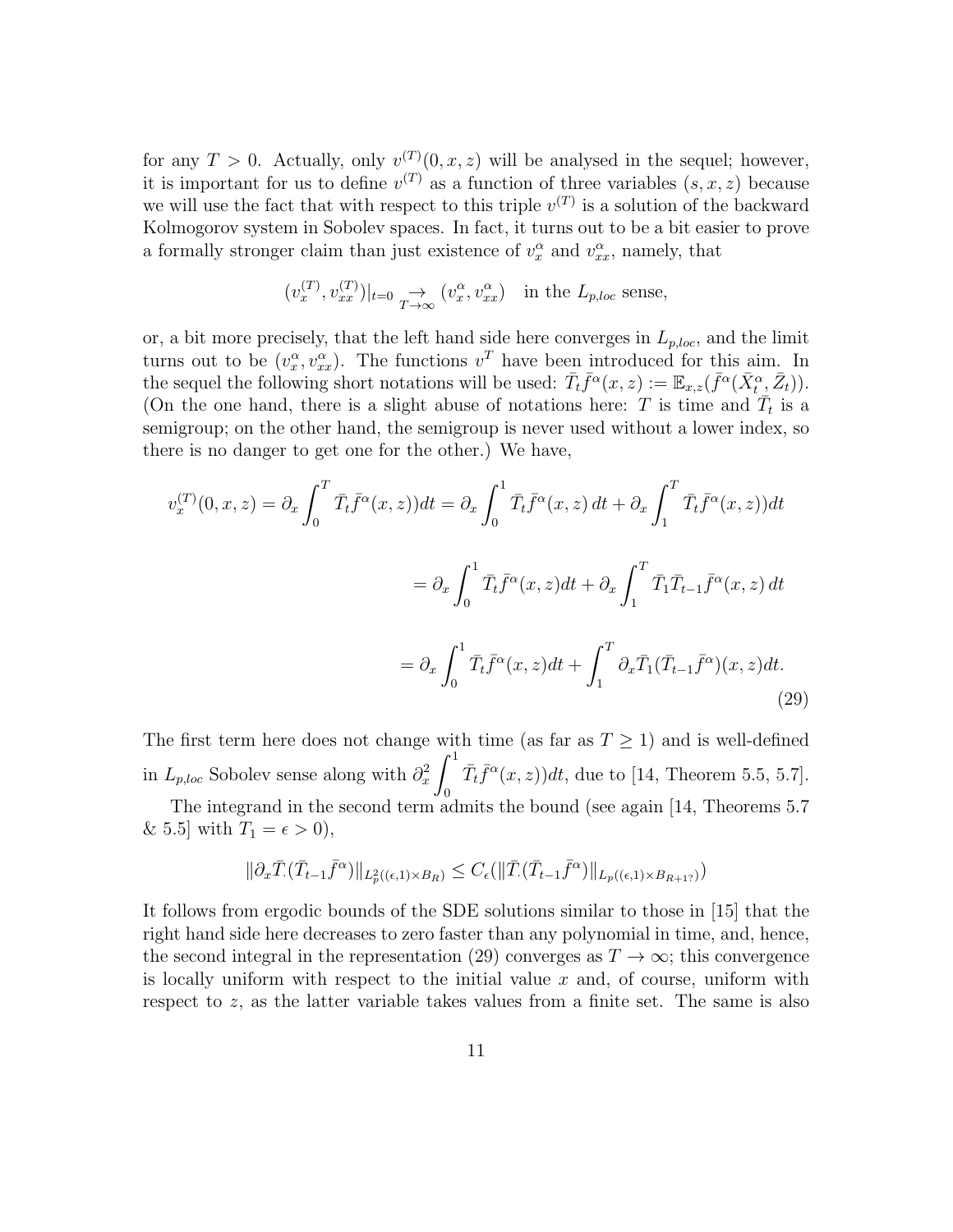true for the second derivative  $\partial_x^2$  $\int^{\infty}$ 1  $\bar{T}_t \bar{f}^{\alpha}(x, z) dt$ . Thus, we obtain,

$$
\partial_x \int_0^T \bar{T}_t \bar{f}^\alpha(x, z) dt \to \bar{v}_1(x, z), \quad \partial_x^2 \int_0^T \bar{T}_t \bar{f}^\alpha(x, z) dt \to \bar{v}_2(x, z)
$$

as  $T \to \infty$ , both locally uniformly in x and, hence, also in the  $L_{p,loc}$  sense.

In a standard manner by integration over x it follows that  $\bar{v}_1(x, z)$  and  $\bar{v}_2(x, z)$ serve as  $v_x^{\alpha}$  and  $v_{xx}^{\alpha}$ , respectively. Namely, for any  $x_1, x_2$  and for each z we have by the first theorem of the calculus,

$$
v^{T}(0, x_{1}, z) - v^{T}(0, x_{2}, z) = \int_{x_{1}}^{x_{2}} v_{x}^{T}(0, x', z) dx'
$$

and in the limit as  $T \to \infty$  we obtain

$$
v^{\alpha}(x_1, z) - v^{\alpha}(x_2, z) = \int_{x_1}^{x_2} \bar{v}_1(x', z) dx',
$$

which means exactly that  $\bar{v}_1 = v_x^{\alpha}$ . Similarly,

$$
v_x^T(0, x_1, z) - v_x^T(0, x_2, z) = \int_{x_1}^{x_2} v_{xx}^T(0, x', z) dx'
$$

and in the limit as  $T \to \infty$  we obtain

$$
v_x^{\alpha}(x_1, z) - v_x^{\alpha}(x_2, z) = \int_{x_1}^{x_2} \bar{v}_2(x', z) dx',
$$

which means that  $\bar{v}_2 = v_{xx}^{\alpha}$ , as required. So, indeed,  $v^{\alpha} \in W_{p,loc}^2$  (and even a bit better, with classical derivatives almost everywhere (a.e.), as usual in  $\mathbb{R}^1$ ).

4. Now let us show that in the generalised sense the function u from the previous step satisfies the equation (28) and, hence, also to the equivalent one (23). Indeed,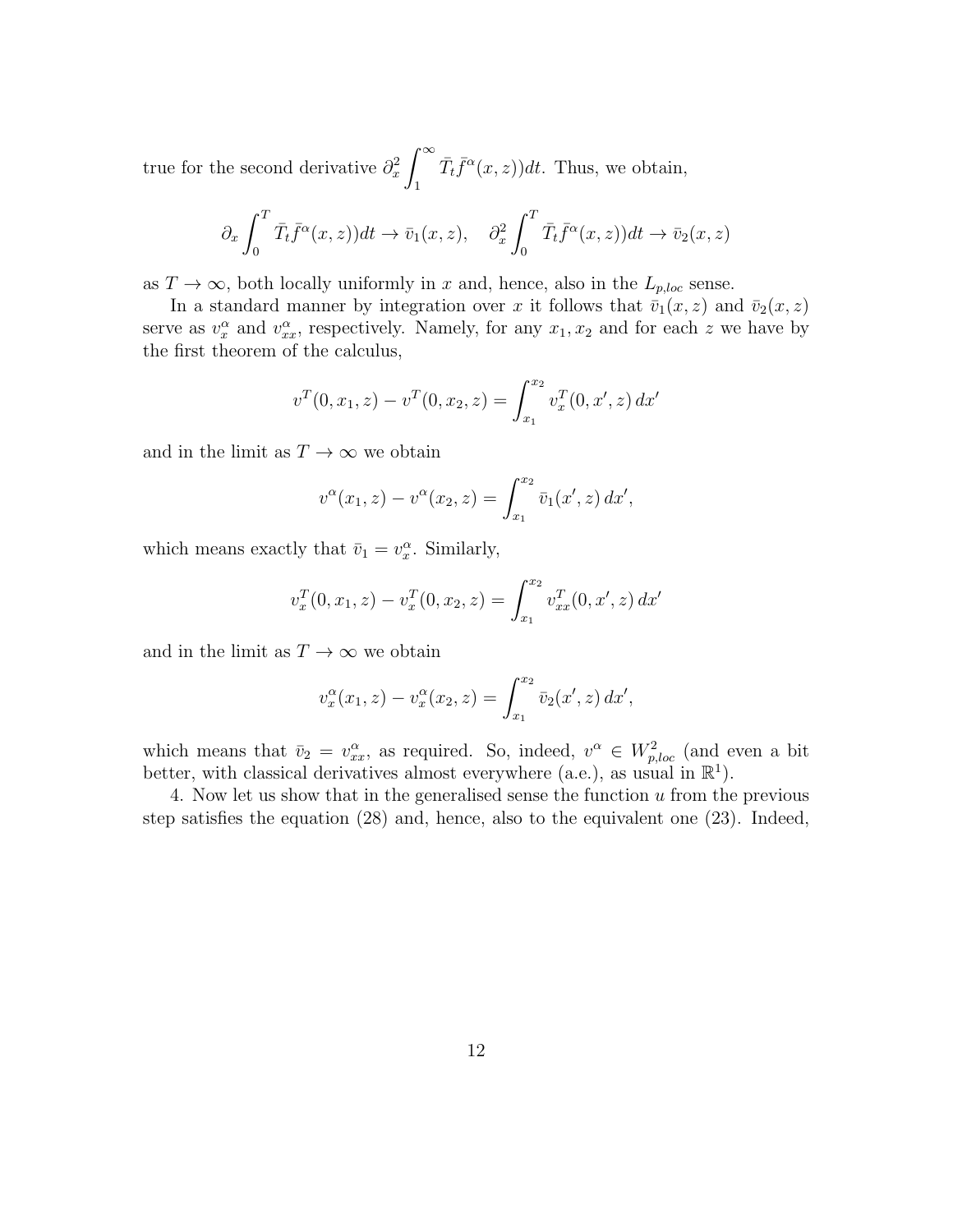for any smooth test function  $g(x, z)$  with a compact support in x we have,

$$
\langle \bar{L}^{\alpha} v^{\alpha}, g \rangle = \langle v^{\alpha}, \bar{L}^{*} g \rangle = \lim_{T \to \infty} \langle v^{(T)} |_{t=0}, (\bar{L}^{\alpha})^{*} g \rangle = \lim_{T \to \infty} \langle \bar{L}^{\alpha} v^{(T)} |_{t=0}, g \rangle
$$
  

$$
= \lim_{T \to \infty} \langle \int_{0}^{T} \bar{L}^{\alpha} E_{x,z} \bar{f}^{\alpha} (\bar{X}_{t}^{\alpha}, \bar{Z}_{t}) dt, g \rangle
$$
  

$$
= \lim_{T \to \infty} \langle \int_{0}^{T} \partial_{t} E_{x,z} \bar{f}^{\alpha} (\bar{X}_{t}^{\alpha}, \bar{Z}_{t}) dt, g \rangle
$$
  

$$
= \lim_{T \to \infty} \langle E_{x,z} \bar{f}^{\alpha} (\bar{X}_{T}^{\alpha}, \bar{Z}_{T}) - \bar{f}^{\alpha} (x, z), g \rangle
$$
  

$$
= -\langle \bar{f}^{\alpha}, g \rangle,
$$

which means that  $u$  is a generalised solution of  $(28)$ ; the last equality in this calculus is because of the ergodic properties of the process  $(\bar{X}_t^{\alpha}, \bar{Z}_t)$  from the Lemma 2 and due to the cenering property of  $\bar{f}^{\alpha}$ . Now, since  $v^{\alpha}$ , actually, possesses two Sobolev derivatives in  $x$ , this function is not just a generalised, but a true Sobolev solution to the equation (23).

5. Now let us show uniquenes of solution of the linear Poisson equation (system)

$$
L^{\alpha}v(x,z) + f^{\alpha}(x,z) - \rho^{\alpha} = 0
$$

in the Sobolev sense up to a constant in the class of functions growing no faster than some polynomial in x. (Clearly, if v is a solution, then  $v + C$  is also a solution for any constant  $C$ .) Suppose there is a solution v and let us add a constant to it so that to make it centered, i.e.,

$$
\langle v, \mu^{\alpha} \rangle = 0.
$$

Let us use Itô – Krylov's formula, which is applicable between the jumps of the component Z, and at the moments of jumps the zero order term  $\int \nabla$ j $\in$ S $\setminus Z_t$  $\lambda_{zj}$  ( $v(X_t^{\alpha},j) - v(X_t^{\alpha}, Z_t)$ ) dt arises (see [13, Lemma 2.2.3] for the classi-

cal derivatives; in the case of Sobolev derivatives it follows due to Krylov's estimates [7, Chapter 2] in a standard way). We obtain

$$
\mathbb{E}_{x,z}v(X_T^{\alpha}, Z_T) - v(x,z) = \mathbb{E}_{x,z} \int_0^T L^{\alpha}v(X_t^{\alpha}, Z_t)dt.
$$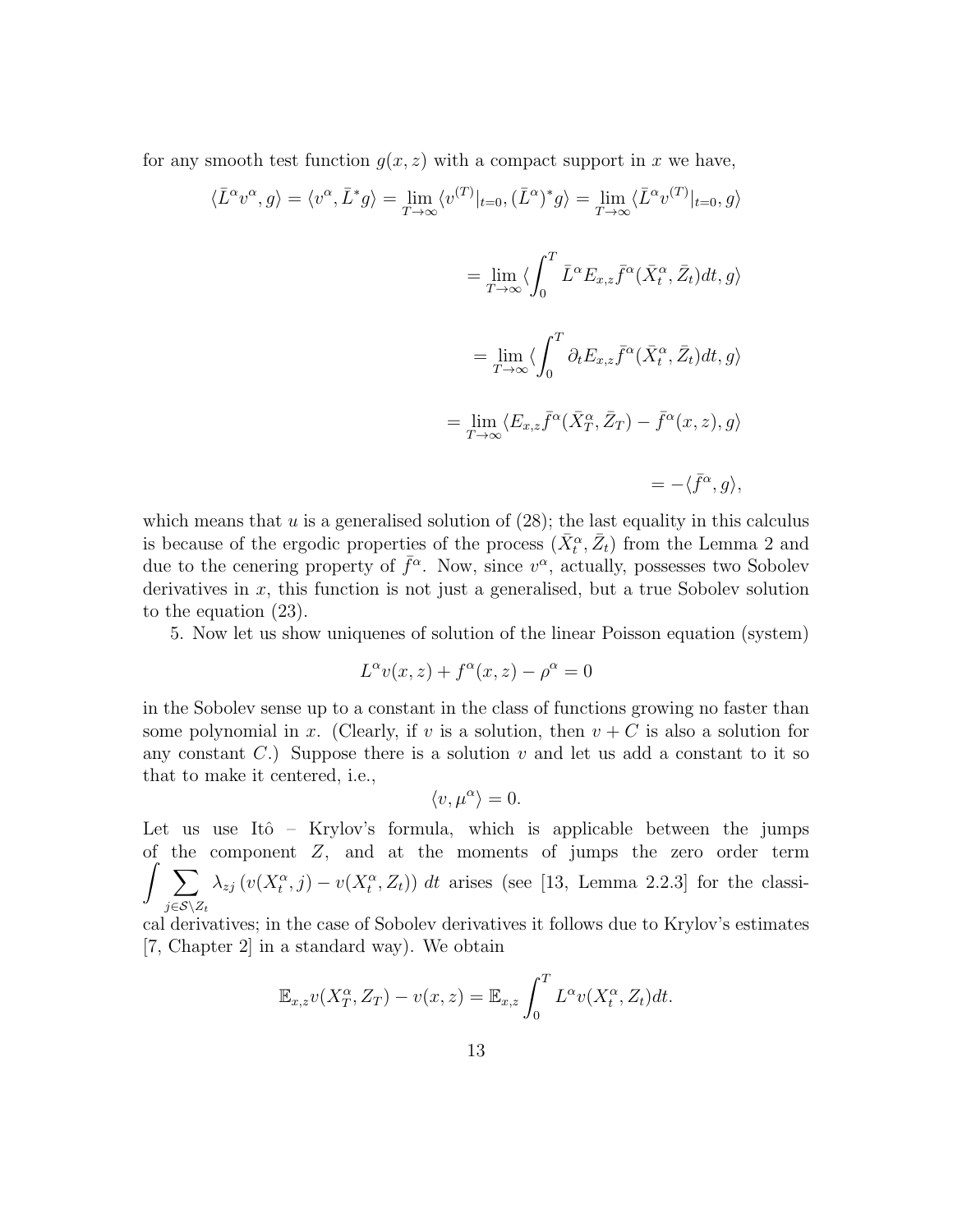Since  $\mathbb{E}_{x,z}v(X_T^{\alpha}, Z_T) \to \langle v, \mu^{\alpha} \rangle = 0$  as  $T \to \infty$ , then in the limit we get

$$
v(x,z) = \int_0^\infty \mathbb{E}_{x,z} (f^\alpha(X_t^\alpha, Z_t) - \rho^\alpha) dt.
$$
 (30)

This shows uniqueness of solution of the Poisson system (23) in the described class of functions.

6. Now when it has been established that the components of the vector-solution v of the equation (23) are the components of the vector-function  $v^{\alpha}$  from (10), we can treat the system as a single equation on each component where all other components become the parts of the right hand side. Since this right hand side satisfies polynomial growth restrictions, the property (26) follows from a similar lemma for a single equation without switching (see [1, Lemma 1]).

We have already seen that the centered version of the solution to  $(23)$  is equal to  $v^{\alpha}$  defined in (10); so,  $v^{\alpha}$  itself is  $\mu^{\alpha}$ -centered. Equivalently the equality  $\langle v^{\alpha}, \mu^{\alpha} \rangle = 0$ follows from integration of the right hand side in the definition of  $v^{\alpha}$  with respect to  $\mu^{\alpha}$ , due to the centering property of the function  $\bar{f}^{\alpha}$ . The Lemma 3 follows.  $\Box$ 

Denote  $\lambda_{-} = \min_{i,j} \lambda_{ij}, \lambda_{+} = \max_{i,j} \lambda_{ij}, \Lambda_{i} = \sum_{j:j\neq i} \lambda_{ij}, \Lambda_{+} = \max_{i} \Lambda_{i};$  the notations  $Q^{\alpha,z}(x',dx)$  and  $\mu^{\alpha,z}(dx)$  stand for the conditional transition kernel of the process  $X^{\alpha,z}$  satisfying the equation with a fixed variable z,

$$
dX_t^{\alpha,z} = b(\alpha(X_t^{\alpha}, z), X_t^{\alpha}, z) dt + \sigma(\alpha(X_t^{\alpha}, z), X_t^{\alpha}, z) dW_t, \quad t \ge 0,
$$
  

$$
X_0^{\alpha,z} = x,
$$

and for its unique invariant measure, respectively, both given  $\alpha(\cdot)$  and z.

**Lemma 4.** Let the assumptions  $(A1) - (A3)$  hold true. Then for any  $k > 0$ , and any  $N > 0$  there exist  $C(N), C > 0$  such that uniformly in  $\alpha(\cdot)$  for any function  $g \geq 0$  growing not faster than some polynomial and for every  $m \in \mathbb{N}$ 

$$
\sum_{z} \int g(x, z) \mathbb{1}(|x| \le N) dx \le C(N) \lambda^{-1} \left( \exp(+\Lambda_{+} m) \langle g, \mu^{\alpha} \rangle + \lambda_{+} \exp(\Lambda_{+}) \frac{C}{m^{k}} \right). \tag{31}
$$

Proof. According to the invariance equation equivalent to Chapman – Kolmogorov equation in this case, for any  $n > 0$  we have,

$$
\mu^{\alpha}(dx, z) = \sum_{z'} \int \mu^{\alpha}(dx', z') Q_n(x', z'; dx, z),
$$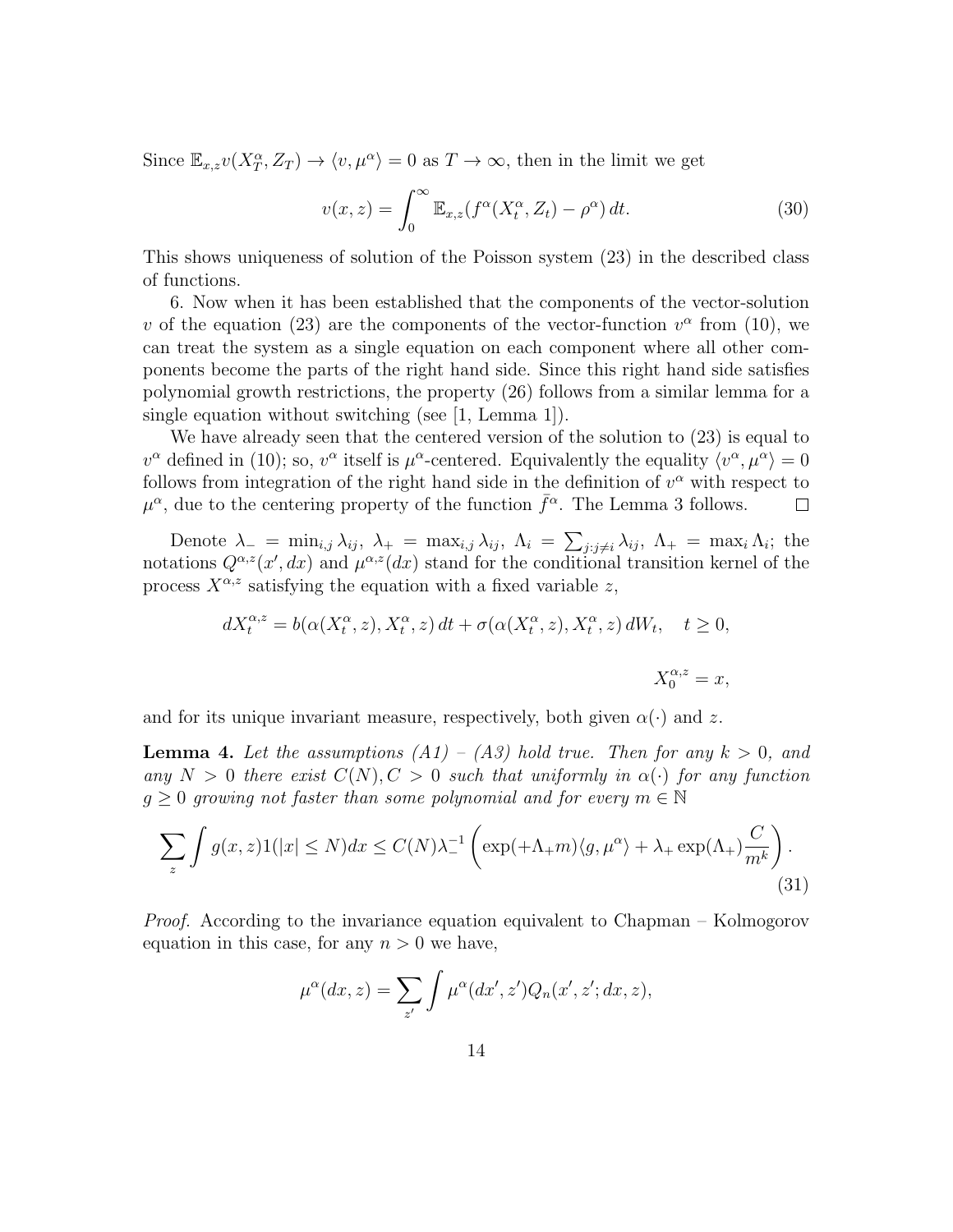where the integration is over  $x'$  and where  $Q_t$  is the transition kernel over t units of time from the state  $(x', z')$  to  $(dx, z)$ ; where necessary to highlight the dependence of the strategy we will use notation  $Q_t^{\alpha}$ .

For any function  $0 \le g(x, z) \in \mathcal{K}$  and such that  $g(x, z) \equiv 0$  for  $|x| > N$ , and such that  $g(x, z) = g(x, z) \delta_{z, z_0}$ . The latter restriction will be later dropped; in the sequel g will be  $\psi$ , or  $\psi^2$ . We estimate using Chapman – Kolmogorov's equation and integration over  $0 \le t \le 1$ ,

$$
\langle g, \mu^{\alpha} \rangle
$$
  
\n
$$
= \int \int \sum_{z'} \mu^{\alpha}(dx', z') \int \sum_{z''} Q_t^{\alpha}(x', z'; dx'', z'') \int \sum_{z} Q_{m-t}^{\alpha}(x'', z''; dx, z) g(x, z)
$$
  
\n
$$
\geq \int \int \sum_{z'} \mu^{\alpha}(dx', z') \int_0^1 \lambda_{z',z} dt \int Q_t^{\alpha, z'}(x', dx'') \exp(-\Lambda_{z'}t)
$$
  
\n
$$
\times \exp(-\Lambda_{z_0}(m-t)) Q_{m-t}^{\alpha, z_0}(x'', dx) g(x, z_0)
$$
  
\n
$$
= \int \int \sum_{z'} \mu^{\alpha}(dx', z') \int_0^1 \lambda_{z',z} dt \int Q_t^{\alpha, z'}(x', dx'') \exp(-\Lambda_{z'}t)
$$
  
\n
$$
\times \exp(-\Lambda_{z_0}(m-t)) \mu^{\alpha}(dx, z_0) g(x, z_0)
$$
  
\n
$$
- \int \int \sum_{z'} \mu^{\alpha}(dx', z') \int_0^1 \lambda_{z',z} dt \int Q_t^{\alpha, z'}(x', dx'') \exp(-\Lambda_{z'}t)
$$
  
\n
$$
\times \exp(-\Lambda_{z_0}(m-t)) (\mu^{\alpha}(dx, z_0) - Q_{m-t}^{\alpha, z_0}(x'', dx)) g(x, z_0)
$$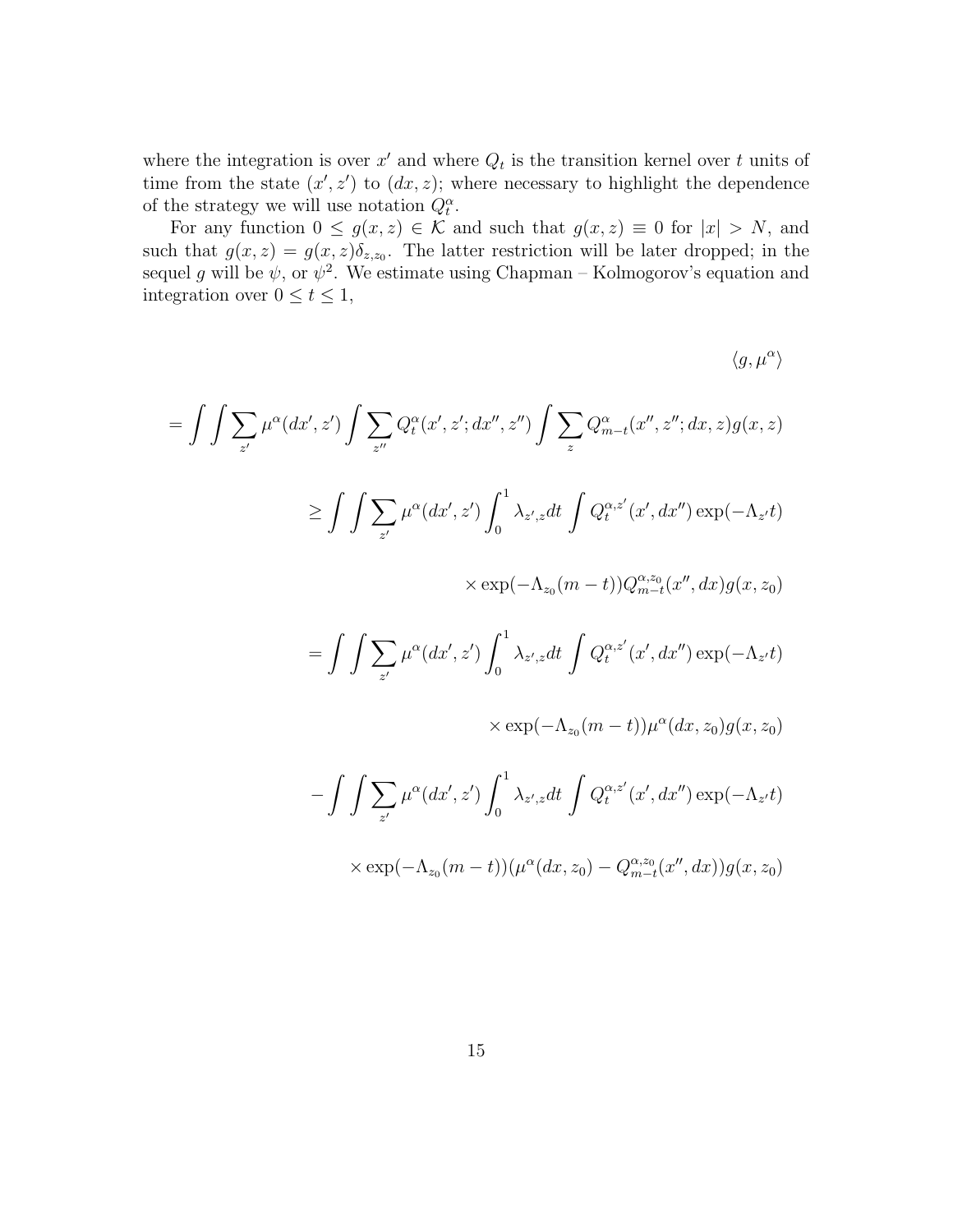$$
= \int \int \sum_{z'} \mu^{\alpha}(dx', z') \int_0^1 \lambda_{z', z_0} dt \int Q_t^{\alpha, z'}(x', dx'') \exp(-\Lambda_{z'}t)
$$
  

$$
\times \exp(-\Lambda_{z_0}(m-t)) \mu^{\alpha}(dx, z_0) g(x, z_0)
$$
  

$$
- \int \int \sum_{z'} \mu^{\alpha}(dx', z') \int_0^1 \lambda_{z', z_0} dt \int Q_t^{\alpha, z'}(x', dx'') \exp(-\Lambda_{z'}t)
$$
  

$$
\times \exp(-\Lambda_{z_0}(m-t)) (\mu^{\alpha}(dx, z_0) - Q_{m-t}^{\alpha, z_0}(x'', dx)) g(x, z_0)
$$
  

$$
=: J_1^g - J_2^g.
$$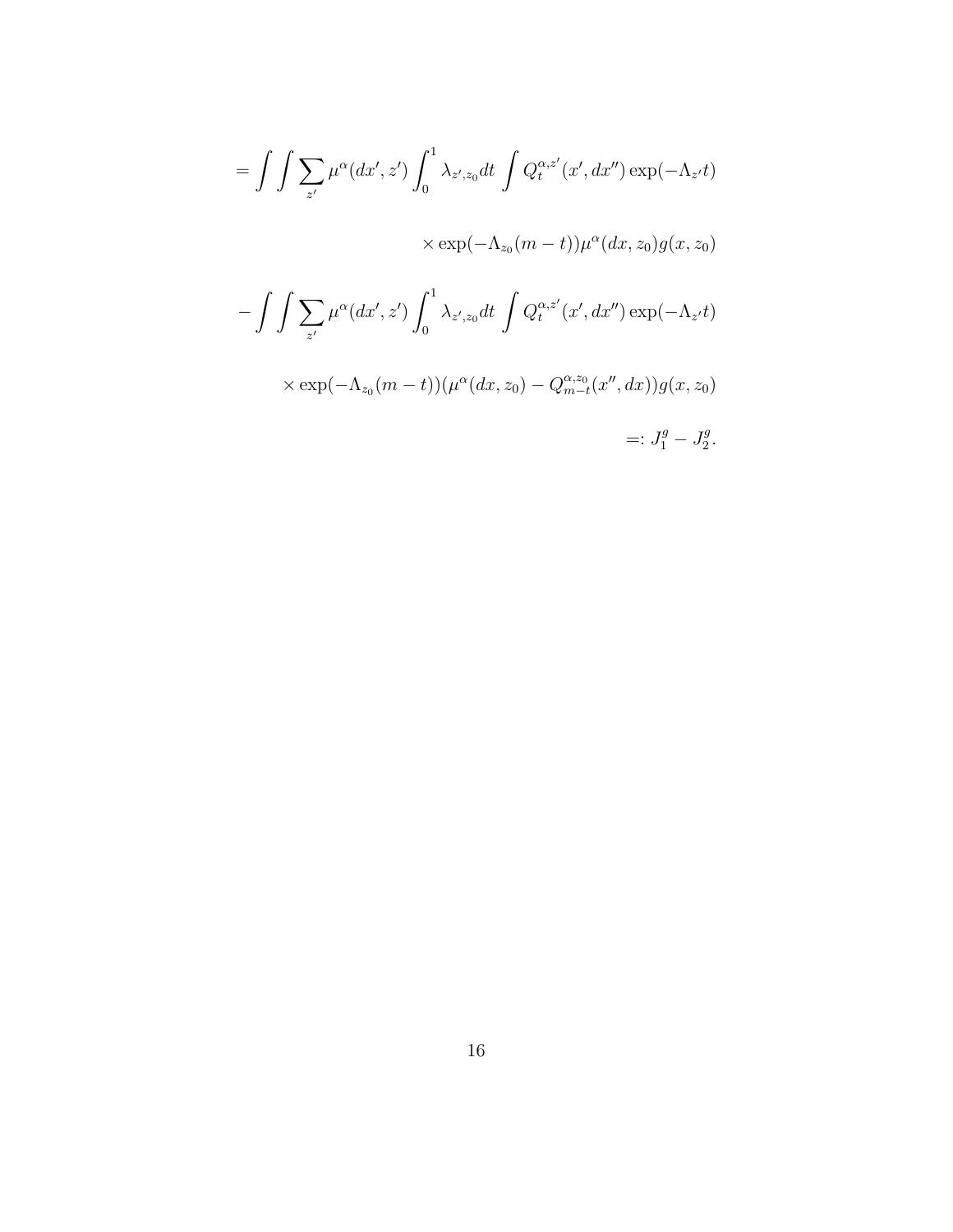For  $J_1^g$  we have the following lower bound:

$$
J_1^g = \int \int \sum_{z'} \mu^{\alpha}(dx', z') \int_0^1 \lambda_{z',z} dt \int Q_t^{\alpha, z'}(x', dx'') \exp(-\Lambda_{z'}t)
$$
  

$$
\times \exp(-\Lambda_{z_0}(m-t)) \mu^{\alpha, z_0}(dx) g(x, z_0)
$$
  

$$
\geq \lambda_- \exp(-\Lambda_+) \exp(-\Lambda_{z_0}m) \int \int \sum_{z'} \mu^{\alpha}(dx', z')
$$
  

$$
\times \int \int_0^1 dt Q_t^{\alpha, z'}(x', dx'') \mu^{\alpha, z_0}(dx) g(x, z_0)
$$
  

$$
= \lambda_- \exp(-\Lambda_+) \exp(-\Lambda_{z_0}m) \int_0^1 dt
$$
  

$$
\times \int \int \sum_{z'} \mu^{\alpha}(dx', z') \int Q_t^{\alpha, z'}(x', dx'') \mu^{\alpha, z_0}(dx) g(x, z_0)
$$
  

$$
= \lambda_- \exp(-\Lambda_+) \exp(-\Lambda_{z_0}m) \int \mu^{\alpha, z_0}(dx) g(x, z_0)
$$
  

$$
\geq c(N) \lambda_- \exp(-\Lambda_+) \exp(-\Lambda_{z_0}m) \int g(x, z_0) dx.
$$

We used the identity  $\int \sum$  $z'$  $\mu^{\alpha}(dx',z')\, \int\, Q_t^{\alpha,z'}$  $t^{\alpha,z'}(x',dx'') = 1$  and the explicit formula for the invariant measure  $\mu^{\alpha,z}$  given  $\alpha(\cdot)$  and z:

$$
p^{\alpha,z}(x) = \frac{\mu^{\alpha,z}(dx)}{dx} = C_{\alpha,z} \frac{1}{\sigma^2(\alpha(x,z),x,z)} \exp\left(2 \int_0^x \frac{b(\alpha(y,z),y,z)}{\sigma^2(\alpha(y,z),y,z)} dy\right), \quad (32)
$$

where  $C_{\alpha,z}$  is a normed constant – see, for example, [5, Lemma 4.16, equation (4.70)] – or, more precisely, its straightforward corollary due to the assumptions on the coefficients that for any  $N > 0$  there exists a constant  $c(N) > 0$  such that

$$
\inf_{\alpha,z} \inf_{|x| \le N} p^{\alpha,z}(x) \ge c(N).
$$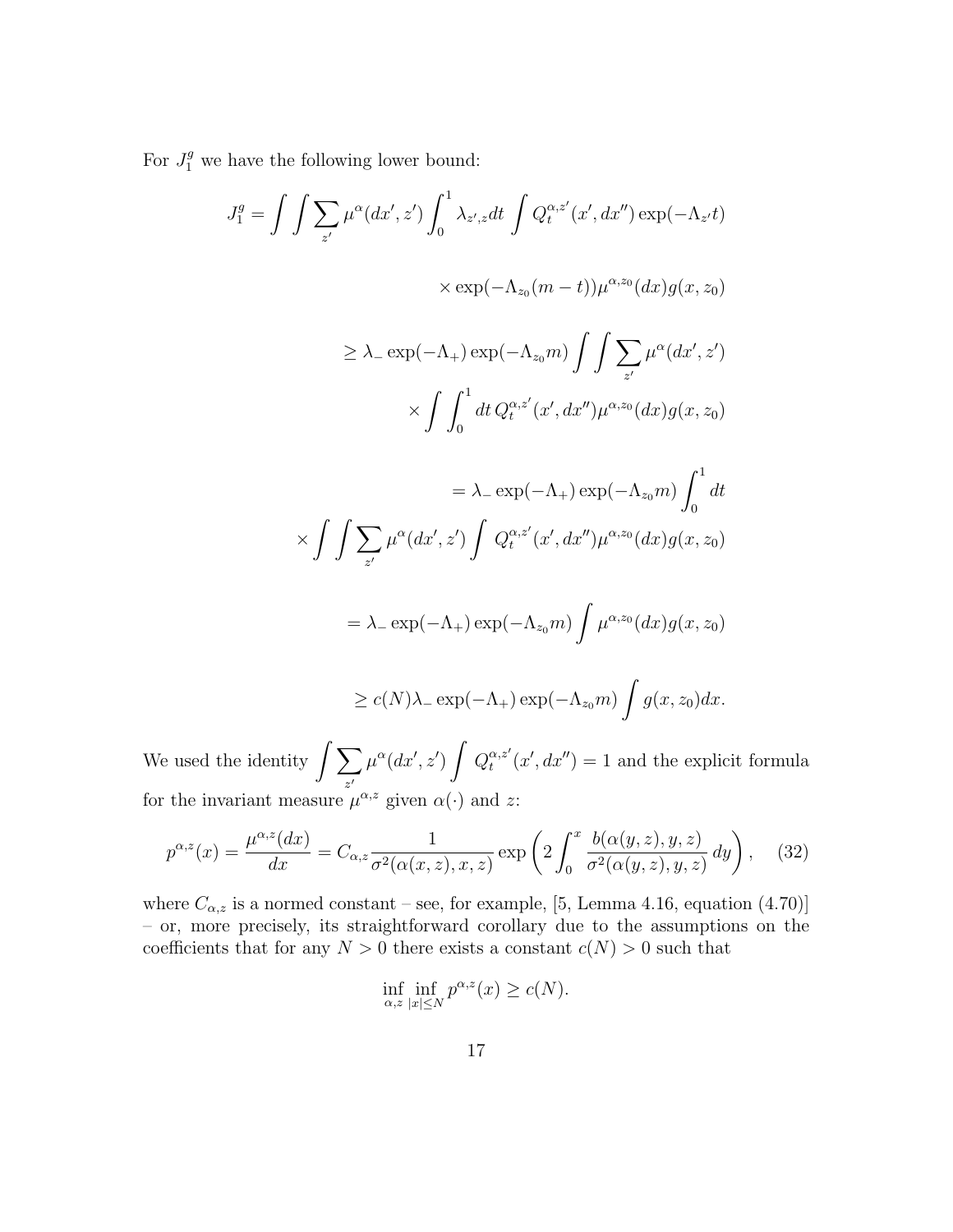For  $J_2^g$  we have an upper bound,

$$
0 \leq J_2^g = \int \int \sum_{z'} \mu^{\alpha}(dx', z') \int_0^1 \lambda_{z',z} dt \int Q_t^{\alpha, z'}(x', dx'') \exp(-\Lambda_{z'}t)
$$
  

$$
\times \exp(-\Lambda_{z_0}(m - t)) (\mu^{\alpha, z_0}(dx) - Q_{m - t}^{\alpha, z_0}(x'', dx)) g(x, z_0)
$$
  

$$
\leq \lambda_+ \exp(-\Lambda_{z_0}(m - 1)) \int \int \sum_{z'} \mu^{\alpha}(dx', z')
$$
  

$$
\times \int \int_0^1 dt Q_t^{\alpha, z'}(x', dx'') |\mu^{\alpha, z_0}(dx) - Q_{m - t}^{\alpha, z_0}(x'', dx)| g(x, z_0)
$$
  

$$
= \lambda_+ \exp(\Lambda_+) \exp(-\Lambda_{z_0}m) \int \int \sum_{z'} \mu^{\alpha}(dx', z')
$$
  

$$
\times \int_0^1 dt Q_t^{\alpha, z'}(x', dx'') \int |\mu^{\alpha, z_0}(dx) - Q_{m - t}^{\alpha, z_0}(x'', dx)| g(x, z_0)
$$
  

$$
\leq \lambda_+ \exp(\Lambda_+) \int_0^1 dt \exp(-\Lambda_{z_0}m) \int \int \sum_{z'} \mu^{\alpha}(dx', z') Q_t^{\alpha, z'}(x', dx'')
$$
  

$$
\times (\int |\mu^{\alpha, z_0}(dx) - Q_{m - t}^{\alpha, z_0}(x'', dx)|)^{1/2} (\int g(x, z_0)^2 |\mu^{\alpha, z_0}(dx) - Q_{m - t}^{\alpha, z_0}(x'', dx)|)^{1/2}
$$
  

$$
\leq \lambda_+ \exp(\Lambda_+) \int_0^1 dt \exp(-\Lambda_{z_0}m) \int \int \sum_{z'} \mu^{\alpha}(dx', z') Q_t^{\alpha, z'}(x', dx'')
$$
  

$$
\times (\int |\mu^{\alpha, z_0}(dx) - Q_{m - t}^{\alpha, z_0}(x'', dx)|)^{1/2} (\int g(x, z_0)^2 |\mu^{\alpha, z_0}(dx) + Q_{m - t}^{\alpha, z_0}(x'', dx)|)^{1/2}
$$
  

$$
\leq \lambda_+ \exp(\Lambda_+) \exp(-\Lambda_{z_0}m) \int_0^1 dt \int \sum_{z'} \
$$

Here due to the inequality (14) of the Lemma 2, and since  $C(x'') \leq 1 + |x''|^{\ell_1}$  with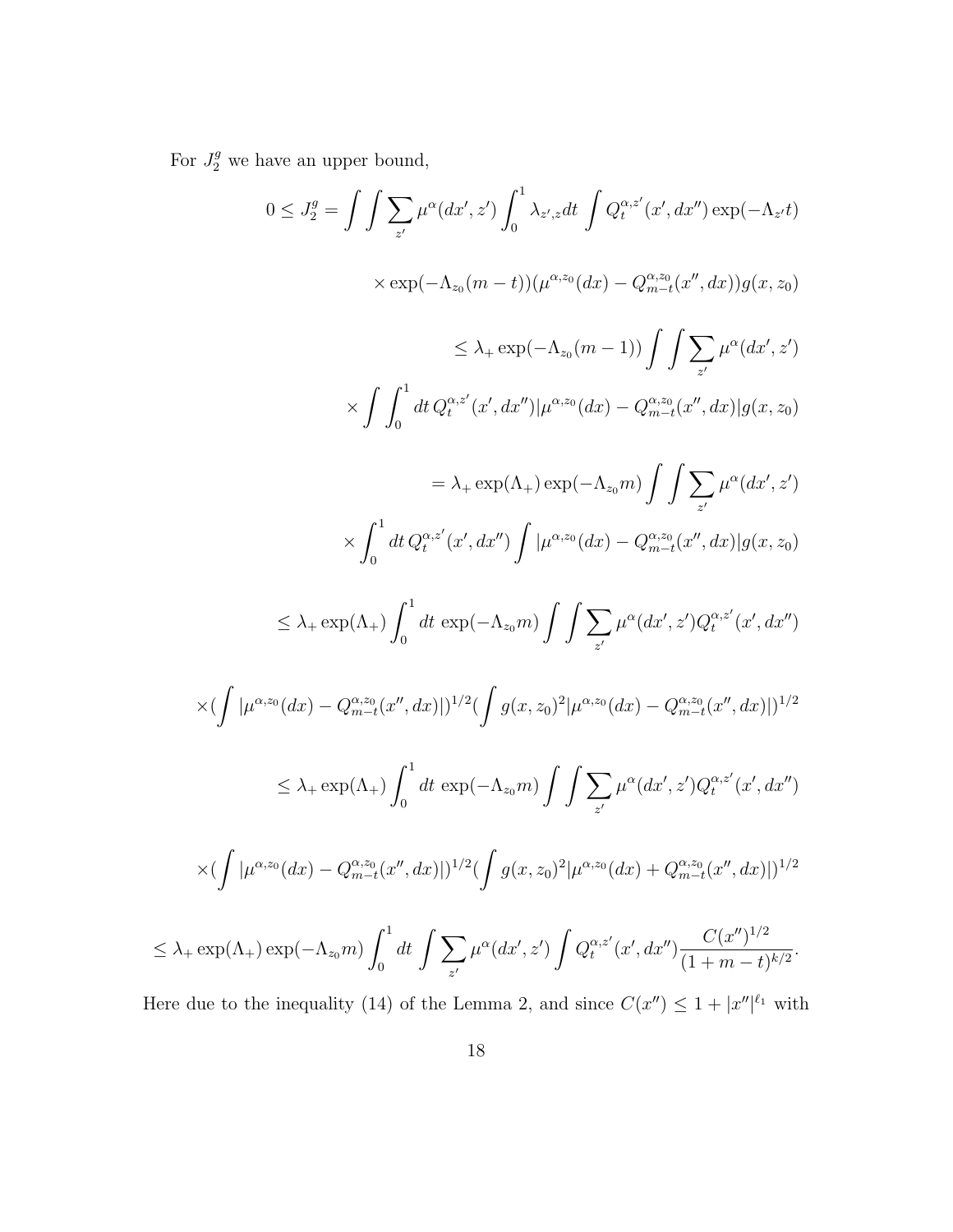some  $\ell_1,$ 

$$
\int C(x'')^{1/2} Q_t^{\alpha, z'}(x', dx'') \le C_1(x'),
$$

where  $C_1(x') = C(1+|x'|^{\ell_2})$  with some  $\ell_2, C > 0$ , and because  $k > 0$  may be chosen arbitrarily large, and due to (15), we continue,

$$
J_2^g \le \lambda_+ \exp(\Lambda_+) \exp(-\Lambda_{z_0} m) \int_0^1 dt \int_A \int \sum_{z'} \mu^{\alpha}(dx', z') \frac{C_1(x')}{(1 + m - t)^k}
$$
  

$$
\le \lambda_+ \exp(\Lambda_+) \exp(-\Lambda_{z_0} m) \frac{C}{m^k},
$$

with some new  $C < \infty$ . Combining the bounds on  $J_1^g$  $I_1^g$  and  $J_2^g$  $2^g$ , we obtain,

$$
\langle g, \mu^{\alpha} \rangle = J_1^g - J_2^g \ge c(N)\lambda_- \exp(-\Lambda_{z_0}m) \int g(x, z) dx - \lambda_+ \exp(\Lambda_+) \exp(-\Lambda_{z_0}m) \frac{C}{m^k}.
$$

It follows that

$$
c(N)\lambda_{-} \exp(-\Lambda_{z_0}m) \int g(x, z) dx \leq \langle g, \mu^{\alpha} \rangle + \lambda_{+} \exp(\Lambda_{+}) \exp(-\Lambda_{z_0}m) \frac{C}{m^k},
$$

or,

$$
\int g(x, z_0) dx \le c(N)^{-1} \lambda_-^{-1} \exp(+\Lambda_{z_0} m) (\langle g, \mu^{\alpha} \rangle + \lambda_+ \exp(\Lambda_+) \exp(-\Lambda_{z_0} m) \frac{C}{m^k})
$$
  
=  $c(N)^{-1} \lambda_-^{-1} \left( \exp(+\Lambda_{z_0} m) \langle g, \mu^{\alpha} \rangle + \lambda_+ \exp(\Lambda_+) \frac{C}{m^k} \right)$   
 $\le c(N)^{-1} \lambda_-^{-1} \left( \exp(+\Lambda_+ m) \langle g, \mu^{\alpha} \rangle + \lambda_+ \exp(\Lambda_+) \frac{C}{m^k} \right).$ 

So, due to linearity of integration, for any  $g \geq 0$  equal zero outside  $|x| > N$  (not only for  $g = g1(z = z_0)$ ) we obtain for any m the desired bound (31),

$$
\sum_{z} \int g(x, z) dx \leq C c(N)^{-1} \lambda_{-}^{-1} \left( \exp(+\Lambda_{+}m) \langle g, \mu^{\alpha} \rangle + \lambda_{+} \exp(\Lambda_{+}) \frac{C}{m^{k}} \right).
$$

 $\Box$ 

The Lemma 4 is proved.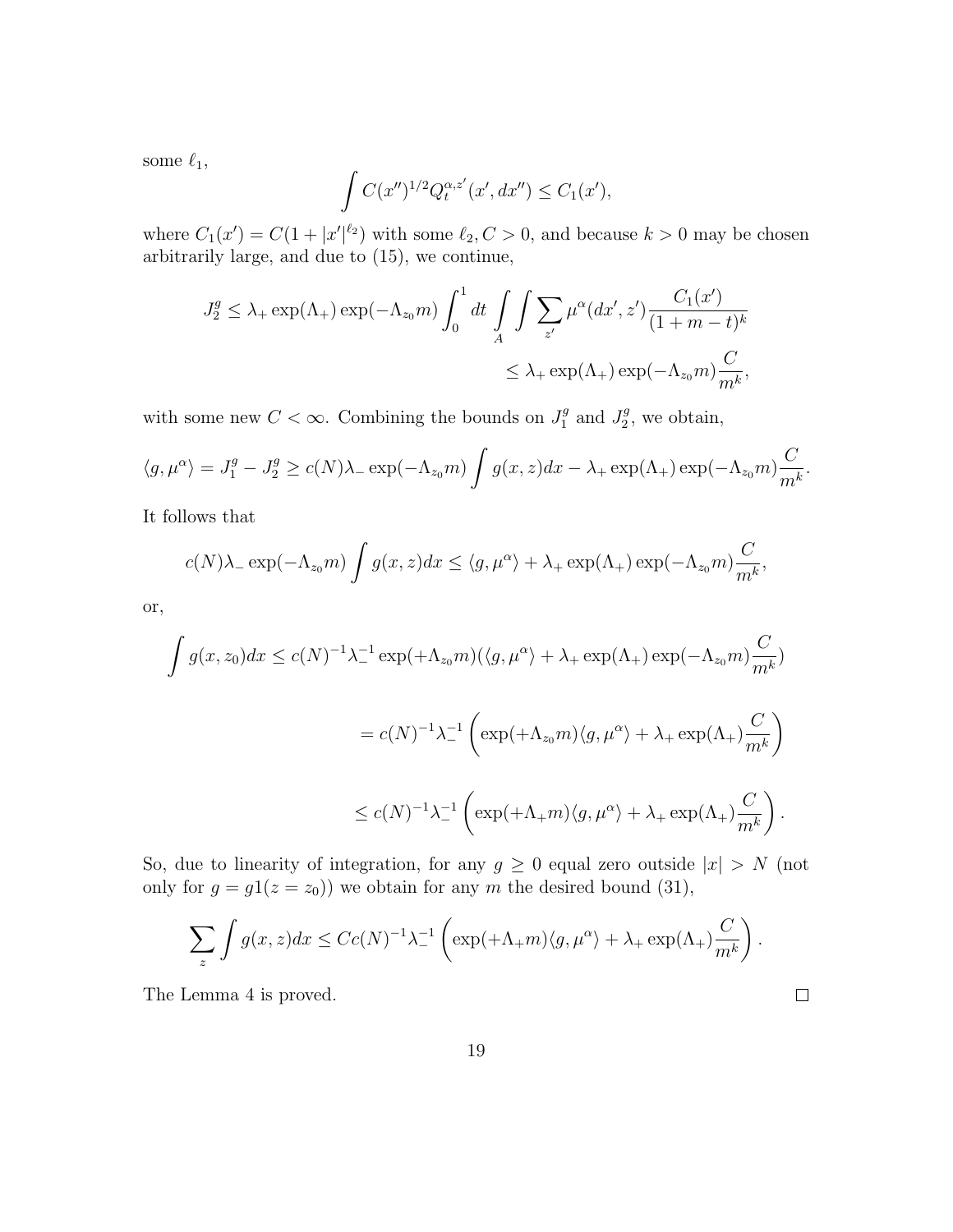*NB*: In the proof of the Theorem in (44) it will follow that for any  $\epsilon > 0$  there exists  $n(\epsilon)$  such that

$$
\sup_{n\geq n(\epsilon)} \sum_{z} \int_{|x| \leq N} \psi_n^2(x, z) \, dx < \epsilon^2/2.
$$

Indeed, choose there  $\psi_n^2$  so that  $\langle \psi_n^2, \mu^\alpha \rangle \leq \epsilon^2 \exp(-\Lambda_+ m)$ ; then we obtain

$$
\sum_{z} \int_{|x| \le N} \psi_n^2(x, z) dx \le Cc(N)^{-1} \lambda_{-}^{-1} \left( \exp(+\Lambda_+ m) \langle \psi_n^2, \mu^\alpha \rangle + \lambda_+ \exp(\Lambda_+) \frac{C}{m^k} \right)
$$

 $\leq C(N)(\epsilon^2 + m^{-k}).$ 

So, taking  $m$  large enough here we get,

$$
\sum_{z} \int_{|x| \le N} \psi_n^2(x, z) dx \le 2C(N)\epsilon^2.
$$

It remains to redenote  $\epsilon$  by  $\epsilon/\sqrt{2C(N)}$ .

Corollary 1. Lebesgue's measure  $\Lambda(dx)$  is absolutely continuous with respect to  $\mu^{\alpha}(dx, z)$  for each  $\alpha$  and for every z.

*Proof.* If  $g \ge 0$  (for example,  $g(x) = 1(x \in A)$  for some  $A \subset \mathbb{R}$ ) and  $\langle g, \mu^{\alpha} \rangle = 0$ , then by choosing  $m$  large enough we can make the right hand side in  $(31)$  arbitrarily small, as required.  $\Box$ 

This Corollary will be used in the end of the proof of the Theorem.

#### 3 Main results

Recall that the state space dimension is  $D = 1$ . We accept in this section that solution of the SDE with any Markov strategy may be weak; however, we want it to be unique in distribution, strong Markov and ergodic. All of these follow from [8] and from the assumptions  $(A1)$  and  $(A2)$  (see [15] about ergodicity and the Lemma 1).

The exact RIA reads as follows. We start with some homogeneous Markov strategy  $\alpha_0$ , which uniquely determines  $\rho_0 = \rho^{\alpha_0} \equiv \langle f^{\alpha_0}, \mu^{\alpha_0} \rangle$  and  $v_0 = v^{\alpha_0}$ . Next, for any couple  $(v, \rho) : v \in \bigcap_{p>1} W_{p,loc}^2, \rho \in \mathbb{R}$ , define

$$
F[v, \rho](x, z) := \inf_{u \in U} [L^u v(x, z) + f^u(x, z) - \rho].
$$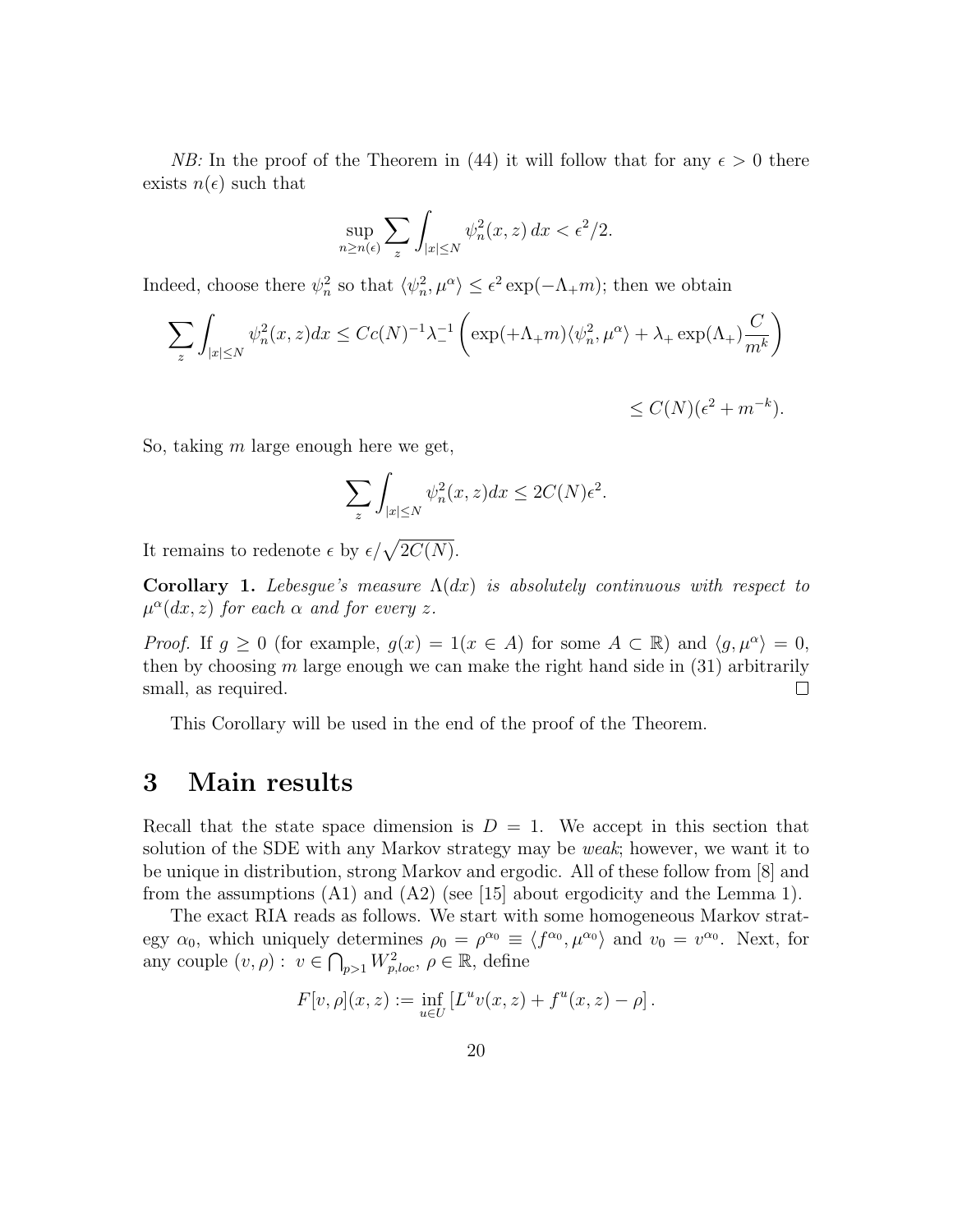Of course, due to the embedding theorems (see  $(9, \text{ Chapter } 2)$ ), we may consider  $v$  and  $v'$  continuous, Hölder continuous, and absolutely continuous; however, this cannot be applied directly to  $v''$ . Respectively, the function  $F[v, \rho](\cdot)$  is defined by the formula above as a function of the class  $L_{p,loc}$  for any  $p > 1$ ; in particular, it is Lebesgue measurable and as such it is defined only a.e. x. Further, we may and will take a (any) Borel measurable version of this Lebesgue measurable function.

By induction, given  $\alpha_n$ ,  $\rho_n$  and  $v_n$ , the next "improved" strategy  $\alpha_{n+1}$  is defined as follows: for a.e. x and any z the function  $\alpha_{n+1}$  is chosen so that

$$
L^{\alpha_{n+1}}v_n(x,z) + f^{\alpha_{n+1}}(x,z) - \rho_n = F[v_n, \rho_n](x,z) \equiv \inf_{u \in U} \left[ L^u v_n(x,z) + f^u(x,z) - \rho_n \right],\tag{33}
$$

which is equivalent to

$$
L^{\alpha_{n+1}}v_n(x, z) + f^{\alpha_{n+1}}(x, z) = \inf_{u \in U} [L^u v_n(x, z) + f^u(x, z)] =: G[v_n](x, z),
$$

and also to saying that

$$
\alpha_{n+1}(x,z) = \operatorname{arginf}_{u \in U} \left[ L^u v_n(x,z) + f^u(x,z) \right].
$$

We assume that a Borel measurable version of such strategy may be chosen; see the reference in [1, Appendix]. The value  $\rho_{n+1}$  is then defined as

$$
\rho_{n+1} := \langle f^{\alpha_{n+1}}, \mu^{\alpha_{n+1}} \rangle,
$$

where in turn,  $\mu^{\alpha_{n+1}}$  is the (unique) invariant measure, which corresponds to the strategy  $\alpha_{n+1}$ . Also, recall that

$$
v_n(x, z) = \int_0^\infty \mathbb{E}_{x, z} (f^{\alpha_n}(X_t^{\alpha_n}, Z_t) - \rho_n) dt,
$$

and

$$
v_{n+1}(x, z) = \int_0^\infty \mathbb{E}_{x, z}(f^{\alpha_{n+1}}(X_t^{\alpha_{n+1}}, Z_t) - \rho_{n+1}) dt.
$$

**Theorem 1.** Let the assumptions  $(A1) - (A5)$  be satisfied. Then:

1. For any n,  $\rho_{n+1} \leq \rho_n$ , and there is a limit  $\rho_n \downarrow \tilde{\rho}$ .

2. The sequence  $(v_n)$  is pre-compact in  $C^1[-N, N]$  in x for each  $N > 0$ .

3. If  $\tilde{v}$  is any limiting point of the family  $(v_n, n \ge 1)$  in  $C^1_{loc}$  in the variable x, then the couple  $(\tilde{v}, \tilde{\rho})$  solves the equation (11).

4. This solution  $(\tilde{v}, \tilde{\rho})$  is unique in the class of functions growing no faster than some polynomial and belonging to the class  $W_{p,loc}^2$  in x for any  $p > 0$  and any z.

5. The component  $\tilde{\rho}$  in the couple  $(\tilde{v}, \tilde{\rho})$  coincides with  $\rho$ .

6. In addition, if (A6) is satisfies, then  $\tilde{v}'' \in Lip_{loc}$  in x for each z.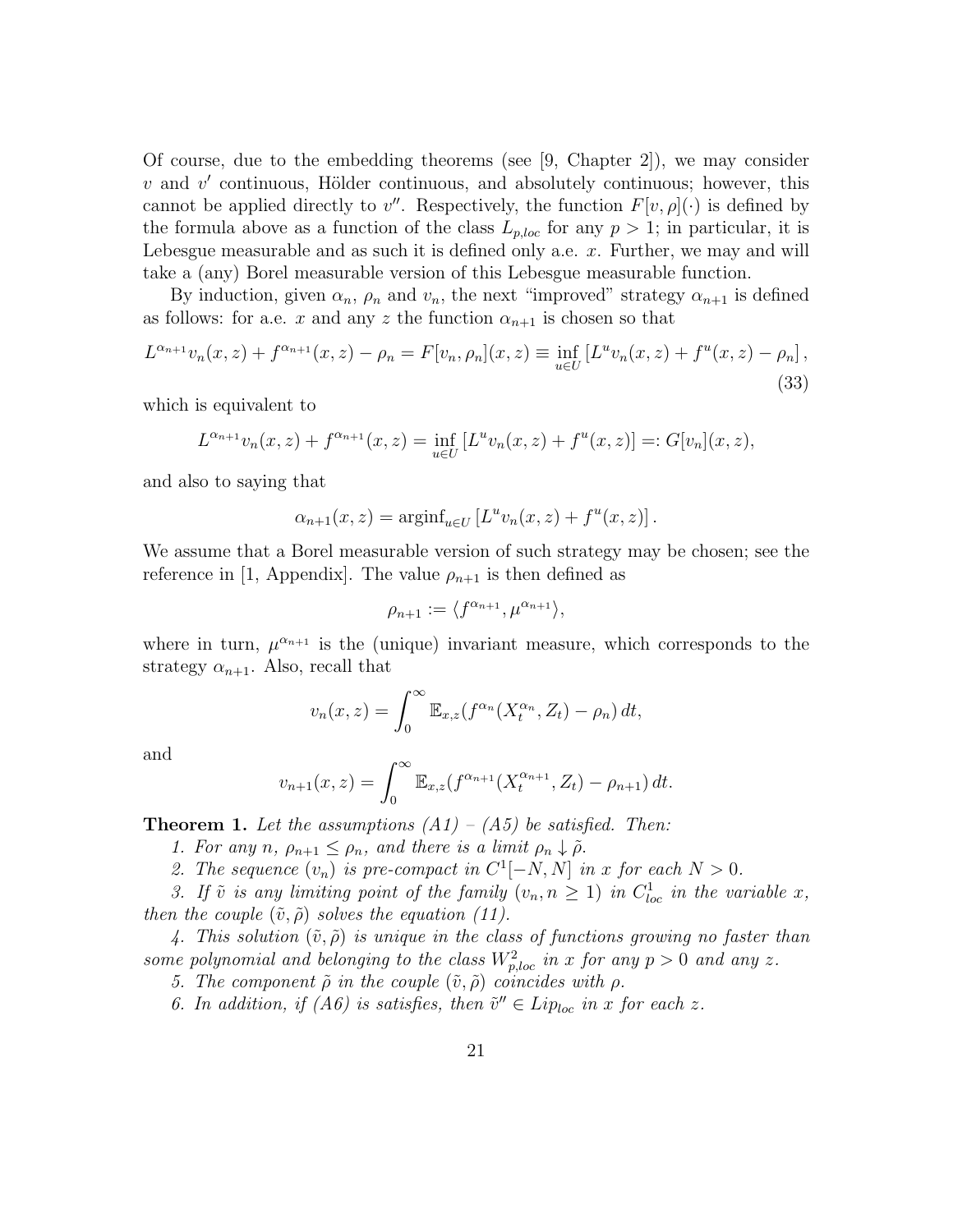*Proof.* 1. Due to (33) and (23), for almost every (a.e.)  $x \in \mathbb{R}$ ,

$$
\rho_n = \rho^{\alpha_n} = \langle f^{\alpha_n}, \mu^{\alpha_n} \rangle = L^{\alpha_n} v_n(x, z) + f^{\alpha_n}(x, z)
$$

$$
\geq \inf_{u} [L^u v_n(x, z) + f^u(x, z)] = L^{\alpha_{n+1}} v_n(x, z) + f^{\alpha_{n+1}}(x, z)
$$

and also for a.e.  $x \in \mathbb{R}$  and any z,

$$
\rho_{n+1} = L^{\alpha_{n+1}} v_{n+1}(x, z) + f^{\alpha_{n+1}}(x, z).
$$

So,

$$
\rho_n - \rho_{n+1} \ge (L^{\alpha_{n+1}}v_n + f^{\alpha_{n+1}})(x, z) - (L^{\alpha_{n+1}}v_{n+1} + f^{\alpha_{n+1}})(x, z)
$$
  
=  $(L^{\alpha_{n+1}}v_n - L^{\alpha_{n+1}}v_{n+1})(x, z).$  (34)

Now let us apply Dynkin's formula to  $(v_n - v_{n+1})(X_t^{\alpha_{n+1}})$  $\binom{\alpha_{n+1}}{t}, Z_t$  (recall that  $v \in C$ due to the embedding theorems): we have for any  $x \in \mathbb{R}, z$ ,

$$
\mathbb{E}v_n(X_t^{\alpha_{n+1}}, Z_t) - \mathbb{E}v_{n+1}(X_t^{\alpha_{n+1}}, Z_t) - v_n(x, z) + v_{n+1}(x, z)
$$
  

$$
= \mathbb{E} \int_0^t (L^{\alpha_{n+1}}v_n - L^{\alpha_{n+1}}v_{n+1})(X_s^{\alpha_{n+1}}, Z_s) ds
$$
  

$$
\leq \mathbb{E} \int_0^t (\rho_n - \rho_{n+1}) ds = (\rho_n - \rho_{n+1}) t.
$$
 (35)

It can be justified by Itô–Krylov's formula (with switching) where the expectation of the martingale term is zero because of the a priori moment bounds for the solution  $(X_t)$ . Here we also used the fact that the distribution of  $X_s^{\alpha_{n+1}}$  for almost all  $s >$ 0 is absolutely continuous with respect to the Lebesgue measure due to the nondegeneracy and by virtue of Krylov's estimates [7]; due to this reason and because  $v_n, v_{n+1} \in C$ , the a.e. inequality (34) implies (35) for every x. Further, since the left hand side in  $(35)$  is bounded for a fixed x, we divide all terms of the latter inequality by t and let  $t \to \infty$  to get,

$$
0\leq \rho_n-\rho_{n+1},
$$

as required.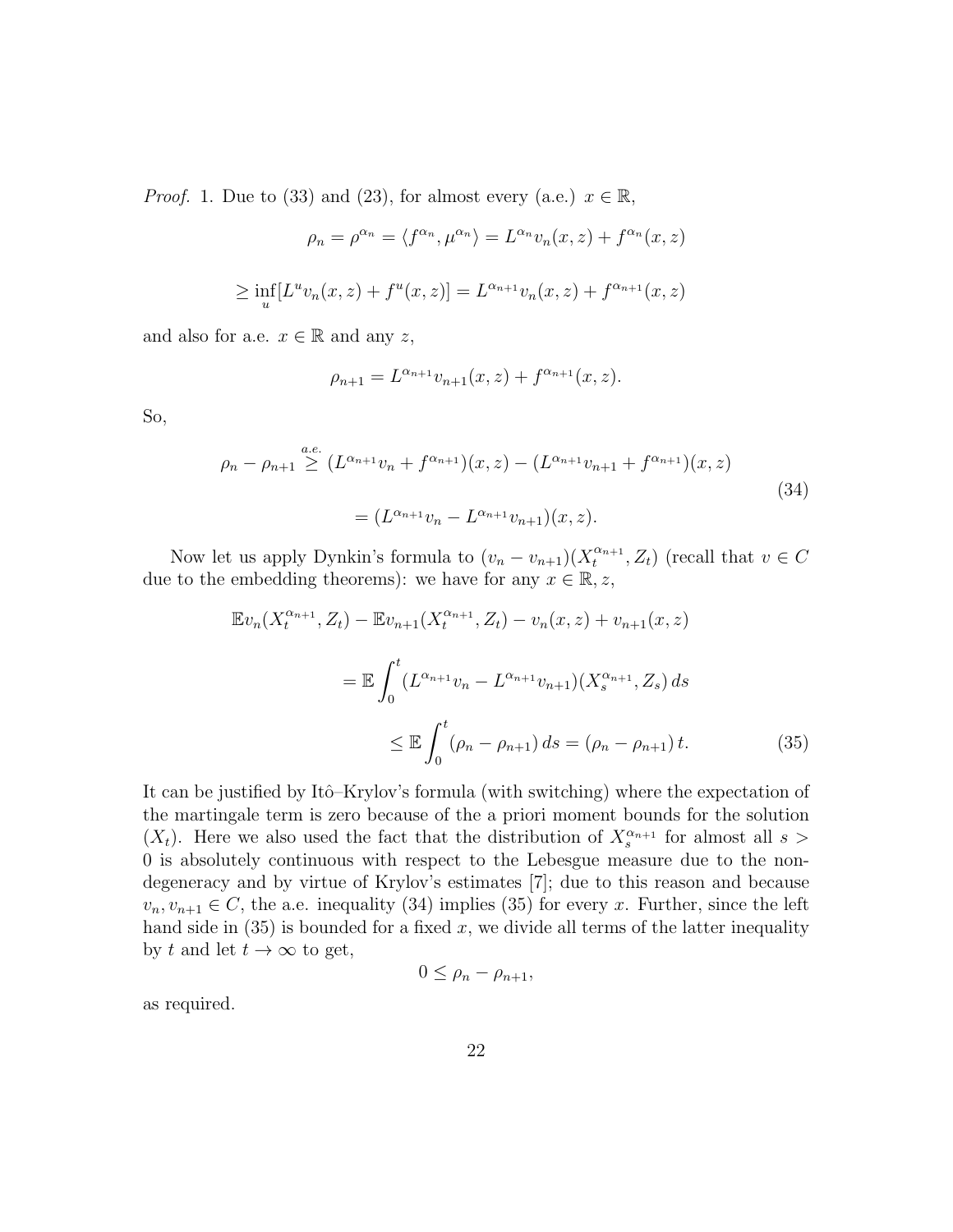Hence,  $\rho_n \ge \rho_{n+1}$ , so that  $\rho_n \downarrow \tilde{\rho}$  (since  $\rho_n$  is bounded for  $f^{\alpha} \in \mathcal{K}$ , see (16) in the Lemma 2) with some  $\tilde{\rho}$ . Thus, the RIA does converge, although, so far we do not know whether  $\tilde{\rho} = \rho$ .

Note that clearly  $\tilde{\rho} \geq \rho$ , since  $\rho$  is the inf over all Markov strategies, while  $\tilde{\rho}$  is the inf over some countable subset (a sequence) of them. We shall see later that they do coincide:  $\tilde{\rho} = \rho$ .

Recall that now we want to show that  $v_n \to \tilde{v}$ , so that the couple  $(\tilde{v}, \tilde{\rho})$  satisfies the HJB equation (11), and that  $\tilde{\rho}$  – as well as  $\tilde{v}$  in some sense – here is unique.

2. Let us show local pre-compactness of the family of functions  $(v_n)$  in  $C^1$ . Note that the equation (11) is equivalent to the following:

$$
v''(x, z) + \inf_{u \in U} \left[ \frac{b(u, x, z)}{a(u, x, z)} v'(x, z) + \frac{f(u, x, z)}{a(u, x, z)} - \frac{\rho}{a(u, x, z)} \right] + \frac{1}{a(u, x, z)} \sum_{j \in S \setminus z} \lambda_{zj} (v(x, j) - v(x, z)) = 0,
$$
 (36)

while the equation

$$
L^{\alpha_{n+1}}v_{n+1}(x,z) + f^{\alpha_{n+1}}(x,z) - \rho_{n+1} \stackrel{a.e.}{=} 0,
$$
\n(37)

is equivalent to

$$
v''_{n+1}(x, z) + \frac{b(\alpha_{n+1}(x), x, z)}{a(\alpha_{n+1}(x), x, z)} v'_{n+1}(x, z) + \frac{f(\alpha_{n+1}(x), x, z)}{a(\alpha_{n+1}(x), x, z)} - \frac{\rho_{n+1}}{a(\alpha_{n+1}(x), x, z)} + \frac{1}{a(\alpha_{n+1}(x), x, z)} \sum_{j \in S \setminus z} \lambda_{zj} (v(x, j) - v(x, z)) = 0.
$$

According to the Lemma 3, the functions  $v'_{n+1}$  are uniformly locally bounded. Since the sequence  $\rho_{n+1}$  is bounded and due to the uniform local boundedness of the functions  $f(\alpha_{n+1}(x),x)$  and uniform nondegeneracy of a, it follows that  $(v''_n)$  are locally uniformly bounded and satisfy the uniform in  $n$  growth bounds similar to (26) for the function itself and for its first derivative due to the equation (e.g., due to (36)). This guarantees the pre-compactness of  $(v_n)$  in  $C^1$  locally.

3. Due to the (local) compactness property showed in the previous step, by the diagonal procedure from any infinite sub-family of functions  $v_n$  it is possible to choose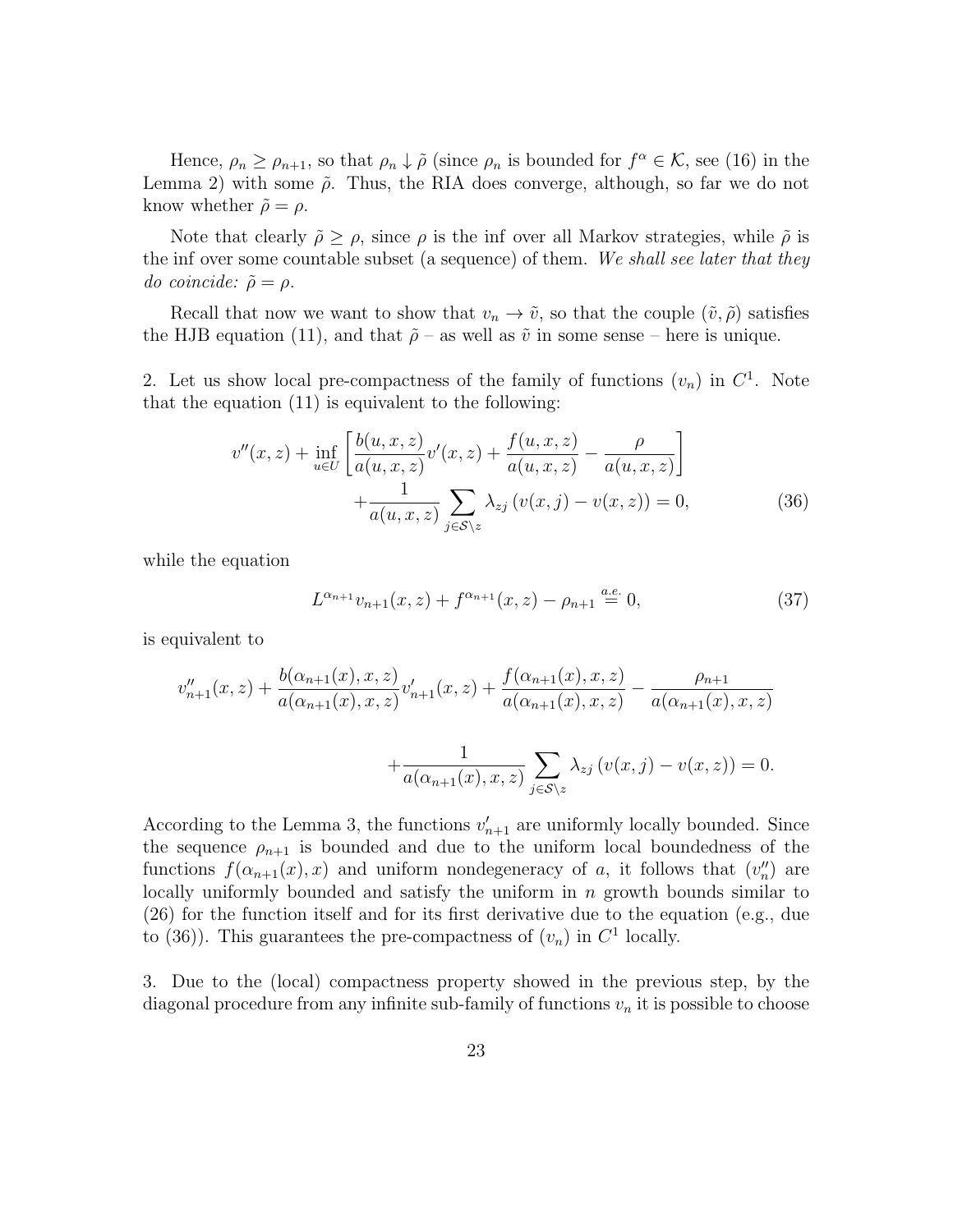a converging in  $C^1_{loc}$  subsequence. We want to show that up to a constant the limit is unique. For this aim, first of all we shall see in a minute that if some  $v_{n_j}(x, z)$  has a limit, say,  $\tilde{v}(x, z)$  (locally in C) then  $v_{n_j+1}(x, z) + \beta_{n_j}$  has the same limit, where  $\beta_n$ is some bounded sequence of real values. (In fact, what will be established is a little bit more complicated but still enough for our purposes.) We have,

$$
L^{\alpha_{n+1}}v_{n+1}(x,z) + f^{\alpha_{n+1}}(x,z) - \rho_{n+1} \stackrel{a.e.}{=} 0,
$$

and

$$
L^{\alpha_{n+1}}v_n(x,z) + f^{\alpha_{n+1}}(x,z) - \rho_n =: -\psi_{n+1}(x,z) \stackrel{a.e.}{\leq} 0.
$$
 (38)

Let us rewrite it as follows,

$$
L^{\alpha_{n+1}}v_n(x, z) + f^{\alpha_{n+1}}(x, z) - \rho_n + \psi_{n+1}(x, z) \stackrel{a.e.}{=} 0.
$$

In other words, the function  $v_n$  solves the Poisson equation with the second order operator  $L^{\alpha_{n+1}}$  and the "right hand side"  $-(f^{\alpha_{n+1}}(x, z) + \psi_{n+1}(x, z) - \rho_n)$ . This is only possible if the expression  $f^{\alpha_{n+1}}(x, z) + \psi_{n+1}(x, z) - \rho_n$  is centered with respect to the invariant measure  $\mu^{n+1}$  because Poisson equations in the whole space have no solutions for non-centered right hand sides (cf., e.g.,  $[12]$ ). This implies that

$$
\langle f^{\alpha_{n+1}} + \psi_{n+1} - \rho_n, \mu^{n+1} \rangle = 0.
$$

So,

$$
\langle \psi_{n+1}, \mu^{n+1} \rangle = \rho_n - \rho_{n+1}.
$$
\n(39)

Now denote

$$
w_n(x, z) := v_n(x, z) - v_{n+1}(x, z).
$$

We have,

$$
L^{\alpha_{n+1}}w_n(x,z)+\psi_{n+1}(x,z)-(\rho_n-\rho_{n+1})\stackrel{a.e.}{=} 0.
$$

So, there is a constant  $\beta_n = \langle w_n, \mu^{n+1} \rangle$  such that

$$
w_n(x, z) - \beta_n = \int_0^\infty \mathbb{E}_x(\psi_{n+1}(X_t^{n+1}, Z_t) - (\rho_n - \rho_{n+1})) dt.
$$
 (40)

Let us show that for any  $N > 0$ ,

$$
\int_{-N}^{N} \psi_n^2(x, z) dx \to 0, \quad n \to \infty.
$$
 (41)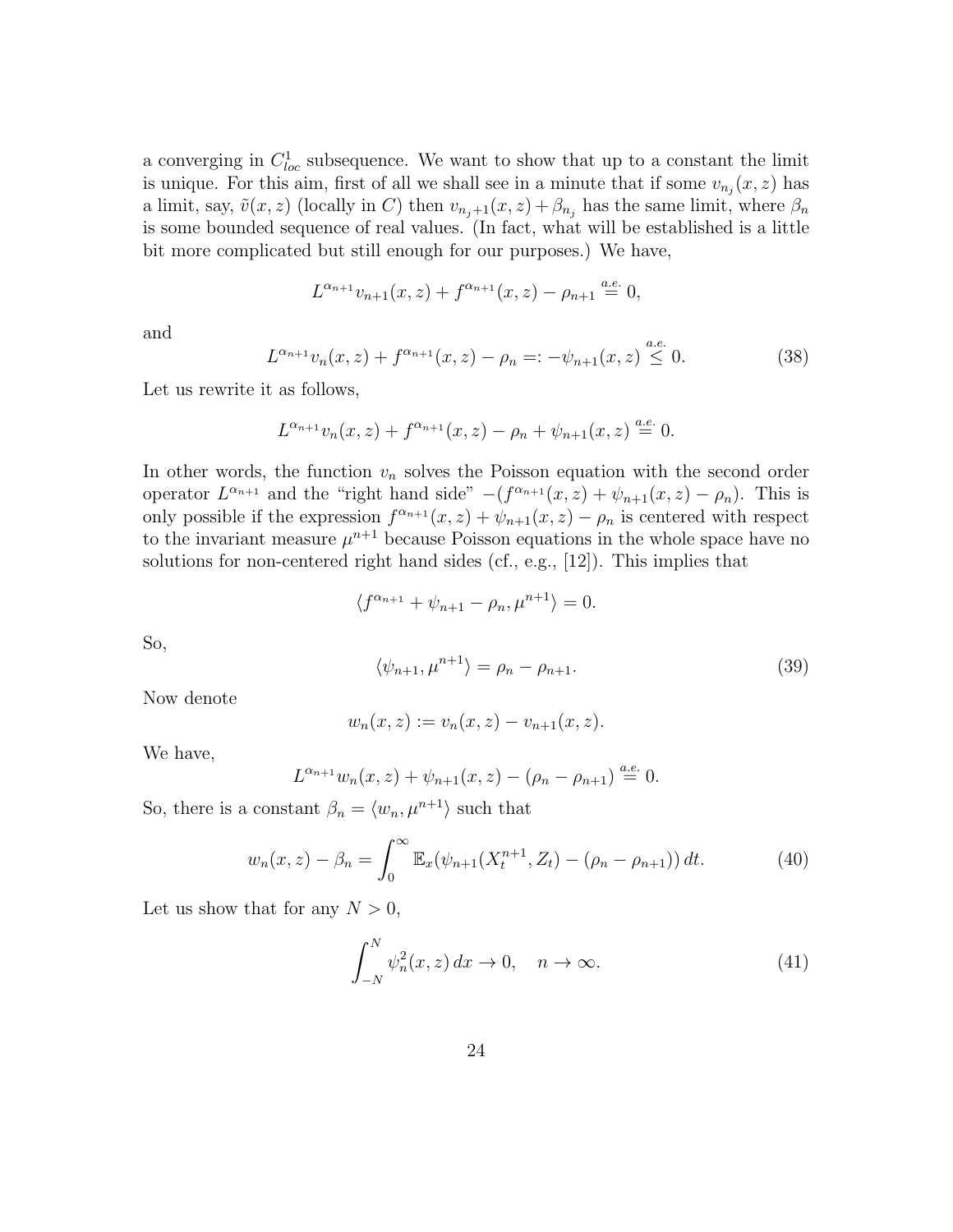First of all, note that all functions  $\psi_n$  and, hence,  $\psi_n^2$  are uniformly locally bounded and may only grow polynomially fast,

$$
(0 \leq) \psi_n(x, z) \leq C(1 + |x|^m), \tag{42}
$$

with some  $C, m$  the same for all values of n. which follows from the definition (38), and the properties of derivatives  $v'_n$  and  $v''_n$ , and from the Lemma 4, and due to

$$
\langle \psi_{n+1}, \mu^{n+1} \rangle = \rho_n - \rho_{n+1} \to 0, \quad n \to \infty.
$$

Now let us rewrite the equation (40) via a stationary version of the pair  $(X, Z)$ , say,  $(\tilde{X}_t^{n+1}, \tilde{Z}_t)$ :

$$
w_n(x, z) - \beta_n = \int_0^\infty \mathbb{E}_x(\psi_{n+1}(X_t^{n+1}, Z_t) - E_{\mu^{n+1}}(\psi_{n+1}(\tilde{X}_t^{n+1}, \tilde{Z}_t)) dt.
$$

(Note that if we knew that  $w_n$  were centered with respect to the invariant measure  $\mu^{n+1}$  then we would have  $\beta_n = 0$ ; however, the functions  $v_n$  and  $v_{n+1}$  are both centered with respect to two different measures, and this is the reason why their difference is not just small, but small up to some additive constant; this very constant is denoted by  $\beta_n$ .) Using the coupling idea (cf., e.g., [15]), let us consider the independent processes  $(X_t^{n+1}, Z_t^{n+1})$  and  $(\tilde{X}_t^{n+1}, \tilde{Z}_t^{n+1})$  on the same probability space (just considering the product space) and denote the moment of the first meeting

$$
\tau := \inf(t \ge 0: X_t^{n+1} = \tilde{X}_t^{n+1} \& Z_t^{n+1} = \tilde{Z}_t^{n+1}),
$$

which is a stopping time and is (apparently) finite with probability one. It is known (see [15] and the proof of the Lemma 3) that under our recurrence assumptions for any  $k > 0$  there are some constants  $C_k, m$  such that uniformly with respect to n,

$$
\mathbb{E}_{x,\mu^{n+1}}\tau^k \leq C_k(1+|x|^m).
$$

Denote

$$
\hat{X}_t^{n+1} := 1(t < \tau)X_t^{n+1} + 1(t \ge \tau)\tilde{X}_t^{n+1}, \quad \hat{Z}_t^{n+1} := 1(t < \tau)Z_t^{n+1} + 1(t \ge \tau)\tilde{Z}_t^{n+1}.
$$

Since  $\tau$  is a stopping time and because the quadruple  $(X_t^{n+1}, Z_t^{n+1}, \tilde{X}_t^{n+1}, \tilde{Z}_t^{n+1})$  is strong Markov (see [6]), the couple  $(\hat{X}^{n+1}_t, \hat{Z}^{n+1}_t)$  is also strong Markov equivalent to  $(X_t^{n+1}, Z_t^{n+1})$  in the sense of distributions of trajectories. Therefore, it is possible to rewrite,

$$
w_n(x, z) - \beta_n = \int_0^\infty \mathbb{E}_{x, \mu}(\psi_{n+1}(\hat{X}_t^{n+1}, \hat{Z}_t^{n+1}) - \psi_{n+1}(\tilde{X}_t^{n+1}, \tilde{Z}_t^{n+1}) dt.
$$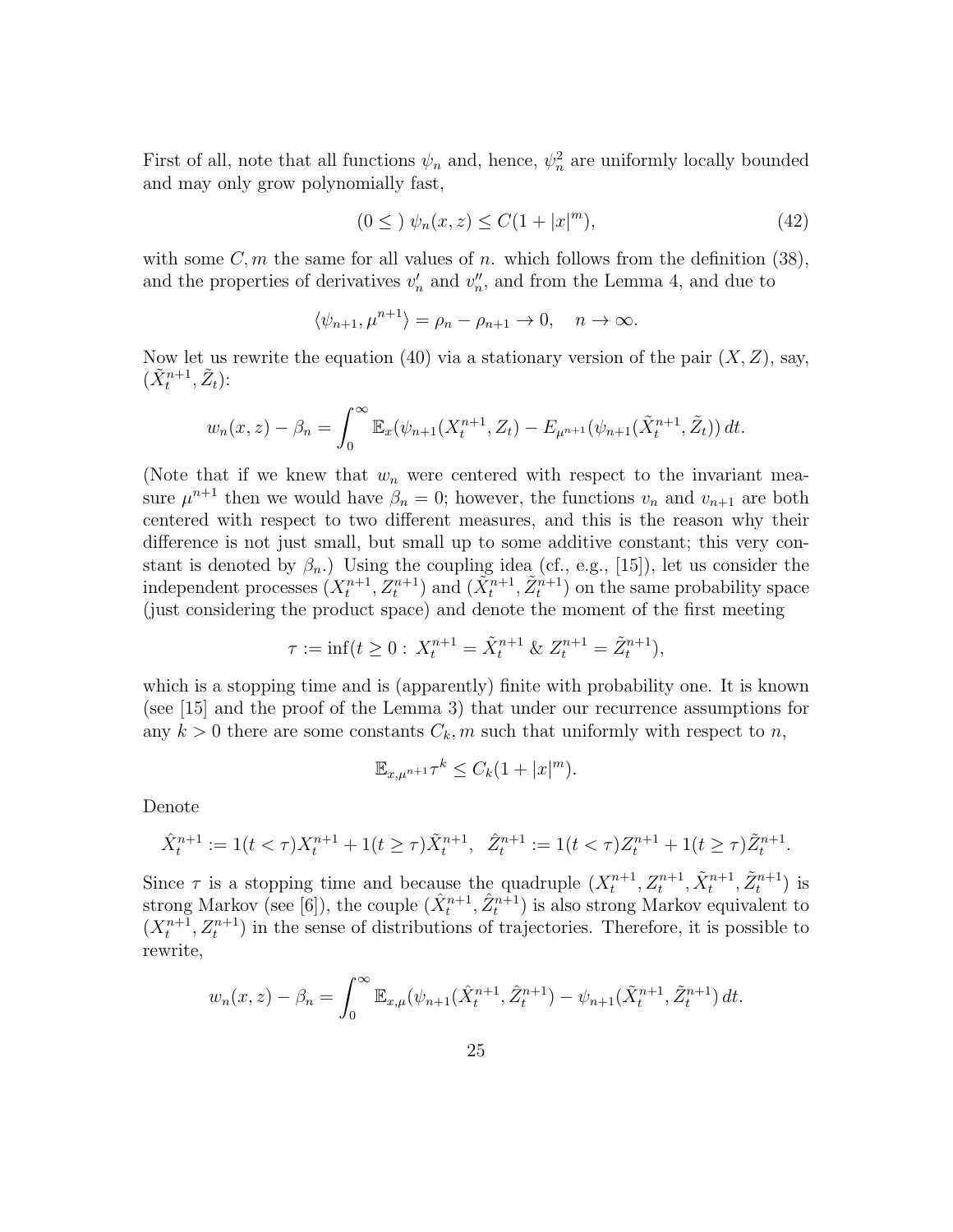Hence, using the fact that after  $\tau$  the pairs  $(\hat{X}^{n+1}_t, \hat{Z}^{n+1}_t)$  and  $(\tilde{X}^{n+1}_t, \tilde{Z}^{n+1}_t)$  coincide, we obtain

$$
w_n(x, z) - \beta_n = \int_0^\infty \mathbb{E}_{x, \mu} 1(t < \tau) (\psi_{n+1}(\hat{X}_t^{n+1}, \hat{Z}_t^{n+1}) - \psi_{n+1}(\tilde{X}_t^{n+1}, \tilde{Z}_t^{n+1})) dt
$$
  
= 
$$
\int_0^\infty \mathbb{E}_{x, \mu} \sum_{i=0}^\infty 1(i \le \tau < i+1) 1(t < \tau) (\psi_{n+1}(\hat{X}_t^{n+1}, \hat{Z}_t^{n+1}) - \psi_{n+1}(\tilde{X}_t^{n+1}, \tilde{Z}_t^{n+1})) dt
$$

$$
= \sum_{i=0}^{\infty} \mathbb{E}_{x,\mu} \int_0^{\infty} 1(i \le \tau < i+1) 1(t < \tau) (\psi_{n+1}(\hat{X}_t^{n+1}, \hat{Z}_t^{n+1}) - \psi_{n+1}(\tilde{X}_t^{n+1}, \tilde{Z}_t^{n+1})) dt.
$$

=

Thus, using Cauchy-Buniakovsky-Schwarz inequality and Fubini Theorem, we have,

$$
|w_n(x) - \beta_n| \le \sum_{i=0}^{\infty} \mathbb{E}_{x,\mu} \int_0^{i+1} 1(\tau > i) |\psi_{n+1}(\hat{X}_t^{n+1}, \hat{Z}_t^{n+1}) - \psi_{n+1}(\tilde{X}_t^{n+1}), \tilde{Z}_t^{n+1}| dt
$$
  

$$
\le \sum_{i=0}^{\infty} \int_0^{i+1} \mathbb{E}_{x,\mu} 1(\tau > i) (|\psi_{n+1}(\hat{X}_t^{n+1}, \hat{Z}_t^{n+1})| + |\psi_{n+1}(\tilde{X}_t^{n+1}, \tilde{Z}_t^{n+1})|) dt
$$
  

$$
\le \sum_{i=0}^{\infty} \int_0^{i+1} (\mathbb{E}_{x,\mu} 1(\tau > i))^{1/2} (\mathbb{E}_{x,\mu} (|\psi_{n+1}(\hat{X}_t^{n+1}, \hat{Z}_t^{n+1})| + |\psi_{n+1}(\tilde{X}_t^{n+1}, \tilde{Z}_t^{n+1})|)^2)^{1/2} dt
$$
  

$$
\le 2 \sum_{i=0}^{\infty} (\mathbb{E}_{x,\mu} 1(\tau > i))^{1/2} \int_0^{i+1} (\mathbb{E}_{x,\mu} |\psi_{n+1}(\hat{X}_t^{n+1}, \hat{Z}_t^{n+1})|^2 + \mathbb{E}_{x,\mu} |\psi_{n+1}(\tilde{X}_t^{n+1}, \tilde{Z}_t^{n+1})|^2)^{1/2} dt
$$

$$
\leq 2\sum_{i=0}^{\infty}(\mathbb{E}_{x,\mu}1(\tau>i))^{1/2}\int_{0}^{i+1}[(\mathbb{E}_{x,\mu}(\psi_{n+1}(\hat{X}_{t}^{n+1},\hat{Z}_{t}^{n+1}))^{2})^{1/2}+(\mathbb{E}_{x,\mu}(\psi_{n+1}(\tilde{X}_{t}^{n+1},\tilde{Z}_{t}^{n+1})^{2})^{1/2}]\,dt.
$$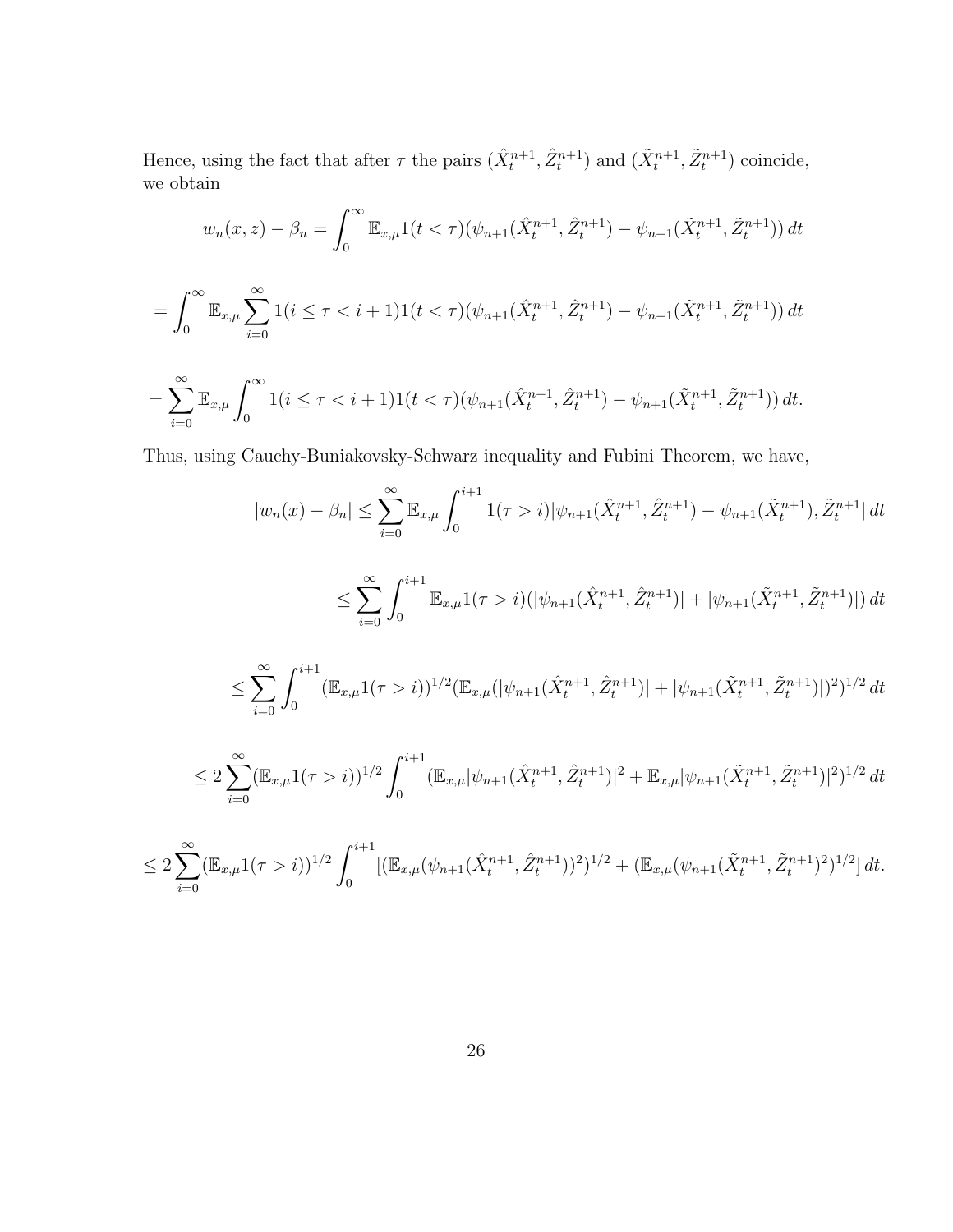Now, let us take any  $\epsilon > 0$  and use the inequality  $\sqrt{a} \leq \frac{\epsilon}{2} + \frac{a}{2\epsilon}$  $\frac{a}{2\epsilon}$ . We estimate,

$$
\int_0^{i+1} [(\mathbb{E}_{x,\mu}(\psi_{n+1}(\hat{X}_t^{n+1},\hat{Z}_t^{n+1}))^2)^{1/2} + (\mathbb{E}_{x,\mu}(\psi_{n+1}(\tilde{X}_t^{n+1},\tilde{Z}_t^{n+1}))^2)^{1/2}] dt
$$

$$
\leq \epsilon(i+1) + \frac{1}{2\epsilon} \int_0^{i+1} [\mathbb{E}_{x,\mu} \psi_{n+1}^2(\hat{X}_t^{n+1}, \hat{Z}_t^{n+1}) + \mathbb{E}_{x,\mu} \psi_{n+1}^2(\tilde{X}_t^{n+1}, \tilde{Z}_t^{n+1})] dt.
$$

Let us first consider the stationary term. We have,

$$
\frac{1}{2\epsilon} \int_0^{i+1} \mathbb{E}_{x,\mu} \psi_{n+1}^2(\tilde{X}_t^{n+1}, \tilde{Z}_t^{n+1}) dt + \frac{1}{2\epsilon} \int_0^{i+1} \mathbb{E}_{x,\mu} \psi_{n+1}^2(\hat{X}_t^{n+1}, \hat{Z}_t^{n+1}) dt
$$

$$
= \frac{1}{2\epsilon} \int_0^{i+1} \mathbb{E}_{x,\mu} \psi_{n+1}^2 \mathbb{1}_{[-N,N]}(\tilde{X}_t^{n+1}, \tilde{Z}_t^{n+1}) dt + \frac{1}{2\epsilon} \int_0^{i+1} \mathbb{E}_{x,\mu} \psi_{n+1}^2 \mathbb{1}_{\mathbb{R}\setminus[-N,N]}(\tilde{X}_t^{n+1}, \tilde{Z}_t^{n+1}) dt
$$

$$
+\frac{1}{2\epsilon}\int_0^{i+1}\mathbb{E}_{x,\mu}\psi_{n+1}^2\mathbf{1}_{[-N,N]}(\hat{X}_t^{n+1},\hat{Z}_t^{n+1}) dt + \frac{1}{2\epsilon}\int_0^{i+1}\mathbb{E}_{x,\mu}\psi_{n+1}^2\mathbf{1}_{\mathbb{R}\backslash[-N,N]}(\hat{X}_t^{n+1},\hat{Z}_t^{n+1}) dt.
$$

Given (42) and because any stationary measure integrates uniformly any power function, let us find such  $N$  that uniformly with respect to  $n$ ,

$$
\langle C(1+|x|^{2m})1_{\mathbb{R}\setminus[-N,N]}, \mu^{n+1}\rangle < \epsilon^2/2,\tag{43}
$$

which is possible due to the Lemmata 2 and 4, and also such that  $N > \epsilon^{-2}$ . Then choose  $n(\epsilon)$  such that

$$
\sup_{n\geq n(\epsilon)} \int_{|x|\leq N} \psi_n^2(x) \, dx < \epsilon^2/2. \tag{44}
$$

This is possible since  $\langle \psi_{n+1}, \mu^{n+1} \rangle$  and hence also  $\langle \psi_{n+1}^2, \mu^{n+1} \rangle$  is small (since  $\psi_{n+1}$ has a limited polynomial growth), and because of the bounds (43) above and of (31) from the Lemma 4.

Now we evaluate with  $n \geq n(\epsilon)$  due to Krylov's estimate [7, 8],

$$
\frac{1}{2\epsilon} \int_0^{i+1} \mathbb{E}_{x,\mu} \psi_{n+1}^2 \mathbb{1}_{[-N,N]}(\tilde{X}_t^{n+1}) dt
$$

$$
= \frac{1}{2\epsilon} \sum_{k=0}^i \mathbb{E}_x \int_k^{k+1} \psi_{n+1}^2 \mathbb{1}_{[-N,N]}(\tilde{X}_t^{n+1}) dt \le \frac{i+1}{2\epsilon} K \|\psi_{n+1}^2 \mathbb{1}_{[-N,N]} \|_{L^2} \le \frac{(i+1)K\epsilon}{2}.
$$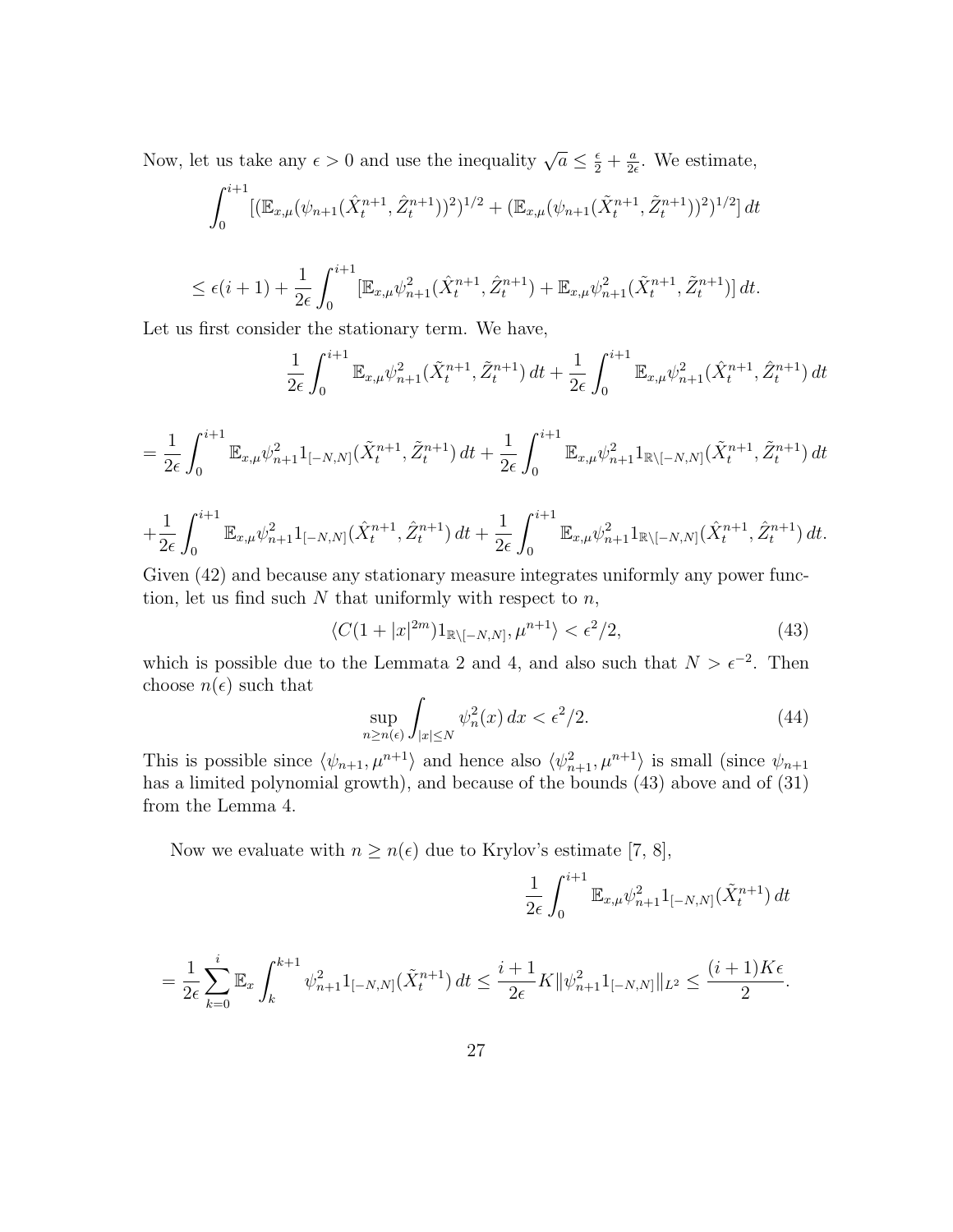This argument works for the non-stationary process as well: due to Krylov's estimate,

$$
\frac{1}{2\epsilon} \int_0^{i+1} \mathbb{E}_{x,\mu} \psi_{n+1}^2 \mathbf{1}_{[-N,N]}(\hat{X}_t^{n+1}, \hat{Z}_t^{n+1}) dt
$$
  

$$
\frac{1}{2\epsilon} \sum_{k=0}^i \mathbb{E} \int_k^{k+1} \psi_{n+1}^2 \mathbf{1}_{[-N,N]}(\hat{X}_t^{n+1}, \hat{Z}_t^{n+1}) dt \le \frac{i+1}{2\epsilon} K \|\psi_{n+1}^2 \mathbf{1}_{[-N,N]} \|\)_{L^2} \le \frac{(i+1)K\epsilon}{2}.
$$

Further,

=

$$
\frac{1}{2\epsilon} \int_0^{i+1} \mathbb{E}_{x,\mu} \psi_{n+1}^2 1_{\mathbb{R}\setminus[-N,N]}(\hat{X}_t^{n+1}, \hat{Z}_t^{n+1}) dt \le \frac{i+1}{2\epsilon} \times \frac{\epsilon^2}{2} = \frac{(i+1)\epsilon}{4}.
$$

Finally, using (44), we obtain with some  $\ell$ ,

$$
\frac{1}{2\epsilon} \int_0^{i+1} \mathbb{E}_{x,\mu} \psi_{n+1}^2 \mathbb{1}_{\mathbb{R}\setminus[-N,N]}(\hat{X}_t^{n+1}, \hat{Z}_t^{n+1}) dt = \frac{1}{2\epsilon} \int_0^{i+1} \mathbb{E}_{x,\mu} \psi_{n+1}^2 \mathbb{1}_{\mathbb{R}\setminus[-N,N]}(X_t^{n+1}, Z_t^{n+1}) dt
$$

$$
\leq C \frac{i+1}{2\epsilon} \frac{(1+|x|^{\ell})}{N} \leq C(i+1)(1+|x|^{\ell})\epsilon.
$$

Overall, this shows that with the appropriately chosen (uniformly bounded)  $\beta_n$ ,

$$
|w_n(x) - \beta_n| \le C(1 + |x|^\ell) \epsilon \sum_{i=0}^{\infty} (i+1) (\mathbb{E}_{x,\mu} 1(\tau > i))^{1/2}, \quad n \ge n(\epsilon).
$$
 (45)

By virtue of the results in [15], for any  $k > 0$  there are  $C, \ell(k) > 0$  such that

$$
\mathbb{P}_{x,\mu}1(\tau > i) \le C \frac{1 + |x|^{\ell(k)}}{1 + i^k}.
$$

Therefore, taking  $k > 1$ , we have that the series in (45) converges providing us an estimate

$$
|w_n(x) - \beta_n| \le C(1 + |x|^\ell)\epsilon, \quad n \ge n(\epsilon), \tag{46}
$$

with some new  $\ell$ . In other words, the difference  $w_n(x) - \beta_n = v_n - v_{n+1} - \beta_n$  is locally uniformly converging to zero as  $n \to \infty$ . Naturally, it also implies that for any subsequence  $n_j$  such that  $v_{n_j}$  converges locally uniformly in  $C^1$  we have that  $v'_{n_j}$  and  $v'_{n_j+1}$  may only converge to the same limit, i.e., derivatives  $v'_{n_j} - v'_{n_j+1} \to 0$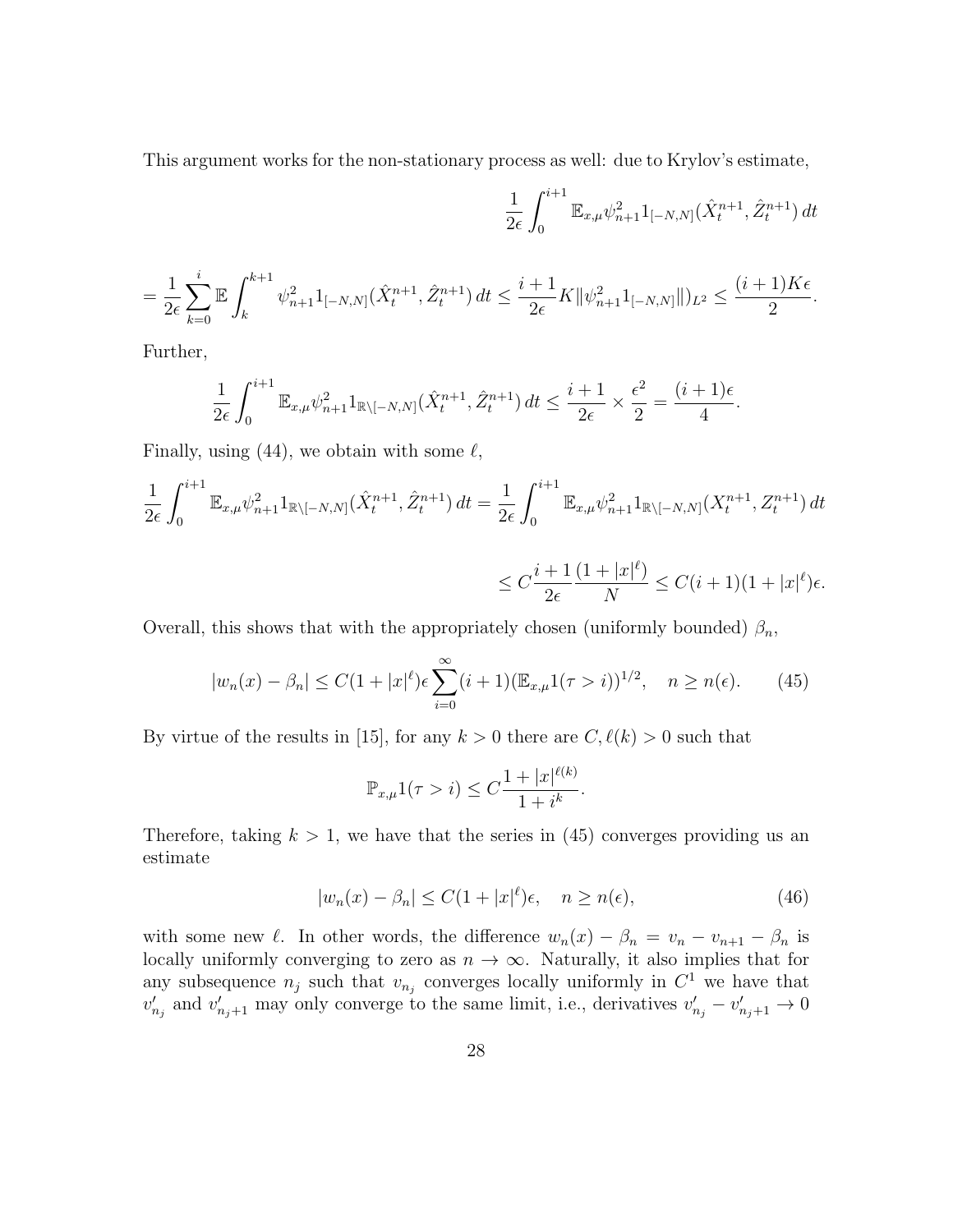(locally uniformly) as  $j \to \infty$ . Indeed, otherwise we just integrate to show that the limits of  $v_{n_j}$  and  $v_{n_j+1} + \beta_{n_j}$  are different, which contradicts to what was established earlier.

4. To start with, what we want to do is to pass to the limit of equations as  $n \to \infty$ in the system

$$
L^{\alpha_{n+1}}v_{n+1}(x, z) + f^{\alpha_{n+1}}(x, z) - \rho_{n+1} \stackrel{a.e.}{=} 0,
$$
  

$$
G[v_n](x, z) - \rho_n = L^{\alpha_{n+1}}v_n(x, z) + f^{\alpha_{n+1}}(x, z) - \rho_n \le 0,
$$

after having showed the pre-compactness of the family of vector-functions  $(v_n)$  in  $C^1$ in x. Denote

$$
G[v_n](x, z) := \inf_{u \in U} (L^u v_n + f^u)(x, z) \quad (= L^{\alpha_{n+1}} v_n(x, z) + f^{\alpha_{n+1}}(x, z)),
$$

and

$$
F_1[x, z, v, v', \rho] := \inf_{u \in U} \left[ \hat{b}^u v' + \hat{f}^u - \hat{\rho} \right](x, z) + \sum_{j \in S \setminus z} \lambda_{zj} \left( v(x, j) - v(x, z) \right),
$$

where

$$
a^{u}(x, z) = \frac{1}{2} (\sigma^{u}(x, z))^{2}, \quad \hat{b}^{u}(x, z) = b^{u}(x, z) / a^{u}(x, z),
$$
  

$$
\hat{f}^{u}(x, z) = f^{u}(x, z) / a^{u}(x, z), \quad \hat{\rho}^{u}(x, z) = \rho / a^{u}(x, z).
$$

Now, the system of equations

$$
L^{\alpha_{n+1}}v_{n+1}(x,z) + f^{\alpha_{n+1}}(x,z) - \rho_{n+1} \stackrel{a.e.}{=} 0,
$$
\n(47)

is equivalent to

$$
v''_{n+1}(x, z) + \frac{b(\alpha_{n+1}(x, z), x, z)}{a(\alpha_{n+1}(x, z), x, z)} v'_{n+1}(x, z) - \Lambda_z(x) v_{n+1}(x, z)
$$

$$
+\frac{f(\alpha_{n+1}(x,z),(x,z))}{a(\alpha_{n+1}(x,z),x,z)}-\frac{\rho_{n+1}}{a(\alpha_{n+1}(x,z),x,z)}+\sum_{j:j\neq z}\bar{\lambda}_{z,j}(x)v_{n+1}(x,j)=0,
$$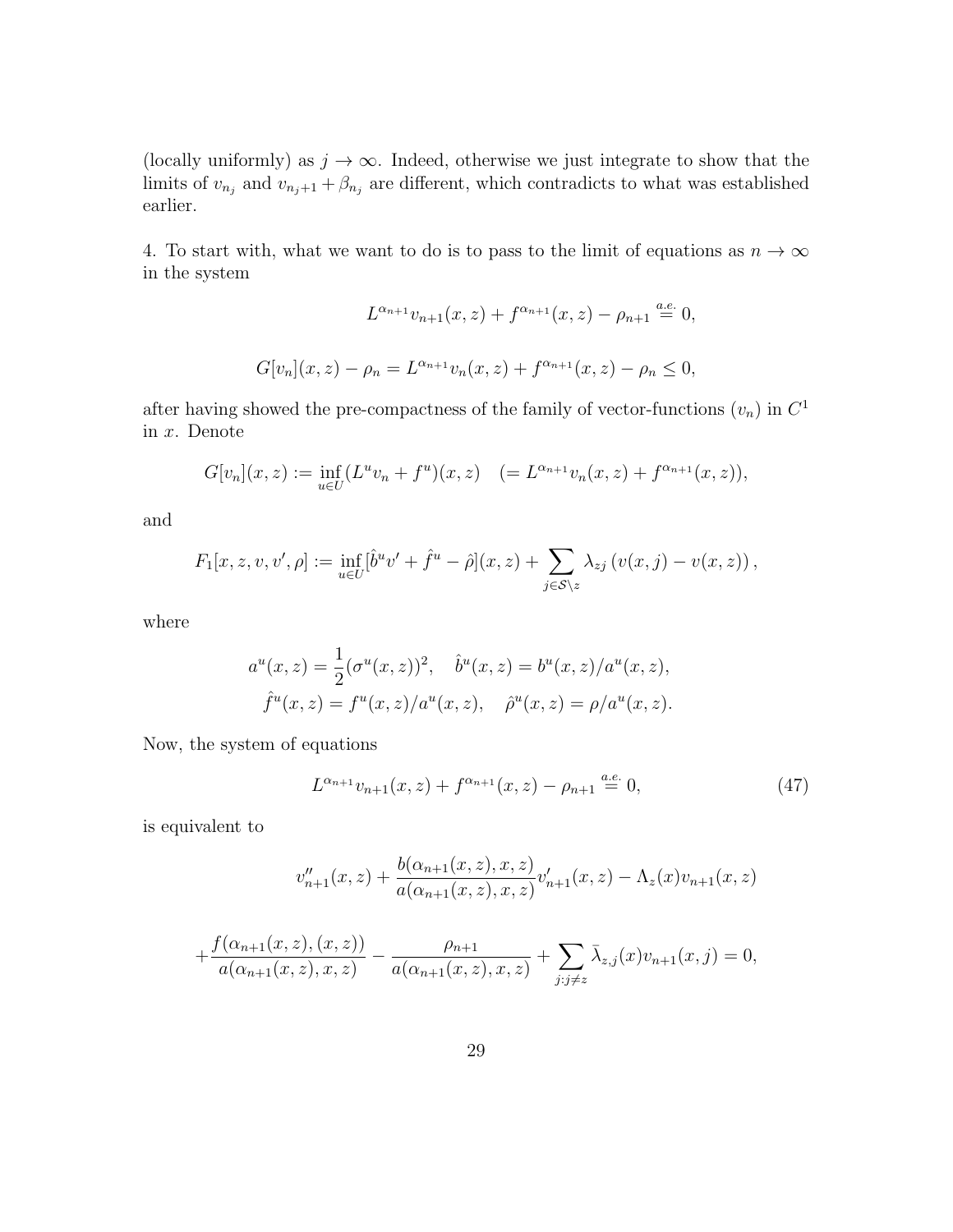with  $\Lambda_z(x) =$  $\sum_{j\in\mathcal{S}\backslash z}\lambda_{zj}$  $a(\alpha_{n+1}(x,z),x,z)$ . Now the equation on the function  $v$  can be rewritten as follows,

$$
v''_{n+1}(x,z) + \frac{b(\alpha_{n+1}(x,z),x,z)}{a(\alpha_{n+1}(x,z),x,z)} v'_{n+1}(x,z) - \Lambda_z(x) v_{n+1}(x,z)
$$
  
 
$$
+ \bar{f}(\alpha_{n+1}(x,z), (x,z)) = 0,
$$
 (48)

with

$$
\bar{f}(\alpha_{n+1}(x,z),(x,z)) := \frac{f(\alpha_{n+1}(x,z),(x,z))}{a(\alpha_{n+1}(x,z),x,z)} - \frac{\rho_{n+1}}{a(\alpha_{n+1}(x,z),x,z)} + \sum_{j:j\neq z} \bar{\lambda}_{z,j}(x)v_{n+1}(x,j).
$$

According to the Lemma 3, the functions  $v'_{n+1}$  and, hence, also the function  $\bar{f}$  are all uniformly locally bounded. It follows that  $(v''_n)$  are locally uniformly bounded. This guarantess a precompactness of the family  $(v_n)$  in  $C<sup>1</sup>$  locally with respect to x.

5. Further, from

$$
G[v_n](x, z) - \rho_n = L^{\alpha_{n+1}} v_n(x, z) + f^{\alpha_{n+1}}(x, z) - \rho_n
$$
  

$$
(= \inf_{u \in U} [L^u v_n(x, z) + f^u(x, z) - \rho_n] \stackrel{a.e.}{\leq} 0),
$$

by subtracting zero a.e. (47), we obtain a.e.,

$$
G[v_n](x, z) - \rho_n = L^{\alpha_{n+1}}(v_n(x, z) - v_{n+1}(x, z)) - (\rho_n - \rho_{n+1}).
$$
\n(49)

Now we want to show for the (any) limiting function  $v$  that

$$
\tilde{v}'_x(x, z) - \tilde{v}'_r(r, z) + \int_r^x F_1[s, z, \tilde{v}(s), \tilde{v}'(s), \tilde{\rho}] ds = 0,
$$
\n(50)

which in turn implies by differentiation the equation equivalent to  $(11)$ ,

$$
\tilde{v}''(x, z) + F_1[x, z, \tilde{v}, \tilde{v}', \tilde{\rho}](x, z) = 0,
$$
\n(51)

for any  $x, z$ , with the note that each component of  $\tilde{v}'$  is absolutely continuous in x.

Let us show why (49), indeed, implies (50). Recall that  $G[v_n](x, z) - \rho_n \leq 0$ (a.e.). Denote

$$
\sum_{j:j\neq z} c_{x,j} v_{n+1}(x,j) =: \chi(x,z).
$$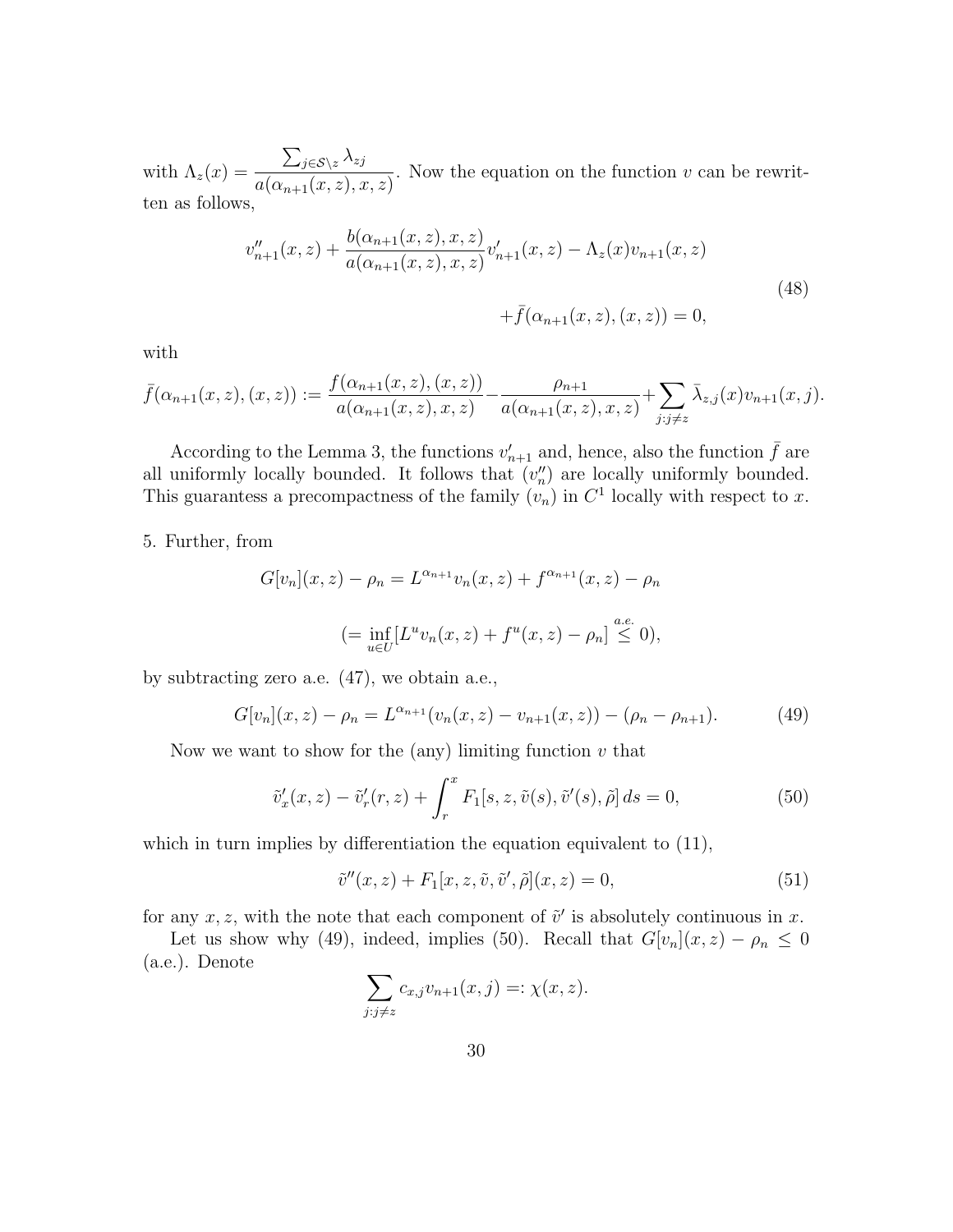Let us divide (49) by  $a_{n+1} = a^{\alpha_{n+1}}(x, z)$  and use  $\delta := \inf_{u, x, z} a^u(x, z) > 0$ : we get a.e.,

$$
0 \geq \frac{(G[v_n](x, z) - \rho_n)}{a_{n+1}(x, z)}
$$
  
\n
$$
= (v''_n(x, z) - v''_{n+1}(x, z)) + (\hat{b}^{\alpha_{n+1}}(v'_n - v'_{n+1}))(x, z)
$$
  
\n
$$
-\frac{(\rho_n - \rho_{n+1})}{a_{n+1}}(x, z) + \sum_{j \neq z} \bar{\lambda}_{zj}(x)(v_n(x, j) - v_n(x, z) - v_{n+1}(x, j) + v_{n+1}(x, z))
$$
  
\n
$$
\geq (v''_n(x, z) - v''_{n+1}(x, z)) - \frac{K}{\delta}|v'_n(x, z) - v'_{n+1}(x, z)|
$$
  
\n
$$
-\frac{1}{\delta}(\rho_n - \rho_{n+1}) - \sum_{j \neq z} |\bar{\lambda}_{zj}(x)||v_n(x, j) - v_n(x, z) - v_{n+1}(x, j) + v_{n+1}(x, z)|.
$$
 (52)

So, we have just shown that a.e.,

$$
0 \ge (v''_n(x, z) - v''_{n+1}(x, z)) - \frac{K}{\delta} |v'_n(x) - v'_{n+1}(x)|
$$

$$
-\frac{\rho_n - \rho_{n+1}}{\delta} - C \sum_{j \ne z} |v_n(x, j) - v_n(x, z) - v_{n+1}(x, j) + v_{n+1}(x, z)|.
$$
(53)

The next trick is to note that again due to (52) and  $\rho_n \ge \rho_{n+1}$ , and since  $\delta \le a \le C$ ,

$$
0 \stackrel{a.e.}{\geq} G[v_n](x, z) - \rho_n \geq a_{n+1}(v_n'' - v_{n+1}'')(x, z) - C'|v_n' - v_{n+1}'|(x, z) - C''||v_n - v_{n+1} - \beta_n||(x) - (\rho_n - \rho_{n+1}),
$$

which implies that

$$
0 \stackrel{a.e.}{\geq} v_n'' + F_1[x, z, v_n, v_n', \rho_n] \geq ((v_n'' - v_{n+1}'')(x, z) - C|v_n' - v_{n+1}'|)(x, z)
$$
  

$$
-C||v_n - v_{n+1} - \beta_n||)(x, z) - c(\rho_n - \rho_{n+1}).
$$
  
(54)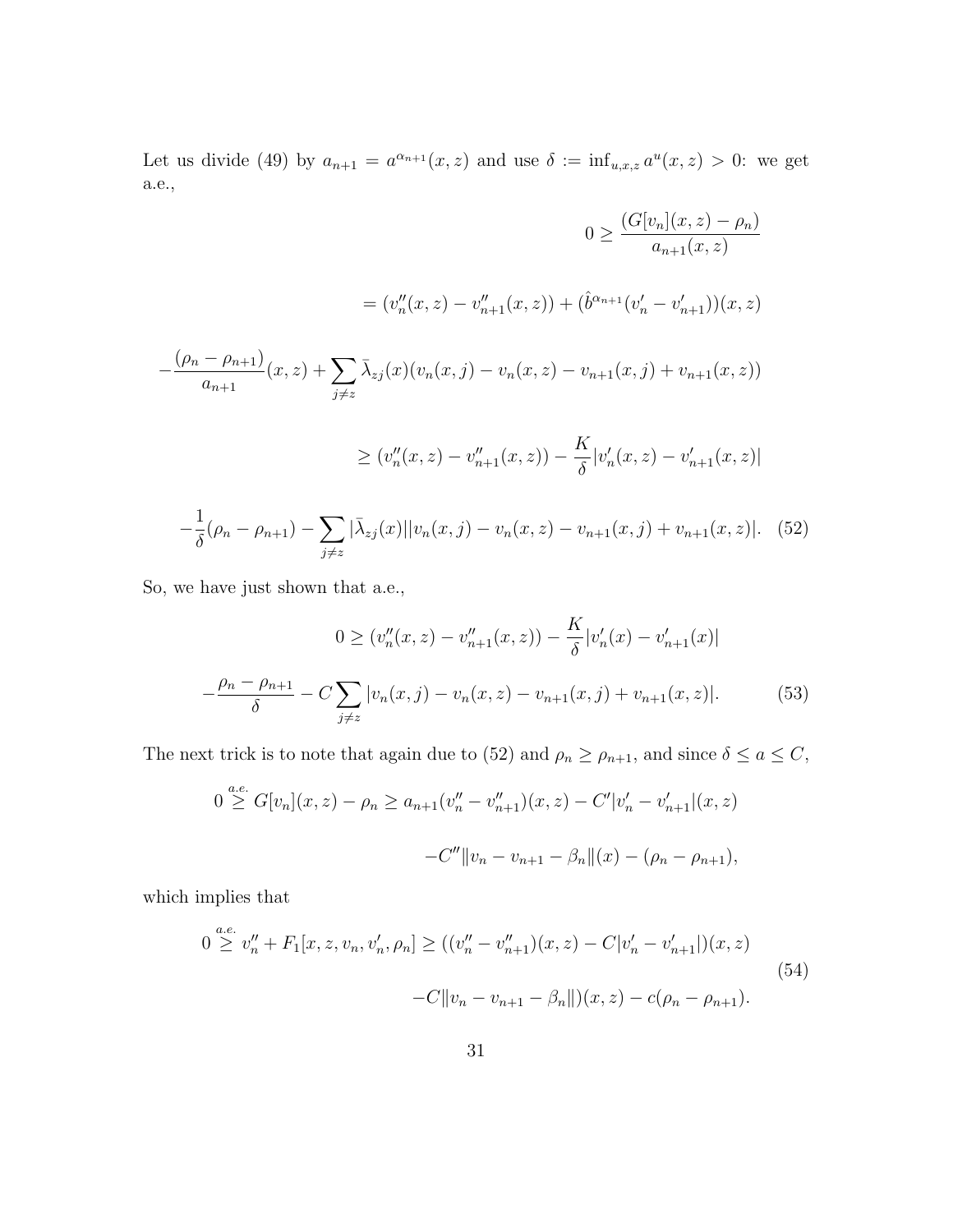(Recall the notations:  $G[v_n] := \inf_{\alpha} (L^{\alpha}v_n + f^{\alpha}) (= L^{\alpha_{n+1}}v_n + f^{\alpha_{n+1}})$ , and  $F_1[x, z, v, v', \rho] :=$  $\inf_u[\hat{b}^uv' + \hat{f}^u - \hat{\rho}^u](x) + \sum_{j \in \mathcal{S} \setminus z} \bar{\lambda}_{zj}(x) (v(x, j) - v(x, z))$ .) Now, since  $v'_n$  is absolutely continuous, we can integrate  $(54)$  so as to get the following: for any (not a.e.!) x and r with  $x > r$ ,

$$
0 \ge v'_{n_k}(x, z) - v'_{n_k}(r, z) + \int_r^x F_1[s, z, v_{n_k}(s, z), v'_{n_k}(s, z), \rho_{n_k}] ds
$$
  
\n
$$
\ge \int_r^x ((v''_{n_k} - v''_{n_k+1})(s, z) - C|v'_{n_k} - v'_{n_k+1}|(s, z)
$$
  
\n
$$
-C||v_{n_k} - v_{n_k+1} - \beta_{n_k}||(s) - c(\rho_{n_k} - \rho_{n_k+1})) ds
$$
  
\n
$$
v'_{n_k}(x, z) - v'_{n_k}(r, z) - v'_{n_k+1}(x, z) + v'_{n_k+1}(r, z) - C \int_r^x |v'_{n_k} - v'_{n_k+1}|(s, z) ds
$$
  
\n
$$
-C \int_r^x ||v_{n_k} - v_{n_k+1} - \beta_{n_k}||(s) ds - c(x - r)(\rho_{n_k} - \rho_{n_k+1}).
$$
 (55)

As we have seen, we may assume that there exists a sub-sequence  $n_k \to \infty$ ,  $k \to$  $\infty$  such that  $v_{n_k} \to \tilde{v}$  and  $v'_{n_k} \to \tilde{v}'$  (locally in C) for some  $\tilde{v} \in C^1$ , and that also  $v_{n_{k+1}} \to \tilde{v}$  and  $v'_{n_{k+1}} \to \tilde{v}'$  (locally in C), too. Note that  $\tilde{v}'$  is absolutely continuous. Therefore, it is possible to get to the limit in the inequality (55) as  $k \to \infty$ : for any  $x > r$ ,

$$
0 \ge \tilde{v}'(x, z) - \tilde{v}'(r, z) + \lim_{k} \int_{r}^{x} F_1[s, z, v_{n_k}(s, z), v'_{n_k}(s, z), \rho_{n_k}] ds \ge 0,
$$

since the right hand side in (55) clearly goes to zero.

 $=$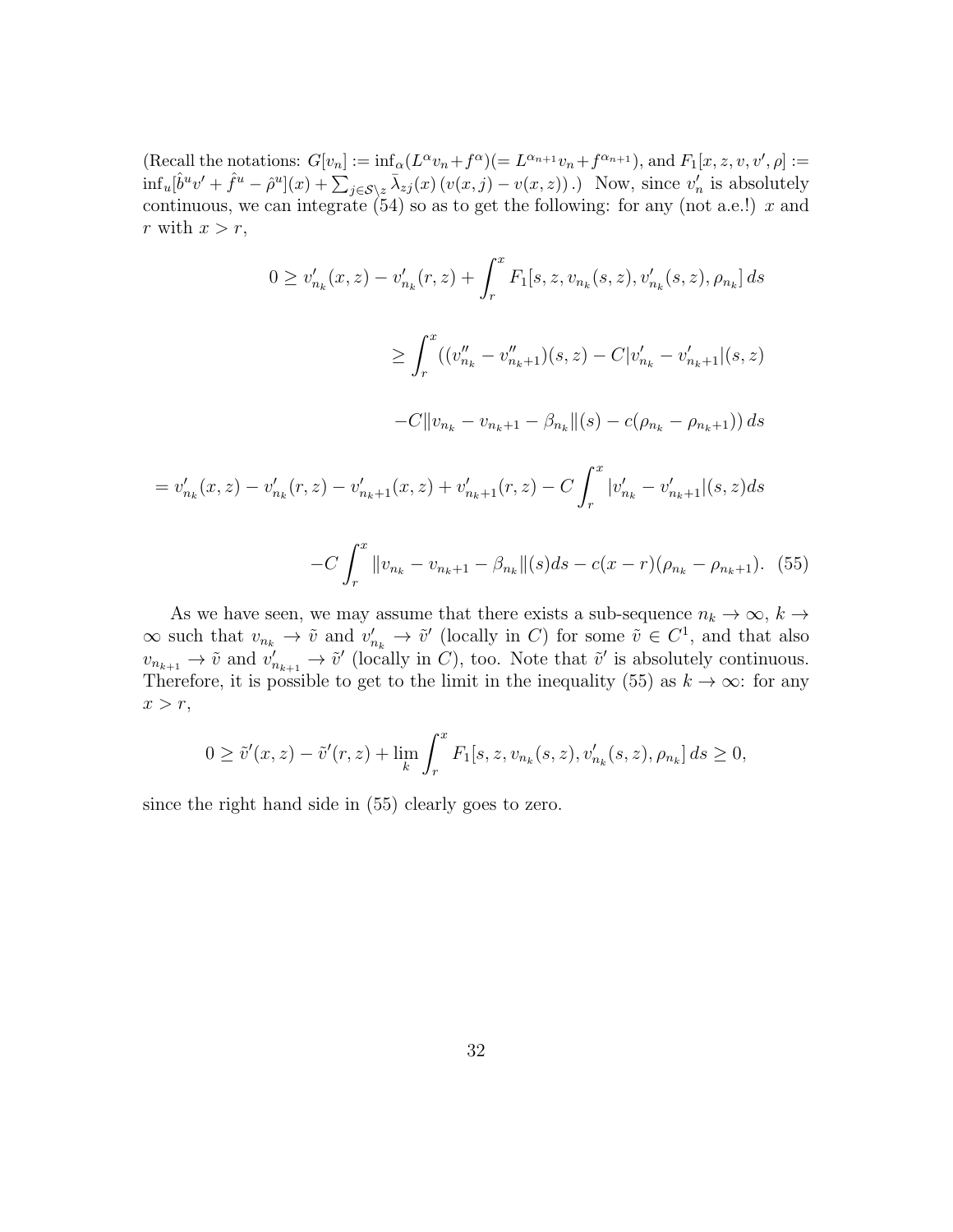$$
F_1[s, z, v_{n_k}(s, z), v'_{n_k}(s, z), \rho_{n_k}]
$$

$$
= \inf_{u} \left[ \frac{b^u}{a^u} v'_{n_k}(s, z) + \frac{f^u}{a^u}(s, z) - \frac{\rho_{n_k}}{a^u}(s, z) \right] + \sum_{j \in S \backslash z} \bar{\lambda}_{zj}(x) \left( v_{n_k}(x, j) - v_{n_k}(x, z) \right)
$$

$$
\to \inf_{u \in U} \left[ \frac{b^u}{a^u} \tilde{v}'(s, z) + \frac{f^u}{a^u}(s, z) - \frac{\tilde{\rho}}{a^u}(s, z) \right] + \sum_{j \in S \setminus z} \bar{\lambda}_{zj}(x) \left( \tilde{v}(x, j) - \tilde{v}(x, z) \right)
$$

$$
= F_1[s, z, \tilde{v}(s, z), \tilde{v}'(s, z), \tilde{\rho}], \quad n_k \to \infty.
$$

So, from (55) we obtain the desired equation (50)

$$
\tilde{v}'(x, z) - \tilde{v}'(r, z) + \int_r^x F_1[s, z, \tilde{v}(s, z), \tilde{v}'(s, z), \tilde{\rho}] ds = 0.
$$

In turn, since  $F_1[s, z, \tilde{v}(s, z), \tilde{v}'(s, z), \tilde{\rho}]$  is continuous and absolutely continuous in s, it implies  $\tilde{v} \in C^2$  in s, and by (well-defined) differentiation we get the equation (51) for every  $x \in \mathbb{R}, z \in \mathcal{S}$ . Recall that (51) is equivalent to the HJB equation (11).

(6). Local Lipschitz for  $\tilde{v}''$ . (Tut chto-to nepravil'no, nado ispravliat', no len', prohe ubrat' etot punkt!) Under (A6), from (51) and due to the easily verified Lipschitz condition on  $F_1[x, \tilde{v}'(x), \tilde{\rho}]$  in the variables  $(\tilde{v}', \tilde{\rho})$  it follows that also

$$
\tilde{v}'' \in \mathrm{Lip}_{loc},
$$

as required. Indeed, firstly let us note that  $F_1[x, p, q]$  is Lipschitz in  $(p, q)$  uniformly in  $x, z$ :

$$
|F_1[x, z, p, q] - F_1[x, z, p', q']|
$$
  
\n
$$
\leq \sup_{u \in U} |[\hat{b}^u(x, z)p + \hat{f}^u - \frac{q}{a^u(x, z)}] - [\hat{b}^u(x, z)p' + \hat{f}^u - \frac{q'}{a^u(x, z)}]|
$$
  
\n
$$
\leq C(|p - p'| + |q - q'|).
$$

Here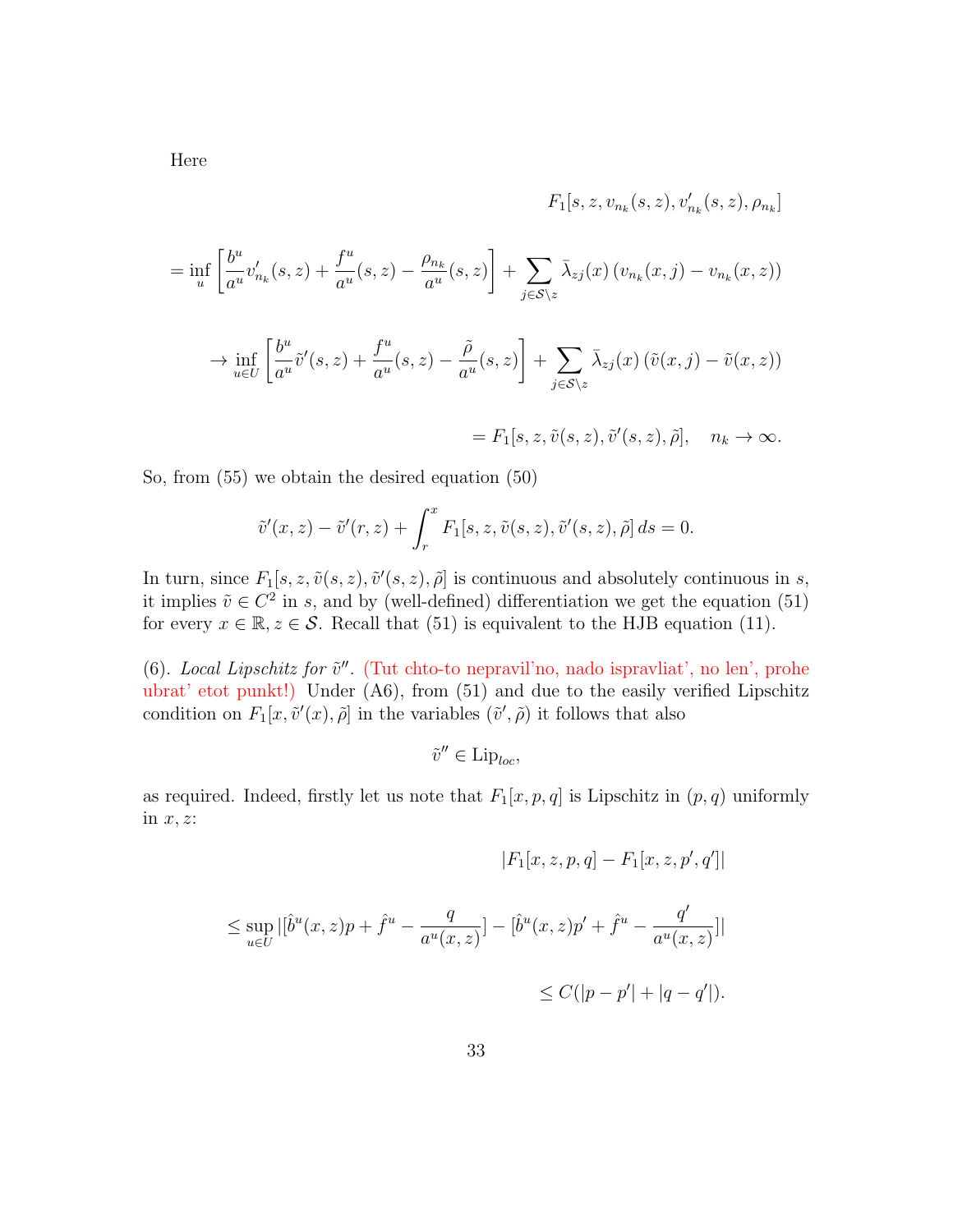Secondly, let us show that  $v'' \in Lip_{loc}$ . We have from (51) and (26),

$$
|\tilde{v}''(x,z)| = |F_1[x,\tilde{v}'(x,z),\tilde{\rho}]| \le C(1+|\tilde{v}'(x,z)|) \le C(1+|x|).
$$

Therefore, it follows from the Cauchy Mean Value Theorem that

$$
|\tilde{v}'(x,z) - \tilde{v}'(x',z)| \leq C(1+|x|+|x'|)|x-x'|.
$$

So, due to Lipschitz condition on  $b, a$  in x and in virtue of the nondegeneracy of a,

$$
|\tilde{v}''(x,z) - \tilde{v}''(x',z)| = |F_1[x,z,\tilde{v}'(x),\tilde{\rho}] - F_1[x',z,\tilde{v}'(x),\tilde{\rho}]|
$$

$$
= |\inf_{u} \left[\hat{b}^{u}(x,z)\tilde{v}'(x,z) + \hat{f}^{u}(x,z) - \frac{\rho}{a^{u}(x,z)}\right] - \inf_{u} \left[\hat{b}^{u}(x',z)\tilde{v}'(x',z) + \hat{f}^{u}(x',z) - \frac{\rho}{a^{u}(x',z)}\right] |
$$

$$
\leq \sup_{u} |\hat{b}^{u}(x,z)\tilde{v}'(x,z) + \hat{f}^{u}(x,z) - \frac{\rho}{a^{u}(x,z)} - \hat{b}^{u}(x',z)\tilde{v}'(x',z) - \hat{f}^{u}(x',z) + \frac{\rho}{a^{u}(x',z)}|
$$

$$
\leq C(1+|x|+|x'|)|x-x'|.
$$

The required local Lipschitz of  $\tilde{v}''$  has been verified.

NB: the assumption  $(A6)$  is used only in this step of the proof.

7. Uniqueness for  $\rho$  in (11). Suppose there are two solutions of the (HJB) equation,  $v^1, \rho^1$  and  $v^2, \rho^2$  with a polynomial growth for  $v^i$ . Earlier it was shown that both  $v^1$  and  $v^2$  are classical solutions with locally Lipschitz second derivatives. Denote  $v(x, z) := v^{1}(x, z) - v^{2}(x, z)$  and consider two strategies  $\alpha_{1}(x, z) =$  $\arg \sup_{u \in U} (L^u v(x, z))$  and  $\alpha_2(x, z) = \arg \inf_{u \in U} (L^u v(x, z))$ , and let  $X_t^i$  be a (weak) solution of the SDE (1) corresponding to each strategy  $\alpha_i$ ; by  $\mu_i$  we denote the corresponding stationary measures relates to the strategy  $\alpha_i$ ,  $i = 1, 2$ . Note that due to the measurable choice arguments – see, e.g., the Appendix in [1] – such Borel strategies exist; corresponding weak solutions also exist and are weakly unique given the strategies.

Let us denote

$$
h_1(x, z) := \sup_{u \in U} (L^u v(x, z) + \rho^1 - \rho^2), \quad h_2(x, z) := \inf_{u \in U} (L^u v(x, z) + \rho^1 - \rho^2).
$$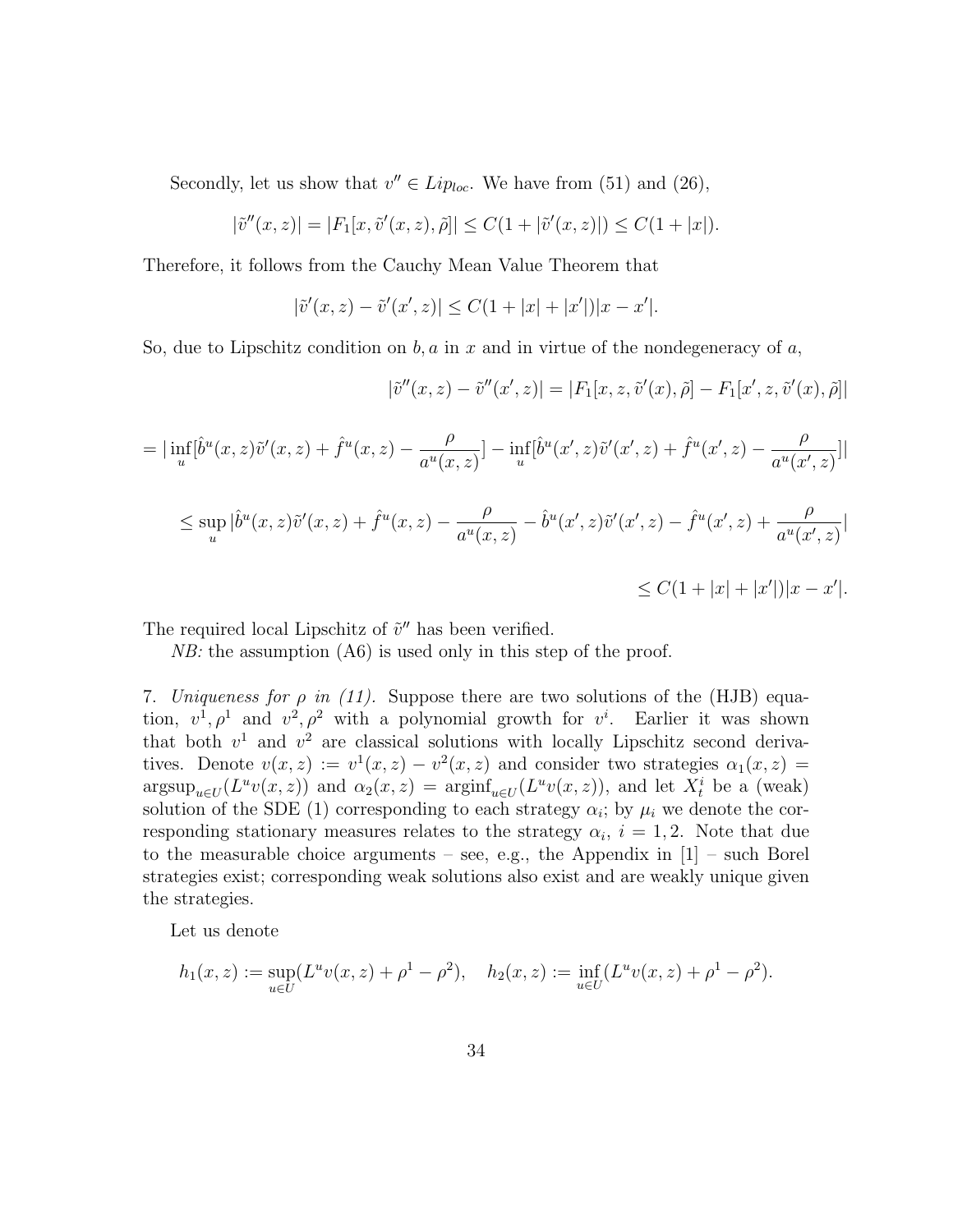Then,

$$
h_2(x, z) = \inf_{u \in U} (L^u v^1(x, z) + f^u(x, z) + \rho^1 - (L^u v^2(x, z) + f^u(x, z) + \rho^2))
$$

$$
\leq \inf_{u \in U} (L^u v^1(x, z) + f^u(x, z) + \rho^1) - \inf_{u \in U} (L^u v^2(x, z) + f^u(x, z) + \rho^2) = 0,
$$

and similarly,

$$
h_1(x, z) = -\inf_u (L^u(-v)(x, z) + \rho^2 - \rho^1)
$$
  
=  $-\inf_u (L^u v^2(x) + f^u(x, z) + \rho^2 - (L^u v^1(x, z) + f^u(x, z) + \rho^1))$   
 $\ge -[\inf_u (L^u v^2(x, z) + f^u(x, z) + \rho^2) - \inf_u (L^u v^1(x, z) + f^u(x, z) + \rho^1)] = 0.$ 

We have,

$$
L^{\alpha_2}v(x, z) = h_2(x, z) + \rho^2 - \rho^1,
$$

and

$$
L^{\alpha_1}v(x, z) = h_1(x, z) + \rho^2 - \rho^1.
$$

Further, Dynkin's (Itô–Krylov's with expectations) formula is applicable. So,

$$
\mathbb{E}_{x,z}v(X_t^1, Z_t) - v(x, z) = \mathbb{E}_{x,z} \int_0^t L^{\alpha_1}v(X_s^1, Z_s) ds
$$
  
=  $\mathbb{E}_{x,z} \int_0^t h_1(X_s^1, Z_s) ds + (\rho^2 - \rho^1) t \sum_{r=0}^{(h_1 \ge 0)} (\rho^2 - \rho^1) t.$ 

Here the left hand side is bounded  $(x \text{ fixed})$  due to the Lemma 2, so, we obtain,

$$
\rho_1 - \rho_2 \geq 0.
$$

Similarly, considering  $\alpha_2$  and using  $h_2 \leq 0$  we conclude that

$$
\mathbb{E}_{x,z}v(X_t^2, Z_t) - v(x, z) = \mathbb{E}_{x,z} \int_0^t L^{\alpha_2}v(X_s^2, Z_s) ds
$$
  
=  $\mathbb{E}_{x,z} \int_0^t h_2(X_s^2, Z_s) ds + (\rho^2 - \rho^1) t.$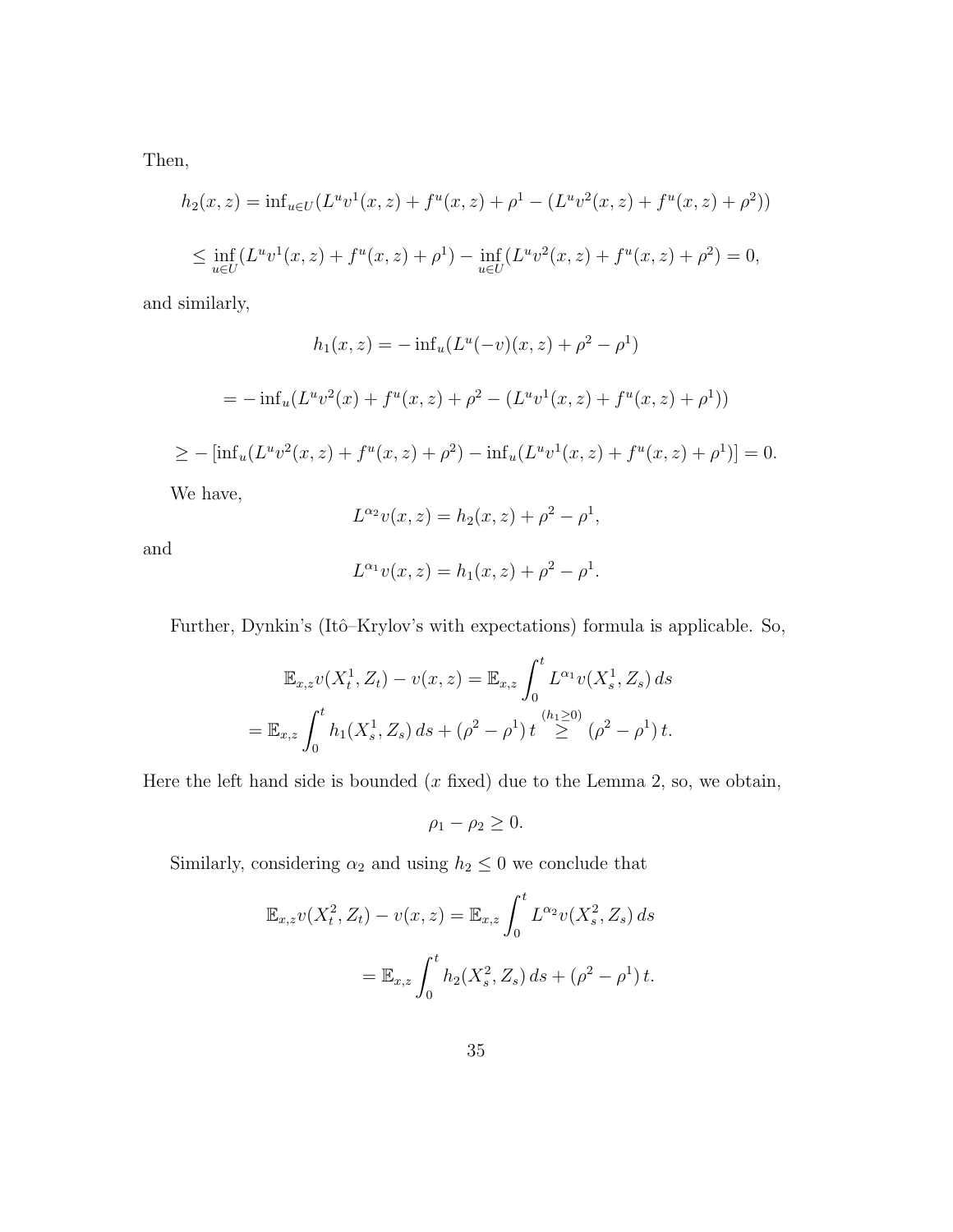From here, due to the boundedness of the left hand side (Lemma 2) we get,

$$
\rho^1 - \rho^2 = \liminf_{t \to 0} \left( t^{-1} \mathbb{E}_{x,z} \int_0^t h_2(X_s^2, Z_s) \, ds \right) \stackrel{(h_2 \le 0)}{\le} 0.
$$

Thus, eventually,

$$
\rho_1=\rho_2.
$$

8. Let us show that  $\rho = \tilde{\rho}$ . We have seen that for any initial strategy  $\alpha_0$ , the sequence  $\rho_n$  converges monotonically decreasing to  $\tilde{\rho}$ , which is a unique component of solution of the equation (11). Hence, given some (any)  $\epsilon > 0$ , let us take any initial strategy  $\alpha_0$  such that

$$
\rho_0 = \rho^{\alpha_0} < \rho + \epsilon.
$$

Then, clearly, the corresponding limit  $\tilde{\rho}$  will satisfy the same inequality,

$$
\tilde{\rho} = \lim_{n \to \infty} \rho_n < \rho + \epsilon.
$$

Due to uniqueness of  $\tilde{\rho}$  as a component of solution of the equation (11) and since  $\epsilon > 0$  is arbitrary, we conclude that

 $\tilde{\rho} \leq \rho$ .

But also  $\tilde{\rho} \geq \rho$  since  $\tilde{\rho}$  is the infimum of the cost function values over a smaller – just countable – family of strategies. So,

$$
\tilde{\rho}=\rho.
$$

9. Uniqueness for V up to an additive constant. Let us have another look at the earlier equations, replacing  $\rho^2 - \rho^1$  by zero as we know that the second component in the solution is unique:

$$
\mathbb{E}_{x,z}v(X_t^1, Z_t) - v(x,z) = \mathbb{E}_x \int_0^t h_1(X_s^1, Z_s) ds.
$$
 (56)

Clearly,  $h_1 \geq 0$  with  $h_1 \neq 0$  – i.e., with  $\Lambda(x : h_1(x) > 0) > 0$  – would imply that  $\langle h_1, \mu_1 \rangle > 0$ , which contradicts to the zero left hand side (after division by t with  $t \to \infty$ ). So, we conclude that

$$
h_1(x, z) = 0, \quad \mu_1 - \text{a.s. for each } z
$$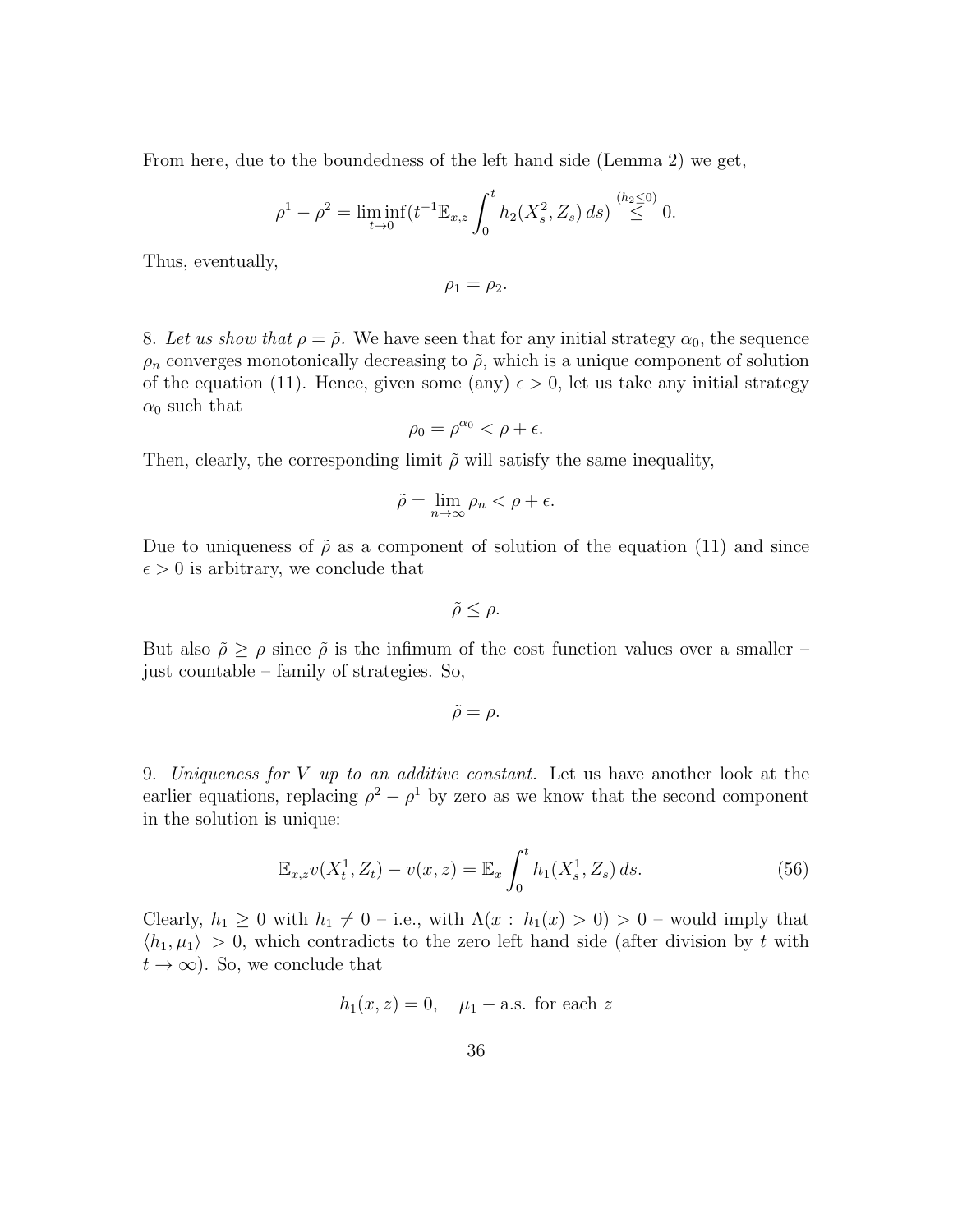By virtue of the Corollary 1,  $\Lambda(\cdot) \ll \mu_1(\cdot, z)$  for any z. Therefore,

$$
h_1(x, z) = 0
$$
,  $\Lambda -$ a.s. for each z.

So, by Krylov's estimate we have between any two subsequent stopping times of jumps of the component Z, say,  $T_1 < T_2$  with the value  $Z_s = \overline{z}$  between them,

$$
(0 \leq) \mathbb{E}_{x,z} \int_{T_1 \wedge t}^{T_2 \wedge t} h_1(X_s^1, Z_s) ds = \mathbb{E}_{x,z} \left( \mathbb{E}_{x,z} \int_{T_1 \wedge t}^{T_2 \wedge t} h_1(X_s^1, \bar{z}) ds | \mathcal{F}_{T_1 \wedge t} \right) |_{\bar{z}=Z_{T_1 \wedge t}}
$$
\n
$$
\leq N_t \mathbb{E}_{x,z} ||h_1(\cdot, \bar{z})||_{L_1} |_{\bar{z}=Z_{T_1 \wedge t}} = 0.
$$
\n(57)

So, also

$$
(0 \leq) \mathbb{E}_{x,z} \int_0^t h_1(X_s^1, Z_s) ds = 0,
$$
\n(58)

Hence, in fact, the equality (56) may be rewritten as

$$
\mathbb{E}_{x,z}v(X_t^1, Z_t) - v(x,z) = 0.
$$
\n(59)

 $\Box$ 

Further, (59) and due to the Lemma 2 it follows that

$$
v(x, z) = \lim_{t \to \infty} \mathbb{E}_{x, z} v(X_t^1, Z_t) = \langle v, \mu_1 \rangle.
$$

Hence,  $v(x, z)$  is a constant. Recall that uniqueness of the first component V is stated up to a constant, and it was just established that

$$
v^1(x, z) - v^2(x, z) = \text{const.}
$$

So, the last claim of the Theorem is proved.

References

- [1] S.V. Anulova, H. Mai, A.Yu. Veretennikov, On averaged expected cost control for 1D ergodic diffusions, https://arxiv.org/abs/1812.10665.
- [2] S.V. Anulova, H. Mai, A.Yu. Veretennikov, On averaged expected cost control as reliability for 1D ergodic diffusions, Reliability: Theory & Applications (RT&A) 2017, 4(47) Vol.12, 31-38. DOI: https://doi.org/10.24411/1932-2321-2017-14003